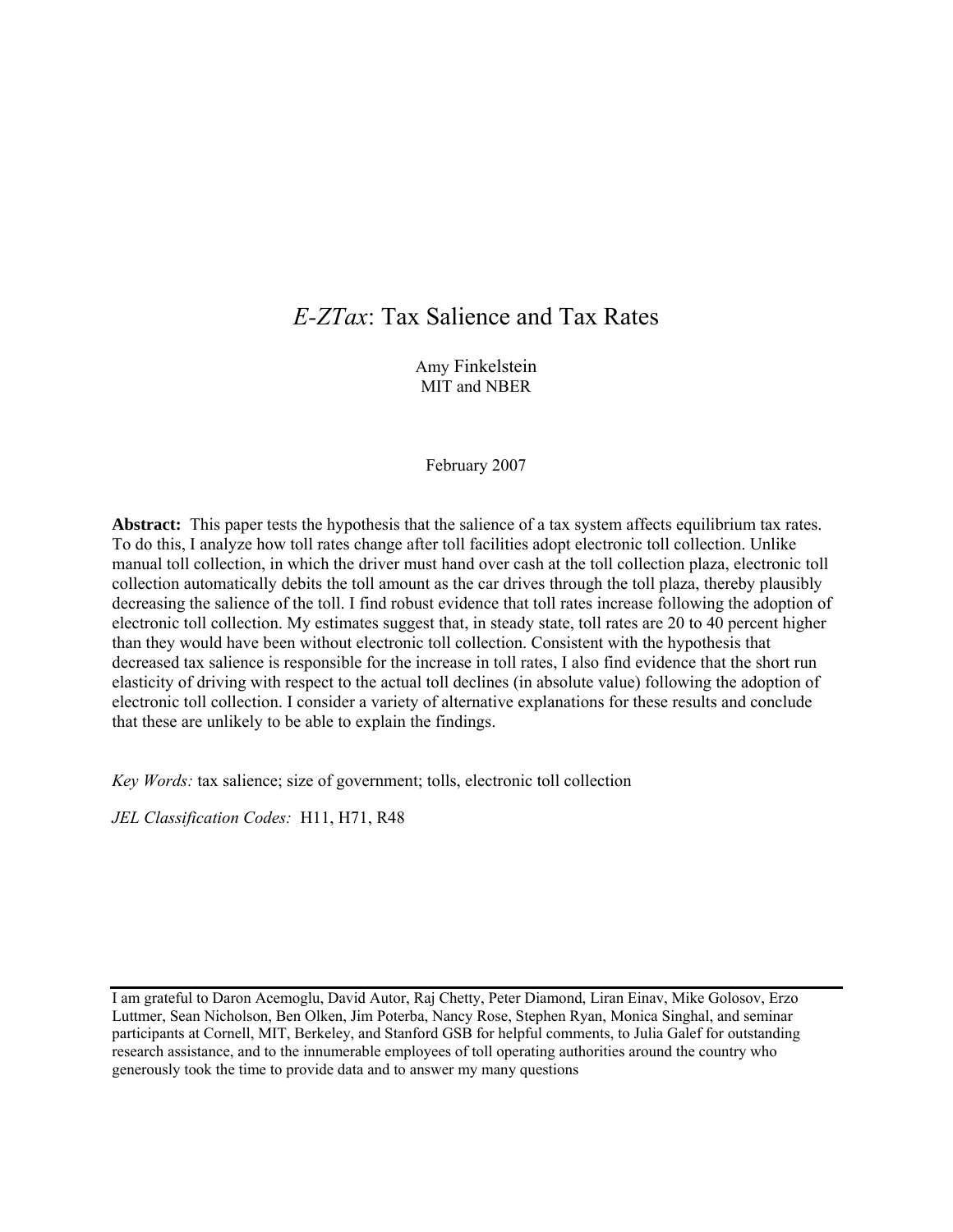# **1. Introduction**

For every dollar of revenue raised by the US income tax system, taxpayers incur about 10 cents in private compliance costs associated with record keeping and tax filing (Slemrod 1996). These compliance costs impose a dead-weight burden on society. Yet policies that would reduce these costs are frequently opposed by policy-makers and economists who believe that compliance costs play an important role in keeping taxes visible and salient to the electorate, who then serve as an important check on attempts to raise the scale of government activity beyond what an informed citizenry would want.

For example, Milton Friedman has publicly lamented his inadvertent contribution to the growth of government by encouraging the introduction of the visibility-reducing Federal income tax withholding system during the Second World War (Friedman and Friedman, 1998 p.123). More recently, in 2005, The President's Advisory Panel on Federal Tax Reform failed to reach consensus on whether to replace part of the existing income tax system with a value-added tax (VAT) in part because of concerns about how the lower visibility of a VAT would affect the size of government. As the Advisory Panel noted in its report:

 "[Some] Panel Members were unwilling to support the [VAT] proposal given the lack of conclusive empirical evidence on the impact of a VAT on the growth of government. Others were more confident that voters could be relied on to understand the amount of tax being paid through a VAT, in part because the proposal studied by the Panel would require the VAT to be separately stated on each sales receipt provided to consumers. These members of the Panel envisioned that voters would appropriately control growth in the size of the federal government through the electoral process." (The President's Advisory Panel on Federal Tax Reform 2005, p.203-204).

The idea that a less visible tax system may fuel the growth of government can be traced back at least to John Stuart Mill's 1848 *Principles of Political Economy.* It has its modern roots in the public choice tradition of "fiscal illusion". In a series of influential books and articles, James Buchanan and co-authors have argued that citizens systematically under-estimate the tax price of public sector activities, and that government in turn exploits this misperception to allow it to reach a size that is larger than an informed citizenry would want. The extent of the tax misperception – and thus the size of government – is in turn affected by the choice of tax instruments, with more complicated and less visible taxes exacerbating the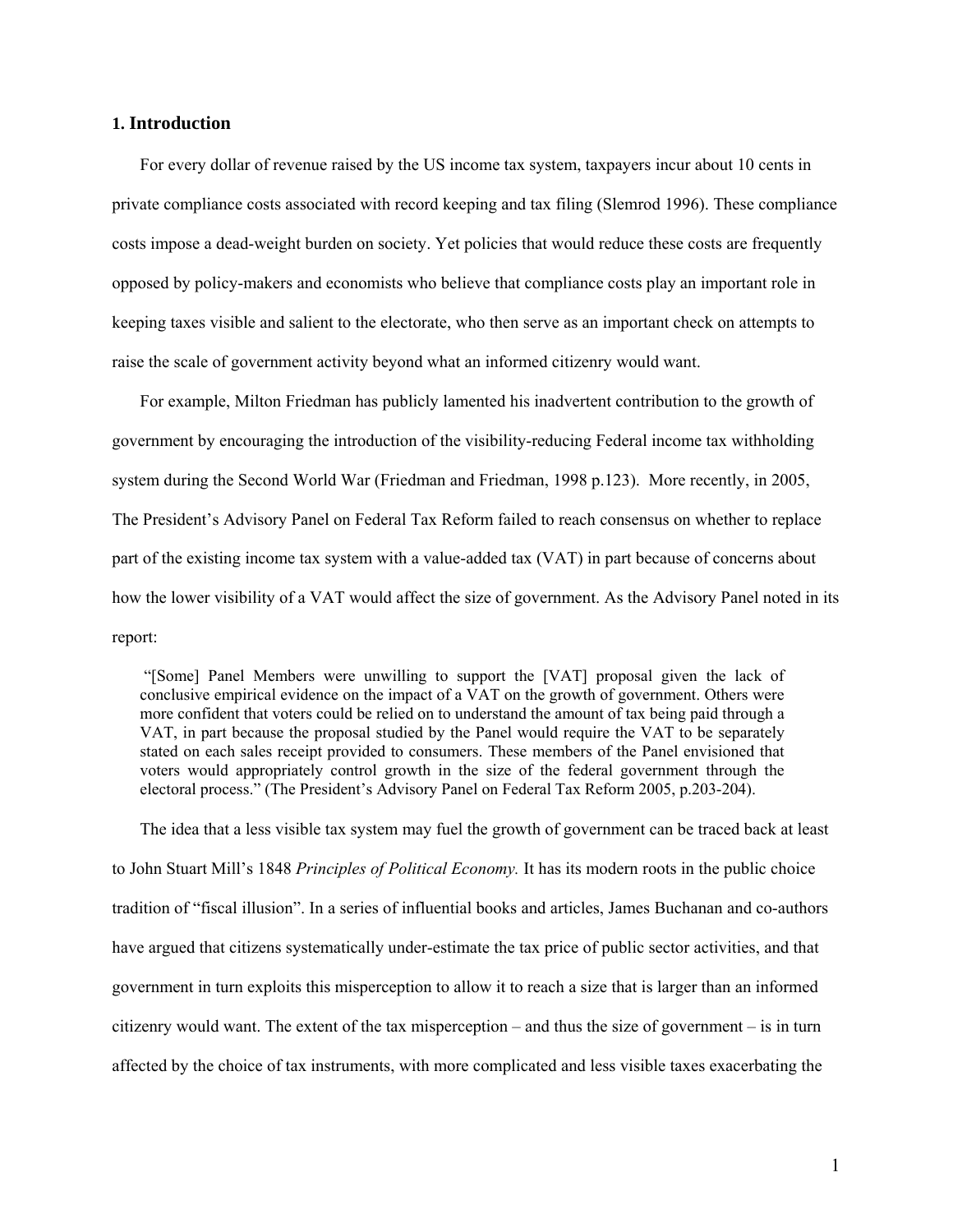extent of fiscal illusion and thereby increasing the size of the government (e.g. Buchanan 1967, Buchanan and Wagner 1977, Brennan and Buchanan, 1980).

Empirical evidence of the impact of tax salience on tax rates, however, has proved extremely elusive. Most of the evidence comes from cross sectional studies of the relationship between the size of government and the visibility of the tax system, where the direction of causality is far from clear (Oates 1988, Dollery and Worthington, 1996). Moreover, the sign of any effect of tax salience on tax rates is theoretically ambiguous. The link between tax salience and tax rates is therefore an open empirical question.

In this paper, I examine the relationship between tax salience and tax rates empirically by studying the impact of the adoption of electronic toll collection (hereafter, "ETC") on toll rates. Electronic toll collection systems – such as the eponymous E-ZPass in the Northeastern United States, I-Pass in Illinois, or Fast-Trak in California – allow automatic deduction of the toll as the car drives through a toll plaza. Because the driver need no longer actively count out and hand over cash for the toll, the toll rate is arguably less visible under an electronic collection system. Different toll facilities in the United States have adopted ETC at different points in time over the last several decades, and some have not yet adopted it. As a result, I am able to examine *within toll-facility* changes in toll rates associated with the introduction of ETC. To do so, I collected a new data set on the history of toll rates and the date (if any) of installation of ETC for 123 toll facilities in the United States. Where available, I also collected annual, facility-level data on toll traffic, toll revenue, and the share of each that is paid by electronic toll collection.

I find robust evidence that toll rates increase after the adoption of electronic toll collection. My estimates suggest that when the proportion of tolls paid using ETC has diffused to its steady state level of about 60 percent, toll rates are 20 to 40 percent higher than they would have been under a fully manual toll collection system. I also find evidence that the short run elasticity of driving with respect to the actual toll declines (in absolute value) with the adoption of electronic toll collection. This is consistent with the conjecture that ETC increases the equilibrium toll rate by decreasing its salience.

2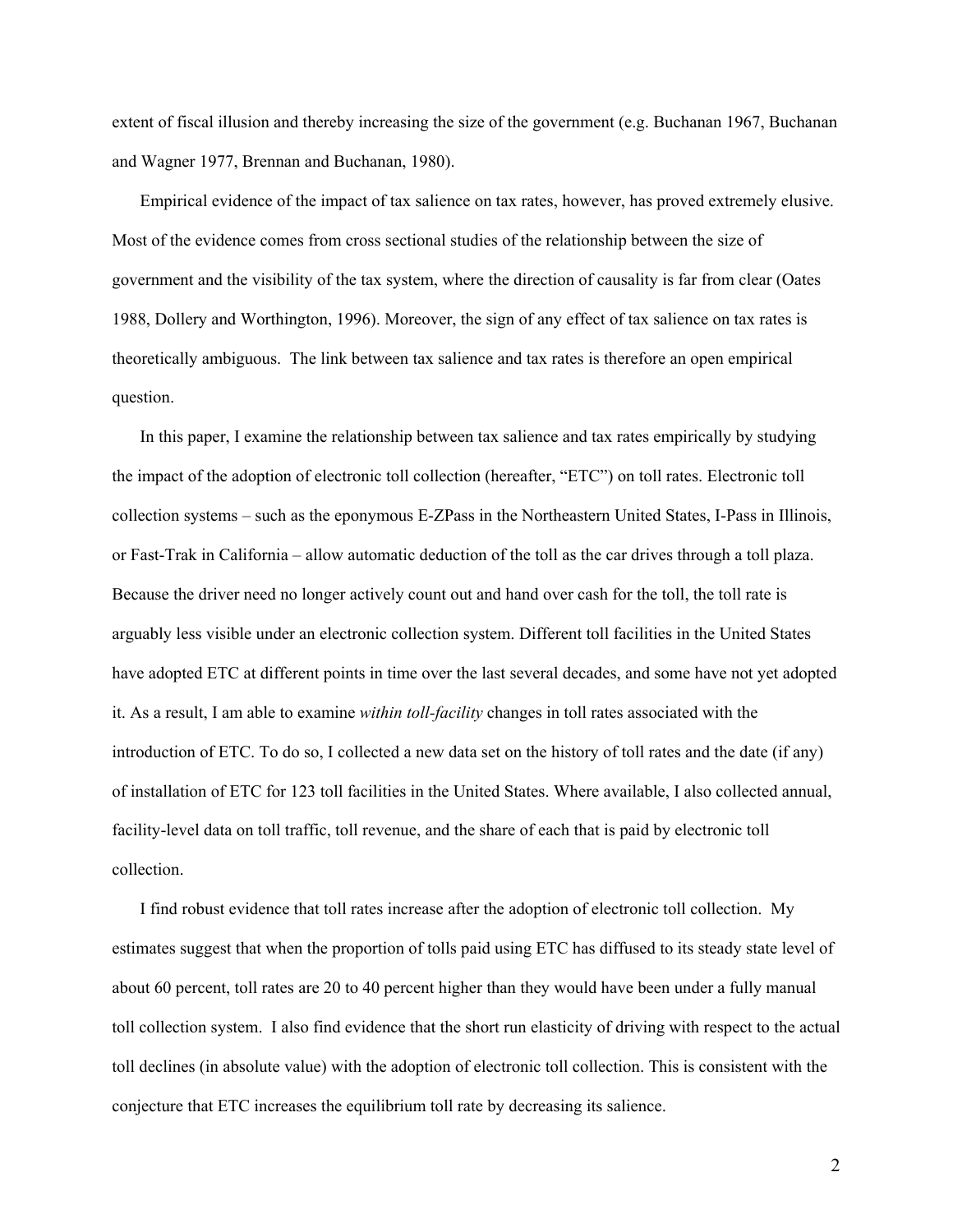Of course, ETC affects more than just the visibility of tolls. In the final section of the paper, I consider a wide range of alternative explanations for the rise in tolls under ETC. Perhaps the most a priori compelling alternative explanation is that ETC reduces the compliance (i.e. time) costs to drivers of paying tolls, which can increase drivers' willingness to pay the monetary toll costs. In practice, however, the evidence is not consistent with this alternative explanation for the increase in toll rates under ETC. In particular, two distinct experiments in the data show no detectable increase in toll rates associated with reductions in compliance costs. First, I find no evidence that ETC is associated with larger toll increases on roads where, prior to ETC, compliance costs were a larger share of the total toll (i.e. compliance cost + monetary toll). Second, I find no detectable increase in toll rates when bridges and tunnels switch from charging tolls in both directions to charging tolls in only one direction, which produces a comparable reduction in compliance costs to that expected under steady state ETC penetration.

I also present evidence that other aspects of ETC are unlikely to be able to explain my findings. For example, the rise in tolls associated with ETC is difficult to explain by the reduction in operating costs associated with toll collection, or by the capital outlay required to install ETC. The evidence also suggests that the timing of ETC adoption is not spuriously correlated with increased toll rates.

The analysis in this paper is perhaps most similar in spirit to Becker and Mulligan (2003). They formalize the closely related theoretical idea that a more efficient tax system can raise the equilibrium size of government. Consistent with this theory, they present cross-country evidence that countries with more efficient tax systems have larger government sectors, and within-country evidence that exogenous increases in government spending needs decrease discretionary spending while exogenous increases in government revenue increase government spending.<sup>1</sup>

 $\overline{a}$ 

 $<sup>1</sup>$  As another empirical test of the relation between tax efficiency and the size of government, Dusek (2003)</sup> examines the introduction of state income tax withholding. He finds that withholding is associated with a mechanical increase in revenue due to less tax evasion, but not with any change in statutory income tax rates. However, his analysis also suggests that the decision to adopt state income tax withholding may be correlated with increased demand for bigger government, making the results hard to interpret. In Section 5.2 below I discuss several pieces of evidence that suggest that the adoption of ETC is not correlated with increased demand for revenue.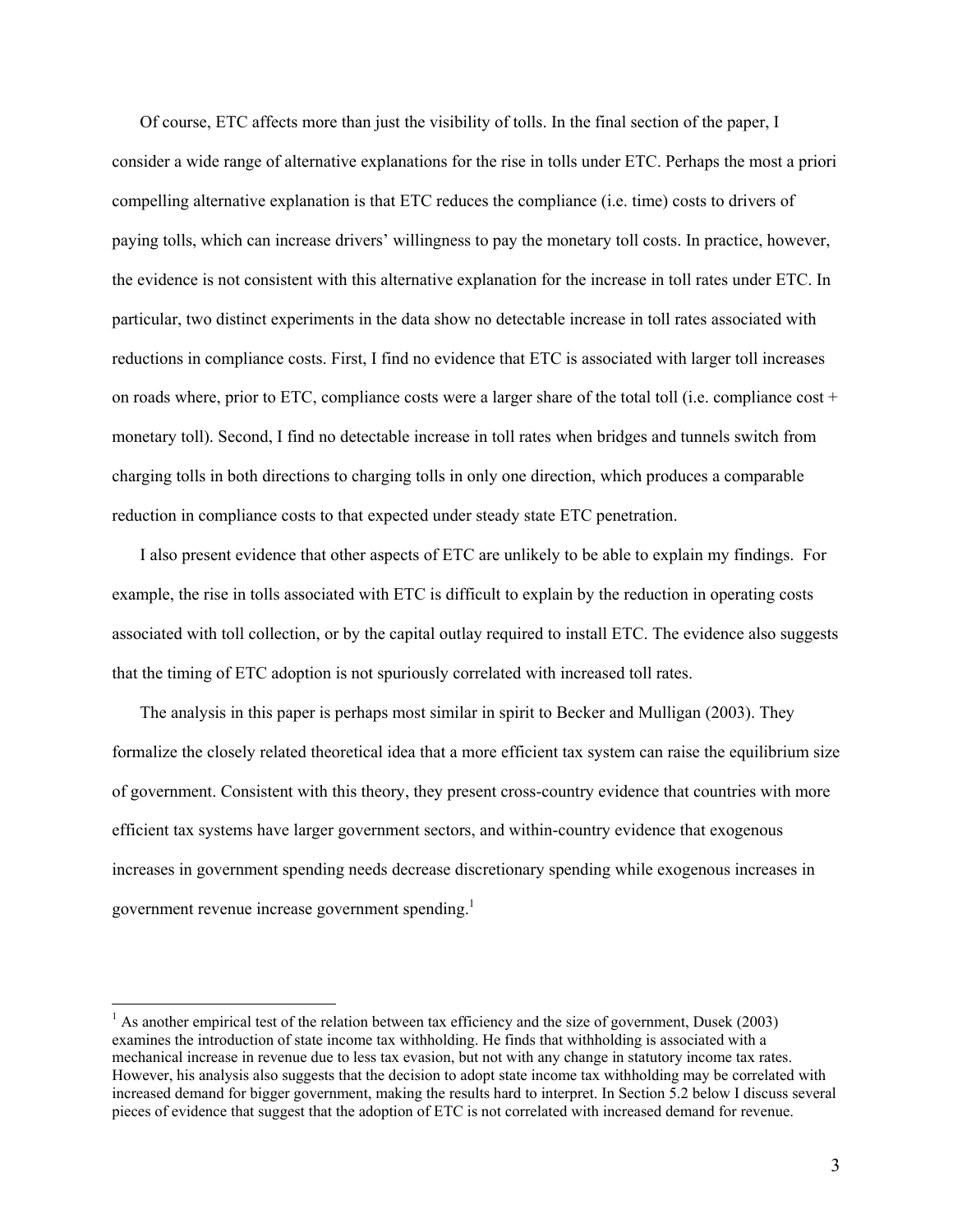The rest of the paper proceeds as follows. Section 2 provides a conceptual framework for the likely effects of a decline in tax salience. Section 3 describes the data. Section 4 presents the main empirical results. Section 5 considers a range of alternative explanations for the empirical findings. The last section concludes.

#### **2. Effects of Tax Salience: Conceptual framework.**

In a fully salient tax system, individuals are aware of actual tax rates as they make economic decisions. In a less salient tax system, some individuals do not directly observe the actual tax when making economic decisions. Instead, they form a belief about the tax, which I refer to as the perceived tax. A natural way to model a decrease in the salience of the tax system is as an increase in the fraction of consumers who do not directly observe the actual tax when making economic decisions. Thus, for example, an increase in the proportion of tolls paid electronically might correspond to a decrease in the salience of the tax system. In this section, I discuss why the theoretical effect of a decline in tax salience on the equilibrium tax rate is ambiguous.

Consider first a model in which individuals have rational expectations but government lacks the ability to commit on policy. In a less than fully salient tax system, some portion of individuals will not directly observe the tax, and will instead form an (unbiased) expectation about its level. Conditional on this expectation, any change in the tax will act as a non-distortionary, lump-sum tax on these individuals. Under many standard assumptions about the government's objective in setting taxes – including a profit maximizing (Leviathan) government, a government solving the Ramsey (1927) optimal commodity tax problem, and a government solving the Mirrlees (1971) optimal income tax problem – the government will therefore have an incentive to raise the tax above the full salience equilibrium tax rate. Rational consumers will, of course, take this government reaction into account in forming expectations. The equilibrium tax rate will therefore be higher under a less salient system, but so will the equilibrium distortions from the expected tax, since consumers have accurate expectations about the tax rate. This is just a specific example of the well-known result that a lack of commitment power by the government can result in sub-optimal policy (e.g. Kydland and Prescott, 1977, Barro and Gordon 1983). This result

4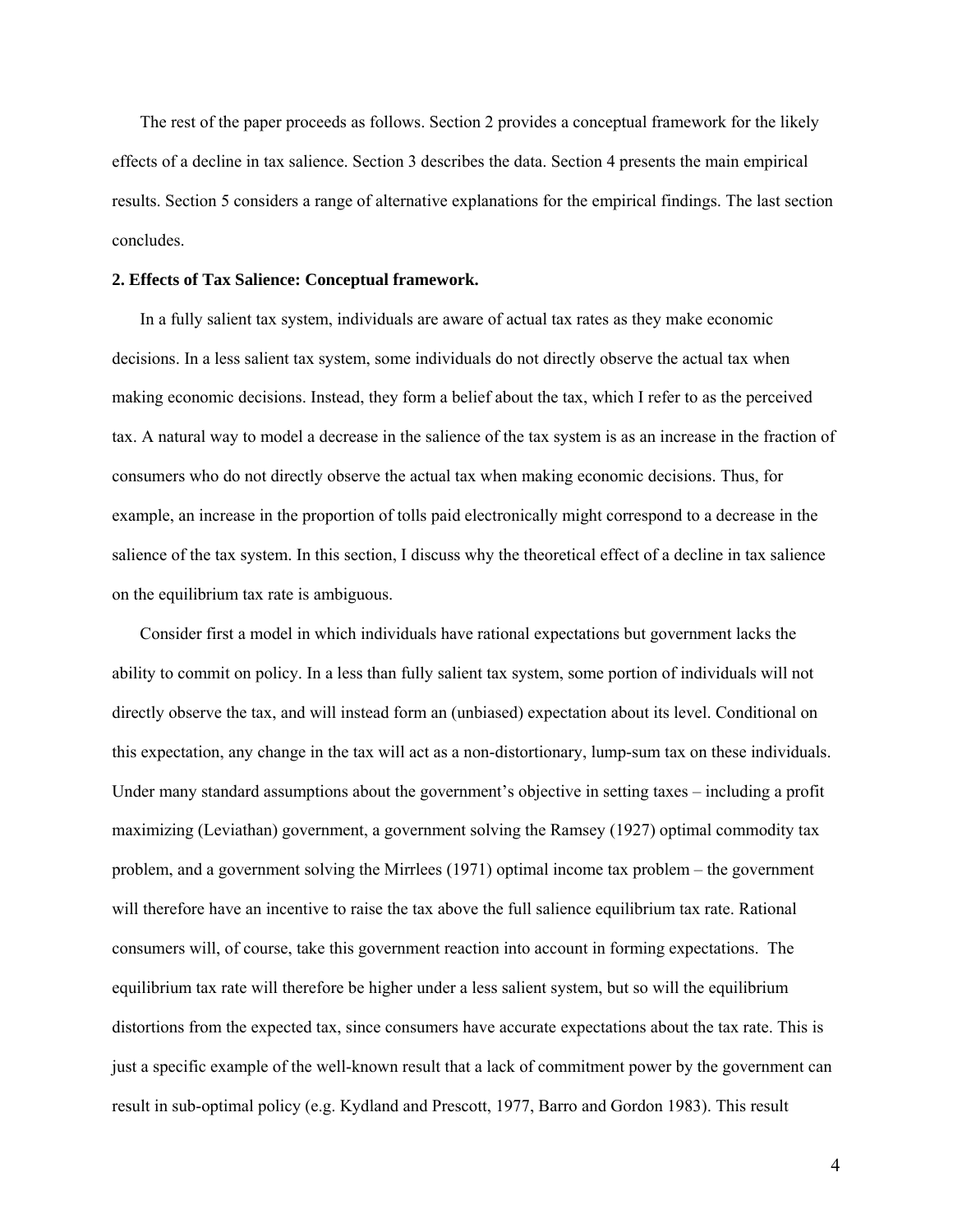depends critically of course, on the inability of the government to commit on policy; in the same setting but with commitment, the decline in salience would not affect the equilibrium tax rate.

The preceding discussion assumes rational expectations. However, in keeping with the public choice tradition of "fiscal illusion", people may have systematically biased perceptions about taxes. Recent empirical evidence is consistent with this view. For example, Liebman and Zeckhauser (2004) and Feldman and Katuscak (2005) show that individual responses to the non-linear income tax schedule are consistent with confusion about marginal tax rates, an idea that Liebman and Zeckhauser (2004) term "schmeduling." A decline in the salience of the tax system may increase the extent of tax misperception. Consistent with this hypothesis, Chetty et al. (2006) find that when the sales tax is included in the posted price – and presumably therefore more salient – consumer purchases are more likely to respond to the after-tax price than to the pre-tax price.

If the government lacks commitment power, what matters for the effect of tax salience on tax rates is how tax salience affects perceptions – or misperceptions – of tax *changes*. If, as in the previous discussion with rational expectations, a decline in tax salience reduces the proportion of individuals who directly observe tax *changes,* then it will be associated with an increase in tax rates, since individuals will be less responsive to any given tax increase. Whether or not individuals' expectations of tax *levels* are unbiased, or systematically over- or under-estimates will be important for the long-run distortionary effect of the tax, but not for government behavior.

However, it may be that individuals always observe whether a tax change occurs, but that a decline in tax salience reduces the proportion of individuals who directly observe the *magnitude* of the tax change. Then a decline in tax salience may have an ambiguous effect on the tax rate, depending on whether it causes more individuals to *over-estimate* the magnitude of the tax change, or to *under-estimate* it. Suppose the government uses the revenue from the taxed good to finance a public good (and continues to lack commitment power). The efficiency cost of raising taxes to increase the level of the public good is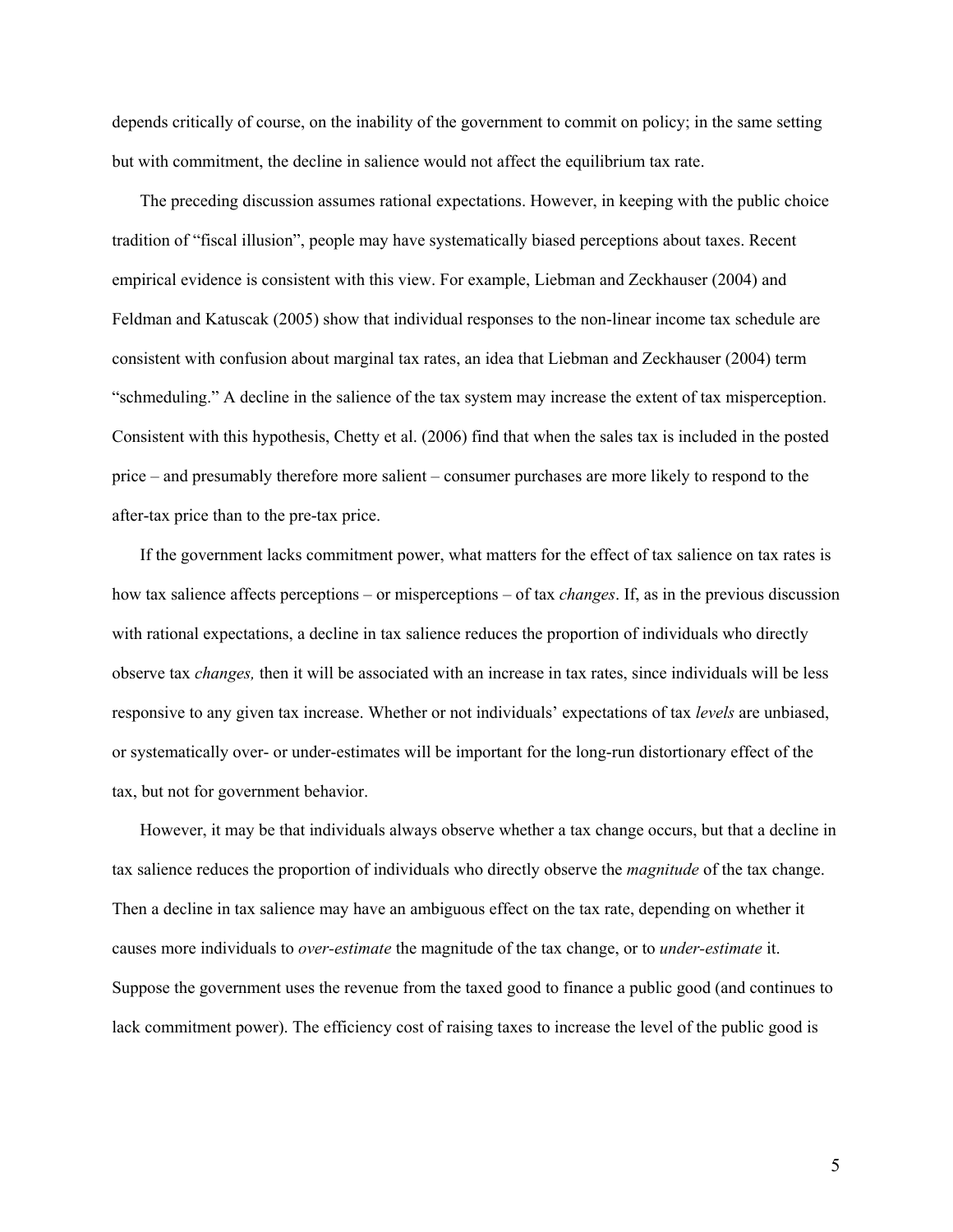likely increasing in the perceived tax increase.<sup>2</sup> The government will therefore have an incentive to raise taxes (relative to the full salience case) if individuals under-estimate tax changes, and lower taxes if individuals over-estimate tax changes; with rational expectations about the tax change, the government will not change taxes.

The preceding discussion highlights another empirical prediction which I will investigate below: at least in the simple models described above, if a decline in tax salience is associated with an increase in tax rates, it should also be associated with a decline (in absolute value) in the short run elasticity of demand with respect to the actual tax. For a government lacking commitment power has an incentive to raise taxes if a decline in salience causes individuals to under-estimate (or in the extreme, to not observe at all) tax changes. Conversely, if individuals over-estimate the tax change, the short run elasticity of demand would increase (in absolute value), and taxes would be expected to fall. Note that this is a prediction about the short run elasticity of demand with respect to the *actual* tax change; the elasticity of demand with respect to the *expected* tax will remain unchanged in a rational expectations model, and will increase or decrease (in absolute value) if individuals over- or under-estimate the tax level, respectively.<sup>3</sup>

Finally, it is worth noting that the normative implications of an increase in tax rates associated with a decline in tax salience are ambiguous. In the rational expectations model with time inconsistency, the higher tax rate under a less salient system is sub-optimal. However, a government that maximizes social welfare might choose to adopt a less than fully salient tax system if the negative consequences of the

 $\overline{a}$ 

 $2$ <sup>2</sup> This statement requires some additional assumptions, which further highlights the ambiguous sign of an effect of decreased tax salience on tax rates. A specific set of assumptions that would rationalize the statement would be if individuals choose the level of consumption of two goods, a taxed good and an untaxed good, and we assume that the individual first makes a consumption decision about the taxed good, based on the perceived tax, and then allocates his actual remaining income to the untaxed good. Misperception of a change in the tax rate has two effects: a price effect which affects relative demand for the taxed good, and an income effect via the budget constraint. If we also assume utility is quasi-linear in the untaxed good and that there is an interior solution, the effects of misperception via the budget constraint are fully born by the untaxed good. These assumptions are likely to be reasonable when the taxed good is small relative to the total budget, as in the case of tolls. In more general settings, the change in the tax rate associated with decreased salience will also depend on how the individual satisfies the true budget constraint in a world with misperception, which in this simple example we have assumed is fully born by the untaxed good, as well as the other tax instruments at the government's disposal (e.g. tax rates on other goods).  $3$  Note too that the change in the short run elasticity is the partial equilibrium effect of a decline in tax salience. Since the government will respond to the change in elasticity by changing taxes, the effect of tax salience on the equilibrium elasticity is not obvious. I discuss this issue in the context of the empirical work in Section 4.2 below.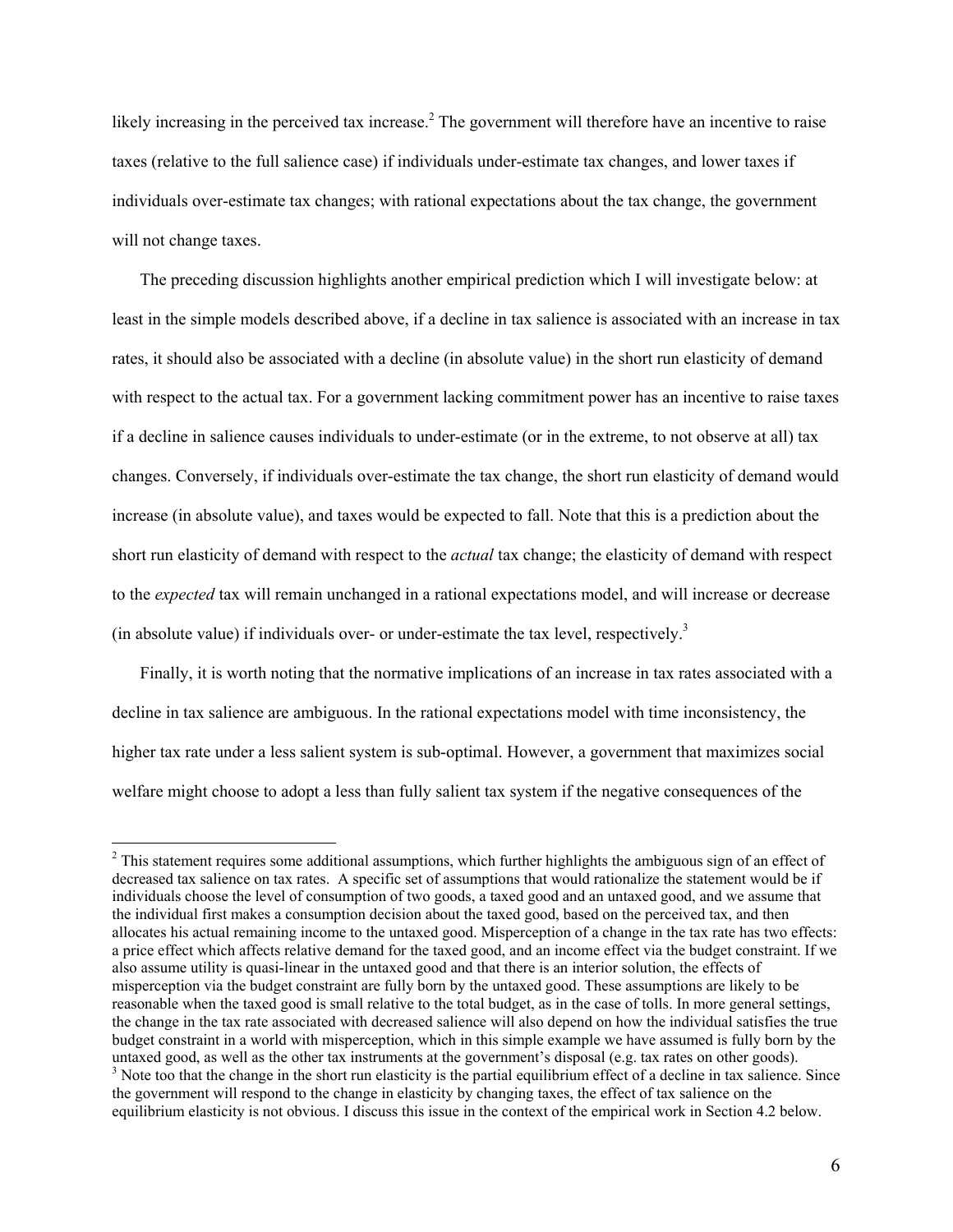decline in salience are outweighed by the improved efficiency of tax collection that often occur in less salient tax systems (such as federal income tax withholding or electronic toll collection). Moreover, if individuals systematically under-estimate tax levels in a less salient tax system, this may reduce the efficiency costs of taxation and therefore the increase in taxes may be socially optimal in its own right, regardless of other efficiency gains from the less salient tax system. Finally, the choice of a less salient tax system may reflect government failure – as in, for example, the political competition models of Wilson (1990) and Becker and Mulligan (2003) – and the choice of a less salient tax system may well reduce social welfare.<sup>4</sup>

# **3. Data and Descriptive Statistics**

#### *3.1 Sample construction*

 $\overline{a}$ 

My target sample is all publicly-owned toll facilities in the United States (excluding ferries) that were charging tolls in 1985. I chose the year 1985 to ensure at least 20 years of toll rate history on each facility, as well as data on all roads prior to the first facility's adoption of ETC in the United States (which occurred in 1987). As a result, my analysis is limited to the impact of tax salience on the level of existing taxes, and will not pick up any effect that decreased salience has on the decision to introduce a new tax on a previously untaxed good.

At the start of my sample period in 1985, tolls on roads, bridges, or tunnels raised about \$2.5 billion dollars in revenue for state and local governments, or about 0.8 percent of total state and local tax revenue in the 31 states that levied such tolls (US Department of Transportation 1985 and 1986, and U.S. Census Bureau 1985.) Toll revenues are therefore on a par with lottery profits in terms of contribution to public coffers (Kearney, 2005). Operating authorities generally have the statutory authority to change tolls (at least within certain bounds). In practice, however, they are likely limited in how free they are to operate independently of the state government and its political concerns.

<sup>&</sup>lt;sup>4</sup> In a similar vein, Acemoglu and Robinson (2002) show that groups may prefer inefficient forms of redistribution toward them as more inefficient form of redistribution increases their group size and hence their ability to secure future redistribution.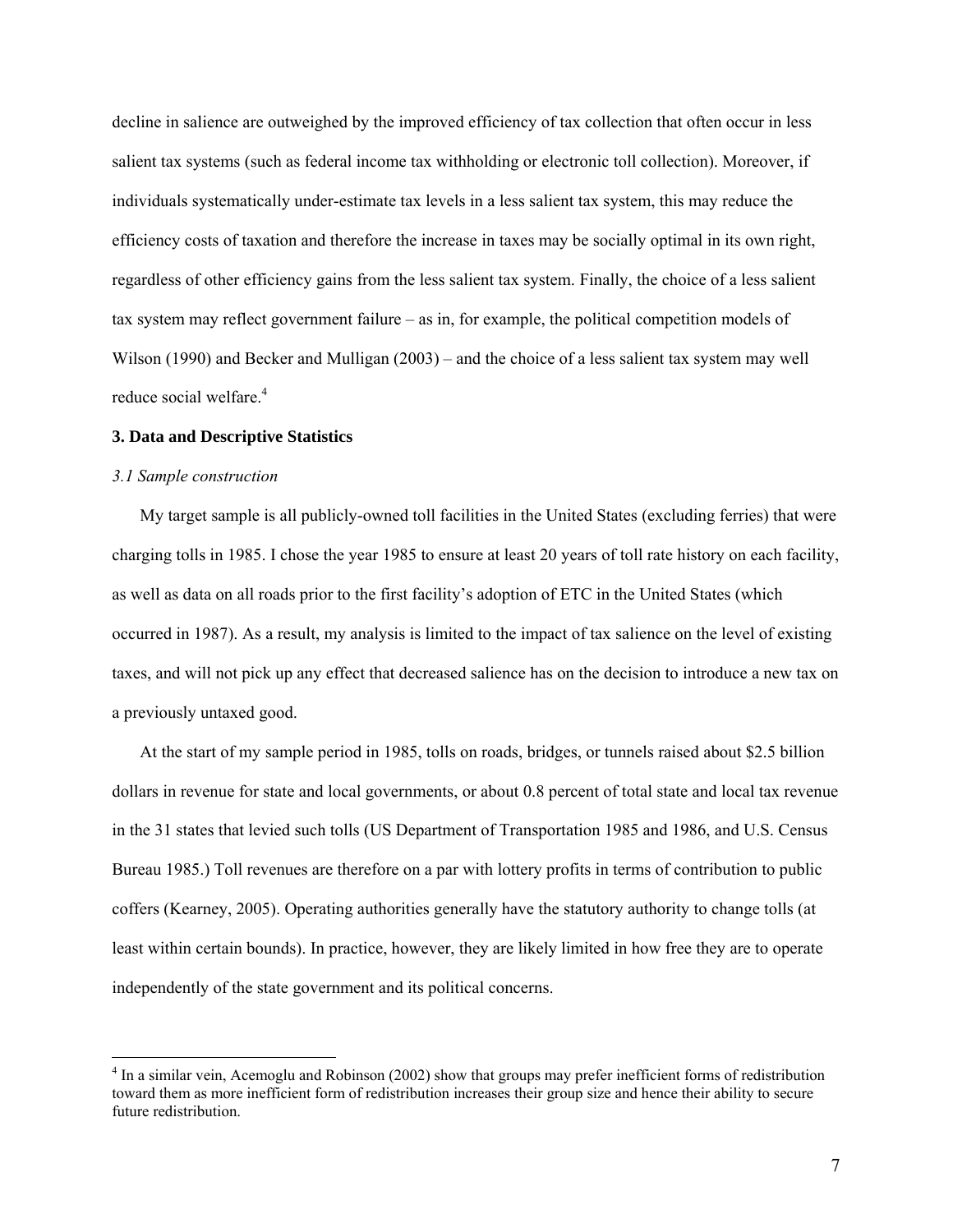In general, local laws require that toll revenues be spent on the toll facility itself (e.g. maintenance and operating expenses, or expansion). The increases in toll rates and toll revenues which I estimate are associated with ETC are likely used for some combination of financing improvements or expansions in the facility, and/or in increasing employment (or salaries) at the toll authority; unfortunately, the available data do not exist to allow a careful examination of the uses of the increased revenue. However, as I discuss in Section 5.2, it does not appear that the increase in toll revenue associated with ETC is offset by reductions in other highway taxes such as motor vehicle user fees or gasoline taxes.

To construct the necessary data, I contacted each toll operating authority and requested toll rate histories for each of their toll facilities from 1950 or its opening (whichever was later) through 2005. I also requested the date (if any) that ETC was adopted, annual traffic and revenue data, and the annual fraction of traffic and revenue accounted for by ETC. The data collection effort took place mainly in the first six months of 2006. I consider the data usable if it contains the date of ETC adoption and toll rate histories back to at least 1985.

The target sample consisted of 183 toll facilities run by 88 operating authorities in 31 states.<sup>5</sup> I was able to collect usable data for 123 facilities run by 49 different operating authorities in 22 different states. I assigned each facility to one of 24 different state-like entities to reflect the fact that certain operating authorities – specifically, the Port Authority of New York and New Jersey, the Delaware River Joint Toll Bridge Commission, and the Delaware River Port Authority – are under the purview of two states, which I code as a separate state (either "NYNJ" or "NJPA" as relevant). Appendix A provides more detail on characteristics of the target facilities and the acquired facilities, as well as the data for the acquired facilities. For the remainder of the paper, all statistics refer to the acquired facilities.

On average, the data contain 50 years of toll data per facility. About sixty percent of the facilities are bridges or tunnels; the remainder consists of roads (and a few causeways which I classify as roads). *3.2 Key variables* 

<sup>&</sup>lt;sup>5</sup> I use the term toll "facility" to denote a particular road, bridge, tunnel or causeway; a complete list of facilities is given in the Appendix.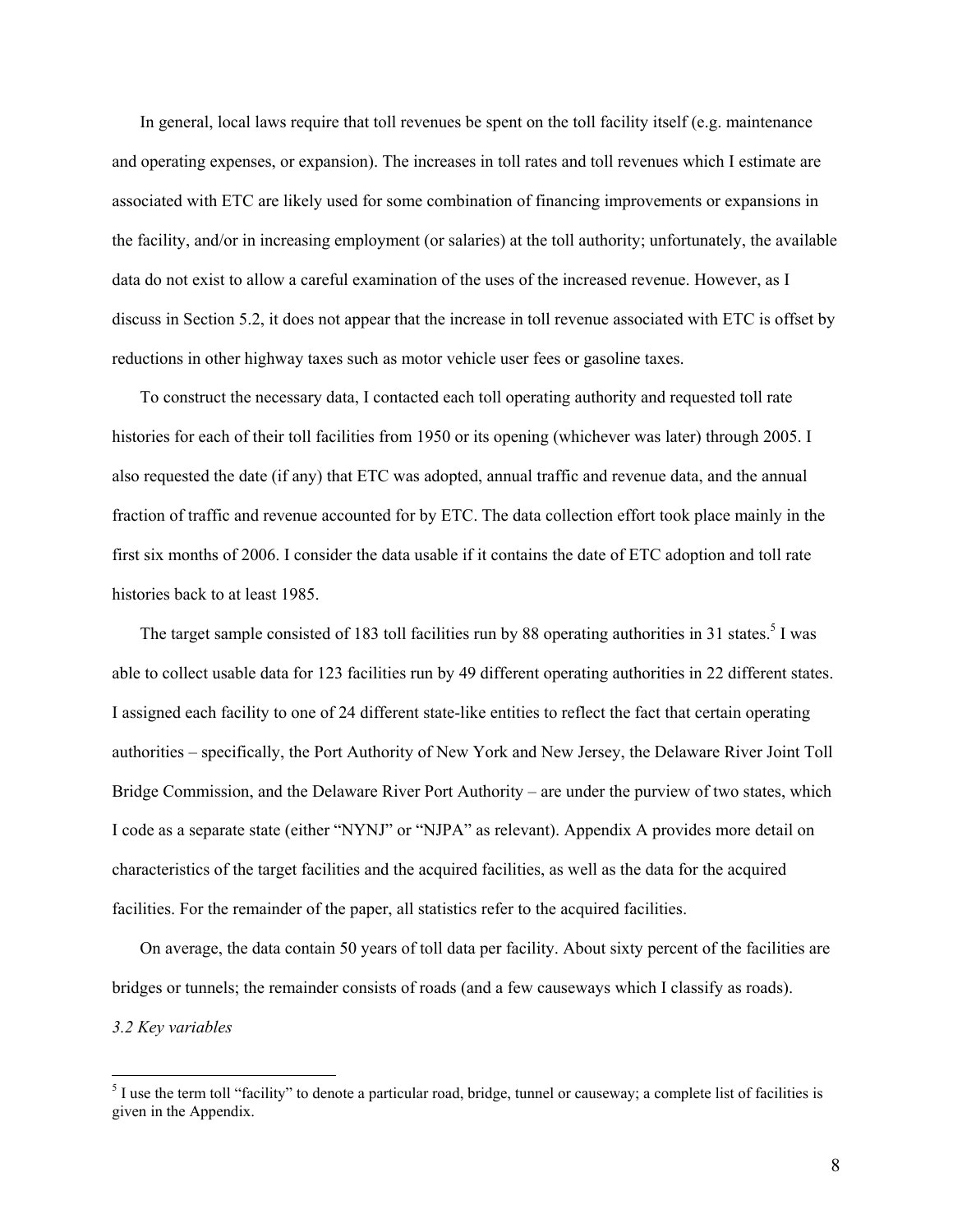This section gives a brief overview of the definitions and summary statistics for the key variables. Appendix A provides more detail.

#### *3.2.1 ETC Adoption and Diffusion*

With ETC, the toll amount is automatically deducted from a pre-paid toll account as the car drives through a toll plaza. When the balance in the driver's account follows below some replenishment threshold (often \$10), the replenishment amount is automatically charged to the driver's credit card, or debited from his bank account. The driver's credit card or bank statement will indicate that a charge has occurred, but does not provide itemized expenses.

About 70 percent of the facilities (87 out of 123) adopted ETC by 2005. Figure 1 shows a histogram of adoption dates. They range from 1987 through 2005. The median adoption date is 1999. Almost all the variation in whether ETC is adopted – and in adoption dates conditional on adopting – is between rather than within operating authorities; this is not surprising, given that the operating authority is the primary decision maker regarding tolls. By contrast, there is substantial variation across operating authorities within a state in whether ETC is adopted and in the adoption date, conditional on adopting ETC. Appendix A provides more detail.

Table 1 shows that relationship between facility characteristics and ETC adoption. ETC adoption rates are highest in the Northeast (70 percent) and lowest in the West (30 percent). The high adoption rates in the Northeast may reflect higher labor costs (since ETC reduces labor costs of toll collection) as well as greater urbanicity (since ETC may help reduce congestion). ETC adoption rates are higher and adoption dates are earlier on roads than on bridges and tunnels. There does not appear to be any relationship between the age of the facility and whether ETC is adopted; however, conditional on adoption, older facilities tend to adopt earlier (not shown).

Once a facility adopts ETC, use of the technology diffuses gradually across drivers. To characterize the extent of ETC diffusion on a facility, I define the ETC penetration rate as the fraction of toll transactions or the fraction of toll revenue collected by ETC. The definition varies across (but not within) facilities depending on which measure I could obtain for more years; all of the analysis will look at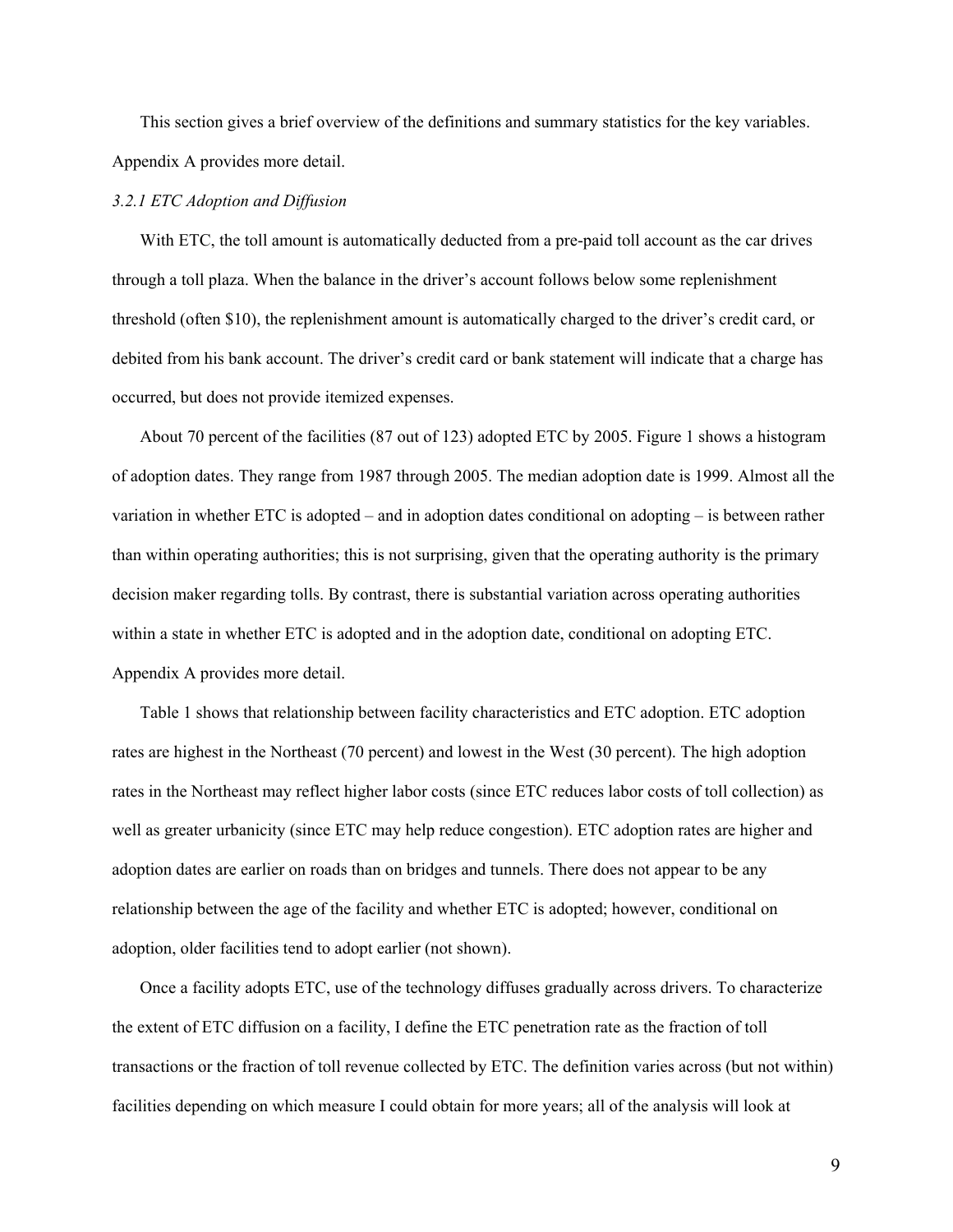within-facility changes. I was able to collect data on ETC penetration rates for about two-thirds of the facility-years in which ETC is in place. Figure 2 shows the within-facility diffusion rate of ETC. It takes about 14 years for ETC to reach its steady state penetration rate of 60 percent.<sup>6</sup>

# *3.2.2 Toll histories*

 $\overline{a}$ 

I define the toll as the nominal toll rate for passenger cars. High frequency (i.e. commuter) discounts are not coded. None of the facilities offer time-of-day varying prices. I collected data on both the "manual" (i.e. cash) toll rate and any discount offered for the electronic toll.

Over half (53 out of 88) of facilities that have ETC offered discounted tolls to ETC users at least at some point in time; the electronic toll is never more than the cash toll. ETC discounts are presumably designed to encourage use of the technology; consistent with this, they are more common on facilities that adopted ETC earlier. The discounts may also be rationalized as a Pigouvian subsidy if ETC has positive externalities on congestion reduction. The average ETC discount – when offered – is about 15 percent off of the manual toll. I use the short-hand "minimum toll" to refer to the lower envelope of the manual and electronic toll. The change in the log minimum toll will be the primary toll measure used in the analysis of the impact of ETC on toll rates. I also present results for the sample of facilities that never offer ETC discounts, and for which the minimum and manual toll are therefore always the same.

I define the toll rate on a road as the cost of a full length trip on the road, and I define the toll rate on bridges, tunnels, or causeways as the round-trip cost on that facility. In 2005, the average (manual) toll was \$5.41 for a full length trip on a road (implying an average per-mile toll of  $$0.063$ )<sup>7</sup> and \$3.03 for a round-trip on a bridge or tunnel.

On average, the minimum toll increased by 2.0 percent per year over my sample. This is substantially below the weighted average annual rate of inflation of 4.2 percent in facility-years between 1950 and 2005 in my sample (based on the CPI-U). Toll changes are lumpy; in a given year, on average only 7.7

 $<sup>6</sup>$  Note that the percentage of tolls or revenue collected by ETC is likely an over-estimate of the percentage of drivers</sup> who use ETC, as drivers who adopt ETC tend to drive more than those who do not adopt ETC (Amromin et al., 2005).

<sup>&</sup>lt;sup>7</sup> Mileage data for a full length trip were taken from U.S. Department of Transportation (2003) or information from the operating authority's web site.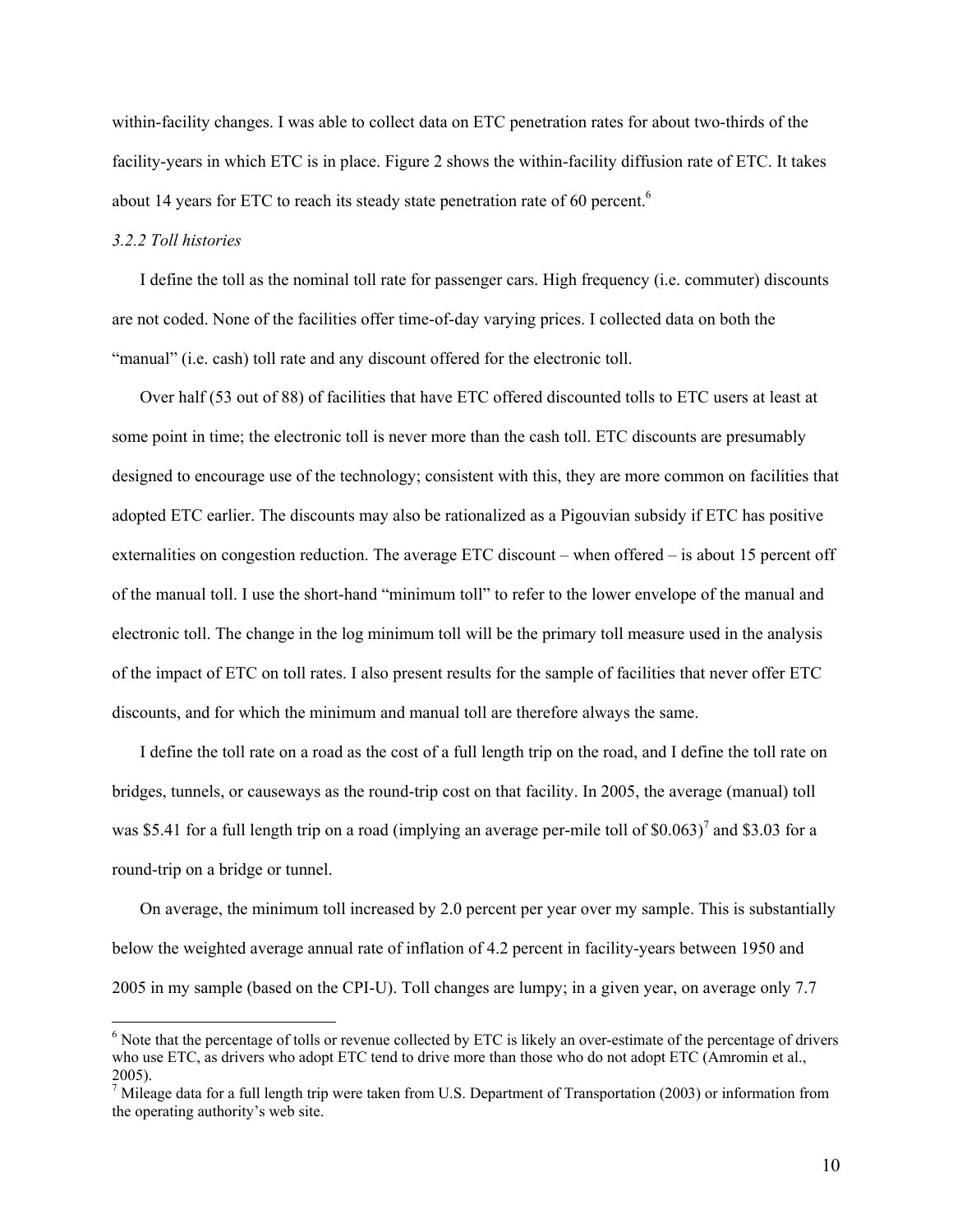percent of facilities increase their minimum toll and only 1 percent of facilities decrease it. These statistics are all very similar for manual tolls.

Although by construction all facilities are charging a toll at the start of the sample, 15 of the 123 facilities reduce the toll to zero later in the sample. Since the main dependent variable in the analysis of the effect of ETC on toll rates is  $\Delta$ log(minimum toll)<sub>it</sub>, the occurrence of zero toll rates raises a potential concern about selection on the dependent variable. However, I show below that this selection biases against finding an effect of ETC on toll increases; not surprisingly, tolls are less likely to be set to zero after ETC has been introduced.

#### *3.2.3 Revenue and traffic data*

I considered data on toll revenue or toll traffic usable if I was able to get at least 10 years of facilitylevel data. I was able to collect usable traffic data for about 60 percent (76 out of 123) of facilities, and usable revenue data for over one third (45 out of 123) of facilities. For a facility with usable data, on average I collected 34 years of data. Over the sample, traffic on a facility grew on average by 4.9 percent per year and (nominal) facility revenue by 7.7 percent.

#### **4. The impact of ETC**

## *4.1 The Impact of ETC on toll rates*

#### *4.1.1. Main results*

A basic estimating equation to examine the effect of ETC on toll rates would be:

$$
log(minimum tolI)it = \gamma_t + \alpha_i + \beta_1 ETC_{it} + \beta_2 ETC\_Year_{it} + \varepsilon_{it}
$$
\n(1)

The dependent variable is the log of the minimum toll, where the minimum toll is defined as the lower envelope of the manual and electronic toll. The  $\gamma_t$  's represent a full set of year dummies which control for any common secular changes in toll rates across facilities. The  $\alpha_i$ 's represent a full set of facility fixed effects that control for any fixed differences across facilities in the toll rate. I specify the dependent variable in logs rather than levels because a specification in levels would constrain toll rates in different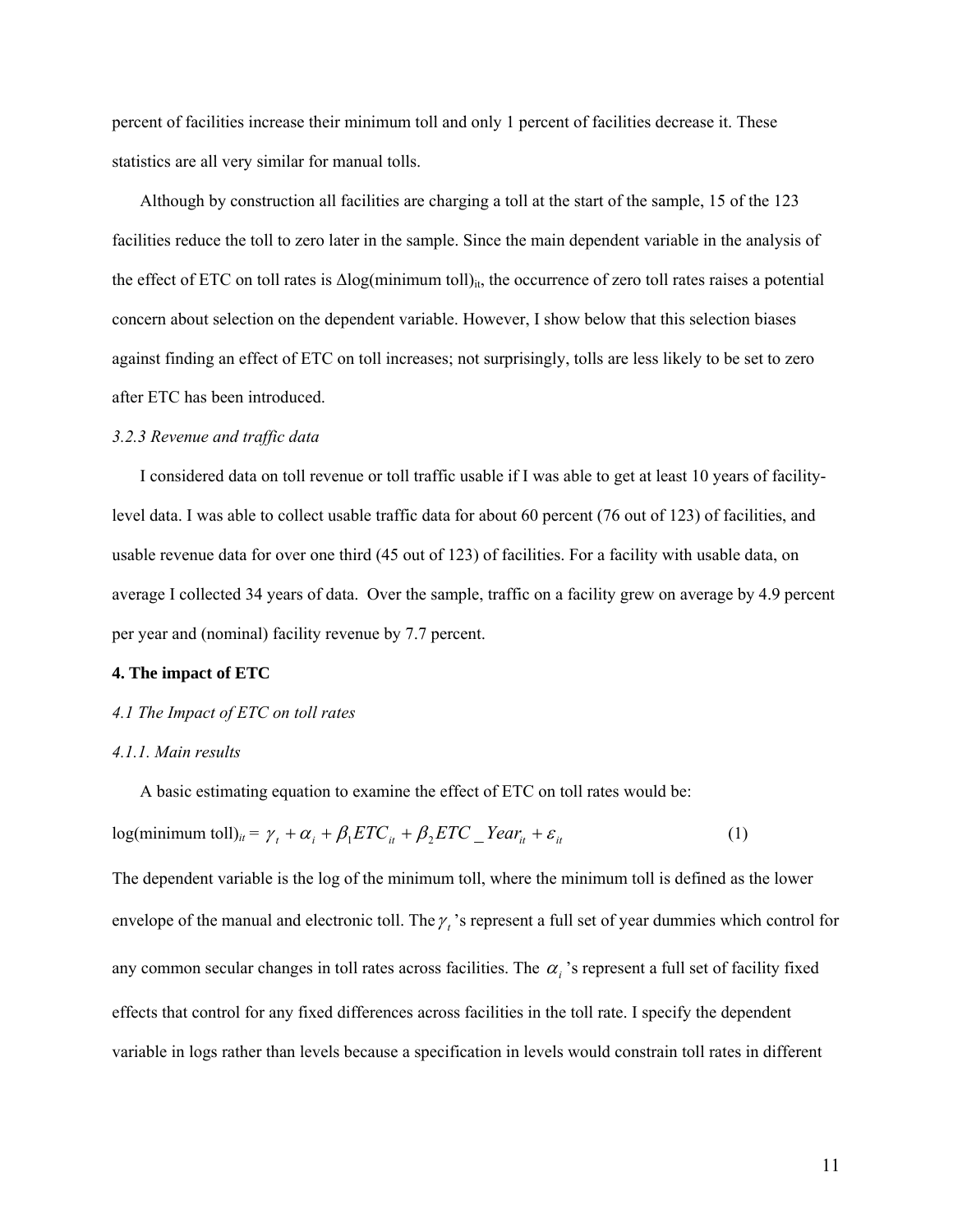facilities to grow by the same absolute amount each year. This would be inappropriate, given the considerable variation in toll rates across facilities.

The key coefficients of interest are those on  $ETC_{it}$  and  $ETC_{it}$  *Year<sub>it</sub>*. The variable  $ETC_{it}$  is a dummy variable for whether facility *i* has ETC in year *t*. The coefficient on  $ETC<sub>it</sub>$  measures any level shift in tolls associated with having ETC on a facility. Since ETC use among drivers diffuses gradually across a facility, it is likely that any impact of ETC on toll rates will be phased in gradually. To capture this, I include the variable  $ETC$   $Year_{it}$  which measures the number of years the facility has had ETC; it is zero in the years prior to ETC adoption, 1 in the year the facility adopts ETC, 2 in the next year and so forth. The coefficient on  $ETC$  *\_Year<sub>it</sub>* measures how the toll rate changes over time after the facility adopts ETC. Finally,  $\varepsilon$ <sub>it</sub> is a random disturbance term capturing all omitted influences.

A practical problem with estimating equation (1) is that toll rates are highly auto-correlated. A regression of the residuals from estimating equation (1) on their lag produces a coefficient of 0.92. This suggests estimating the first-differenced version of equation (1) (Wooldridge 2002, p.274 – 281):  $\Delta \log(\text{min} \text{ toll})_{it} = \gamma_t + \beta_1 \Delta ETC_{it} + \beta_2 \Delta ETC_{it} = Year_{it} + \Delta \varepsilon_{it}$  (2)

The resultant residuals are much less serially correlated; a regression of the residuals from equation (2) on their lag produces a coefficient of -0.045. Note that in the first-differenced equation,  $\Delta ETC_{it}$  is an indicator variable for whether facility *i* adopted ETC in year *t*, and  $\Delta ETC - Year_{it}$  is an indicator variable for whether the facility has ETC. The coefficient on  $\Delta ETCYear$ <sub>it</sub> thus measures the average annual growth in facilities' tolls once they have ETC. On average for a facility with ETC, I observe about 6 years of ETC on that facility.

I estimate equation (2) allowing for an arbitrary variance-covariance matrix within each of the 24 "states"; this error structure allows for both auto-correlation in toll changes within a facility and contemporaneous correlation in toll changes among facilities in the same state; the standard errors are quite similar if I instead cluster on the operating authority or facility. I give equal weight in the regression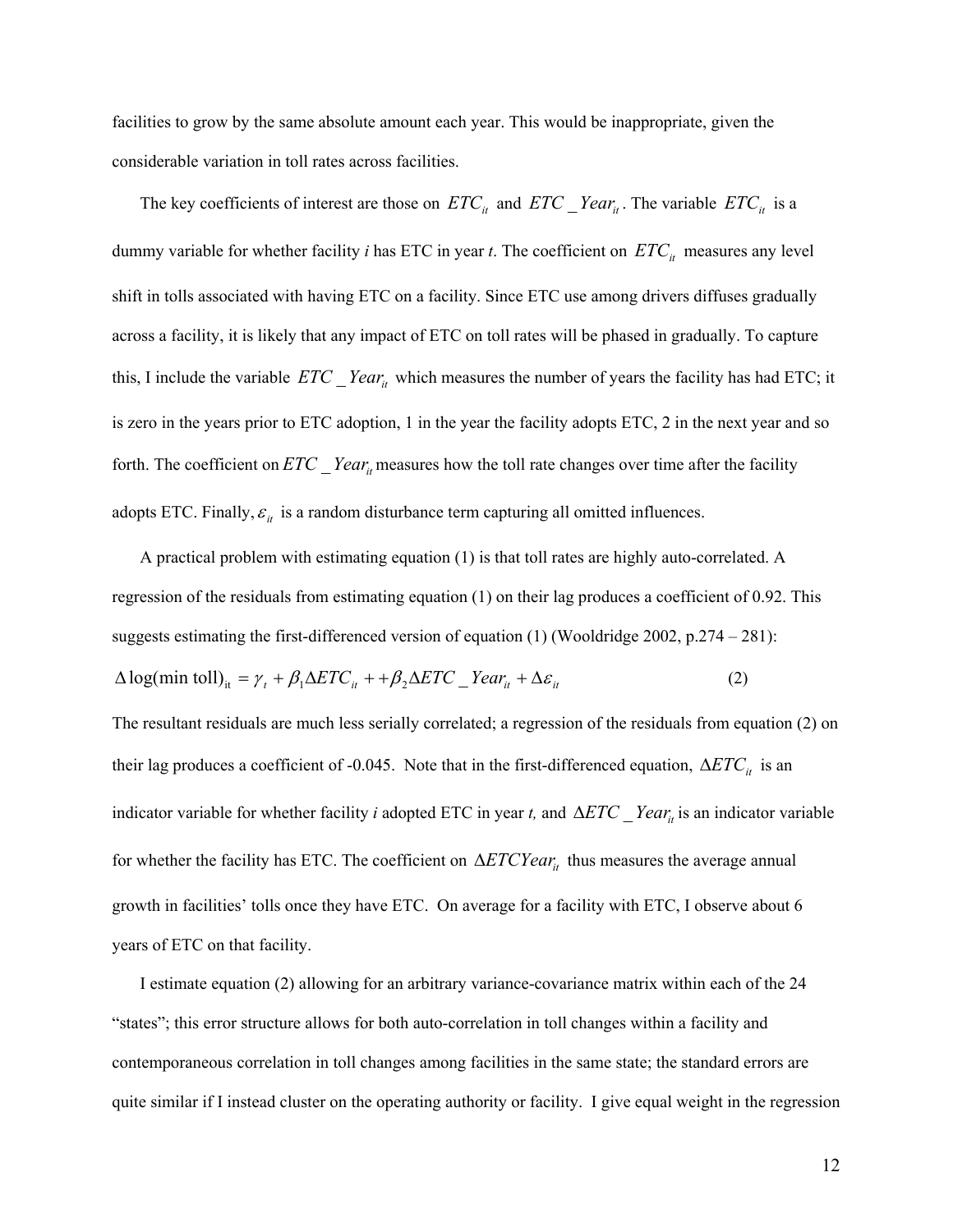to each of the 49 operating authorities, so as to give equal weight to each toll-setting (and ETC adopting) decision body; in practice, I show below that the results are not sensitive to alternative weighting schemes.

The first column of Table 2 shows the results from estimating equation (2). The coefficient on  $\Delta ETCYear_{it}$  is 0.015 (s.e. = 0.006). This indicates that once a facility has ETC, its toll increases each year by 1.5 percent more than it otherwise would have. This effect is both statistically significant and economically large. Relative to the average annual 2 percent increase in tolls, it implies that after installing ETC, the facility's toll rate rises by 75 percent more per year than it did prior to ETC.

The toll change in the first year of ETC is given by the sum of the coefficients on  $\Delta ETC_i$  and  $\Delta ETCYear_i$  in column 1. Interestingly, these coefficients suggest that there is a (statistically insignificant) decline in tolls the year that ETC is adopted of 3.6 percent ( $= 0.015 - 0.051$ ). The results in the next two columns suggest that any decline in the toll the year that ETC is adopted reflects the effect of ETC discounts. In column 2, I re-estimate equation (2) but with the change in the log manual toll (rather than the change in the log minimum toll) as the dependent variable. In column 3 I re-estimate equation (2) for the 60 percent facilities that never offered an ETC discount and for whom therefore the manual and minimum toll are always the same; this sub-sample includes facilities that never adopted ETC (approximately 30 percent) and facilities that adopted ETC but never offered a discount (approximately 30 percent). In these alternative specifications, the sum of the coefficients on  $\Delta ETC_i$  and

 $\Delta ETCYear_i$  now indicate either a statistically insignificant 3.6 percent increase in the toll in the year ETC is adopted (column 2), or an economically and statistically insignificant decline of -0.9 percent (column 3). Moreover, both of the alternative specifications indicate a growth in tolls once a facility has ETC; the coefficient on  $\Delta ETCYear_i$  is statistically significant and, indeed, slightly larger than in the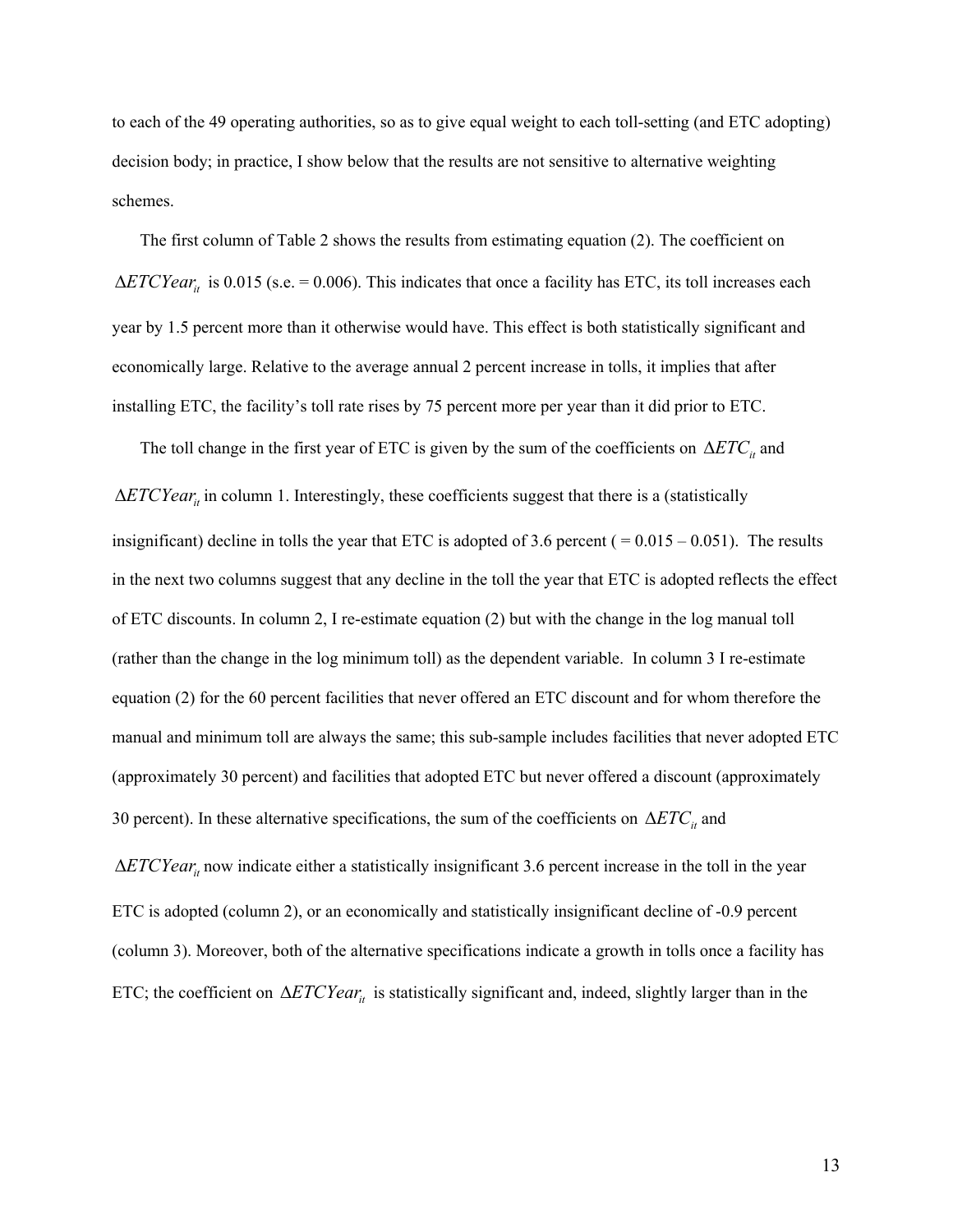baseline specification in column  $1<sup>8</sup>$ . The results from the "no discount" sample (column 3) indicate that the estimated growth in tolls after ETC is installed does not merely reflect a recouping of first-year losses caused by the ETC discount.

The preceding analysis constrains the effect of ETC on tolls to be the same across facilities and to be constant over time after the adoption of ETC. However, if the mechanism for ETC's effect on tolls is through reduced salience, we would expect the effect to be increasing in the ETC penetration rate. The growth in ETC penetration is not constant over time (see Figure 2) or across facilities (not shown). As a stronger test of the salience hypothesis, I therefore re-estimate equation (2) using the percentage point change in the ETC penetration rate ( $\Delta ETC$  *Penetration<sub>ii</sub>*) instead of the change in ETC year on the right hand side. However, I can only estimate this alternative specification for the 60 percent of facilities that never offer an ETC discount; for facilities that offer an ETC discount, changes in the discount will affect both the diffusion of ETC ( $\triangle ETC$  *Penetration<sub>it</sub>*) as well as the dependent variable  $\Delta$ log(minimum toll)<sub>it</sub>, raising the potential for biased estimates. Column 4 shows the results. The coefficient on  $\Delta ETC$  *Penetration<sub>it</sub>* is 0.623 (s.e. = 0.285). The coefficient indicates that every 10 percentage point increase in ETC penetration is associated with a (statistically significant) increase in the toll of about 6.2 percent.

For the full sample of facilities, I can estimate an instrumental variables version of equation (2) in which I instrument for  $ΔETC$  *Penetration<sub>it</sub>* with  $ΔETCYear$ <sub>*it*</sub>. Column 5 shows these results. The coefficient on  $\Delta ETC$  *Penetration<sub>it</sub>* is 0.557 (s.e. = 0.262), indicating that every 10 percentage point increase in ETC penetration is associated with a (statistically significant) 5.6 percent increase in the toll. To allow the increase in toll rates associated with ETC to vary over time after the year of ETC adoption, in column 6 I instead instrument for the change in ETC penetration with a cubic polynomial in ETC year.

 $\overline{a}$ 

 $8$  Although it might at first appear puzzling in column 2 that the cash toll – which has become no less salient – also increases once ETC is installed, this is easily understood by the necessary linkage between cash and electronic toll rates; were the electronic rate to increase while the cash rate did not, this would presumably discourage use of ETC.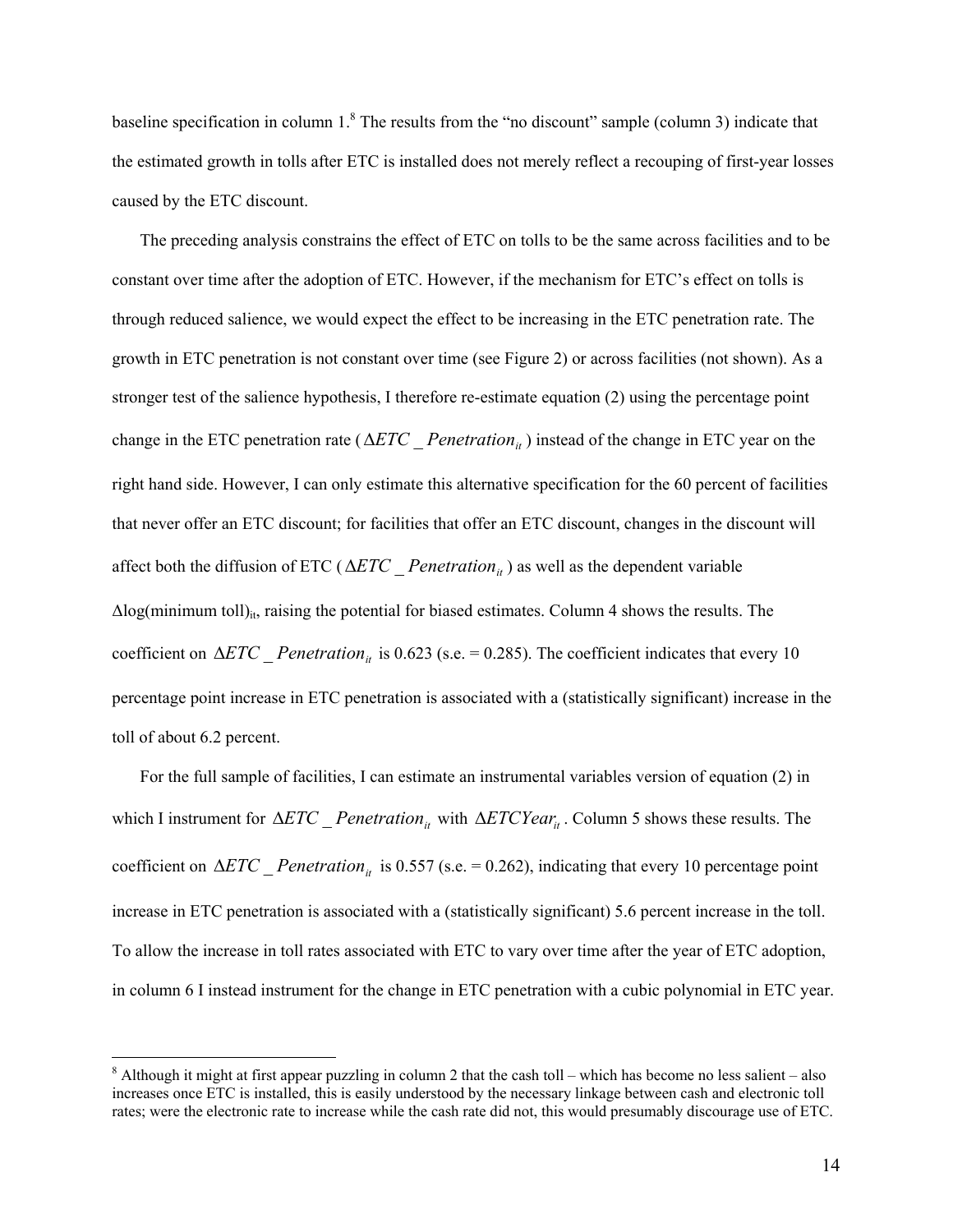The coefficient on  $\Delta ETC$  *Penetration<sub>it</sub>* is now 0.501 (standard error = 0.261). This is quite similar to the results from the constant annual effects specification in column 5. Results using a series of grouped dummies for the number of years under ETC to instrument for  $\Delta ETC$  *Penetration<sub>it</sub>* also produce similar results (not shown). Relatedly, if I replace the single indicator variable for whether a facility has ETC ( $\Delta ETCYear_{it}$ ) with a series of grouped dummies for various numbers of years the facility has had ETC (e.g 1- 6, 7-11, or 12+), I find that ETC is associated with increased toll rates of similar magnitude in each of these sub-periods (not shown); this suggests that the effect of ETC persists over the time period under ETC that I can observe in my data.

The magnitude of the toll increase associated with ETC is similar across the various specifications shown in Table 4. In the full sample, the results from the baseline specification (column 1) suggest that after 14 years, by which point ETC has diffused to its steady state level (see Figure 2), ETC is associated with an increase in the toll rate of 17 percent, or about one-fifth ( $\sim \exp(\beta_{\text{AETC}} + 14*\beta_{\text{AETCYear}})$ ). The IV estimates in columns 5 and 6 are similar, suggesting that once ETC has diffused to its steady state level of 60%, ETC is associated with an increase in tolls of 26 and 23 percent respectively ( $\sim \exp(\beta_{\text{AETC}} + \frac{1}{2}$  $0.6*$  $\beta_{\text{AETCu}}$  Penetration)). When the sample is limited to facilities without ETC discounts, the implied steady state increase in tolls is 36 percent in the baseline specification (column 3), and 38 percent when Δ*ETC\_Penetrationit* is included on the right hand side (column 4). All of these implied steady state toll increases associated with ETC are statistically significant at at least the 10 percent level. Taken together, these estimates suggest that the diffusion of ETC to its steady state level is associated with a 20 to 40 percent increase in toll rates.

Finally, to explore the mechanics behind the increase in tolls associated with ETC, I re-estimate equation (2) with a binary dependent variable for whether the minimum toll increased over the last year. Column 7 shows the results. Given the baseline probability of a toll increase of 7.7, the coefficient of 0.073 (s.e. = 0.024) on  $\Delta ETCYear_i$  suggests that the probability of a toll increase almost doubles on a facility once it has ETC. Together with the results in the preceding columns, this suggests that the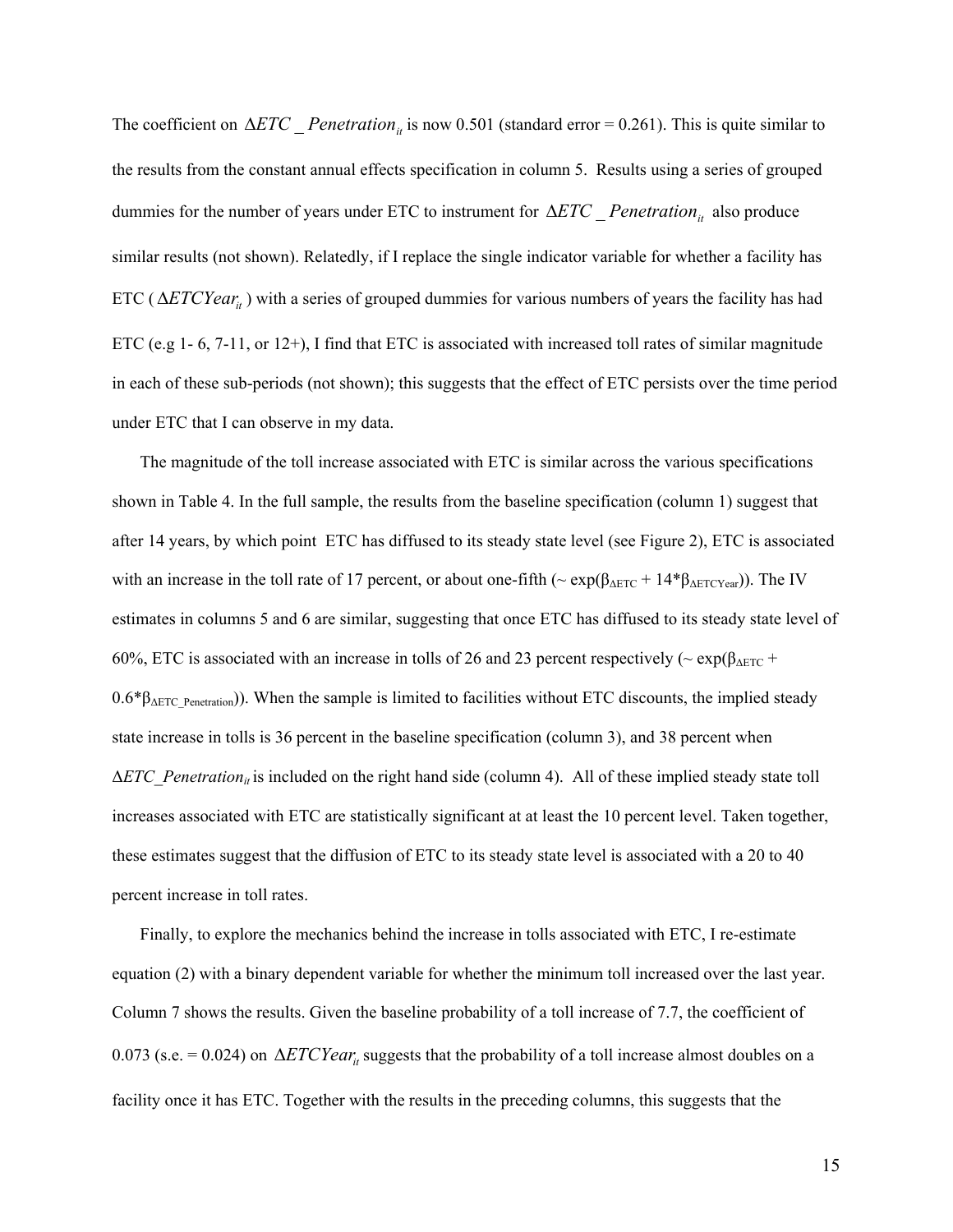increase in tolls associated with ETC comes about through more frequent toll increases, but not changes in the magnitude of a toll increase when it occurs.

#### *4.1.2 Alternative specifications*

The identifying assumption behind all of the estimates in Table 2 is that absent the introduction of ETC on facility  $i$  in year  $t$ , toll rates would not have changed differentially for that facility. The fact that, as discussed in Section 3, observable characteristics of the facility are correlated with whether and when a facility adopts ETC raises concern about the validity of this assumption. Table 3 therefore investigates a variety of alternative specifications that shed some light on this issue. The first column replicates the baseline specification (column 1 from Table 2). The next 6 columns stratify the sample on various observable characteristics that are correlated with whether and when a facility adopts ETC. Columns 2 and 3 examine the effect of ETC separately by region (Northeast and Midwest vs. South and West), columns 4 and 5 examine the effect separately by facility type (roads vs. bridges and tunnels), and columns 6 and 7 examine the effect separately for facilities of different ages (opened after 1960 vs. opened 1960 or before). Not only does statistical significance tend to persist in the (sometimes much smaller) sub-samples, but the point estimates remain remarkably similar across the different samples. This helps alleviate concerns that the estimated effect of ETC is spuriously picking up differences across facilities in their underlying rate of toll growth that are correlated with ETC adoption. To more directly control for this possibility of spurious findings, column 8 shows that the results in the baseline specification are robust in both magnitude and statistical significance to the addition of facility fixed effects, which (given the first-differences specification) control for any facility-specific linear trend in toll rates. As perhaps the most direct partial test of the identifying assumption, in section 5.2 below I show that there is no substantive of statistically significant change in the pattern of changes of toll rates, traffic or revenue in the years prior to a facility's adoption of ETC.

The last four columns of Table 3 show the robustness of the baseline finding along several other dimensions. Column 9 shows that the results are unaffected by restricting the analysis to years 1985 and later. The results are not sensitive to weighting each state equally (column 10) or weighting each facility

16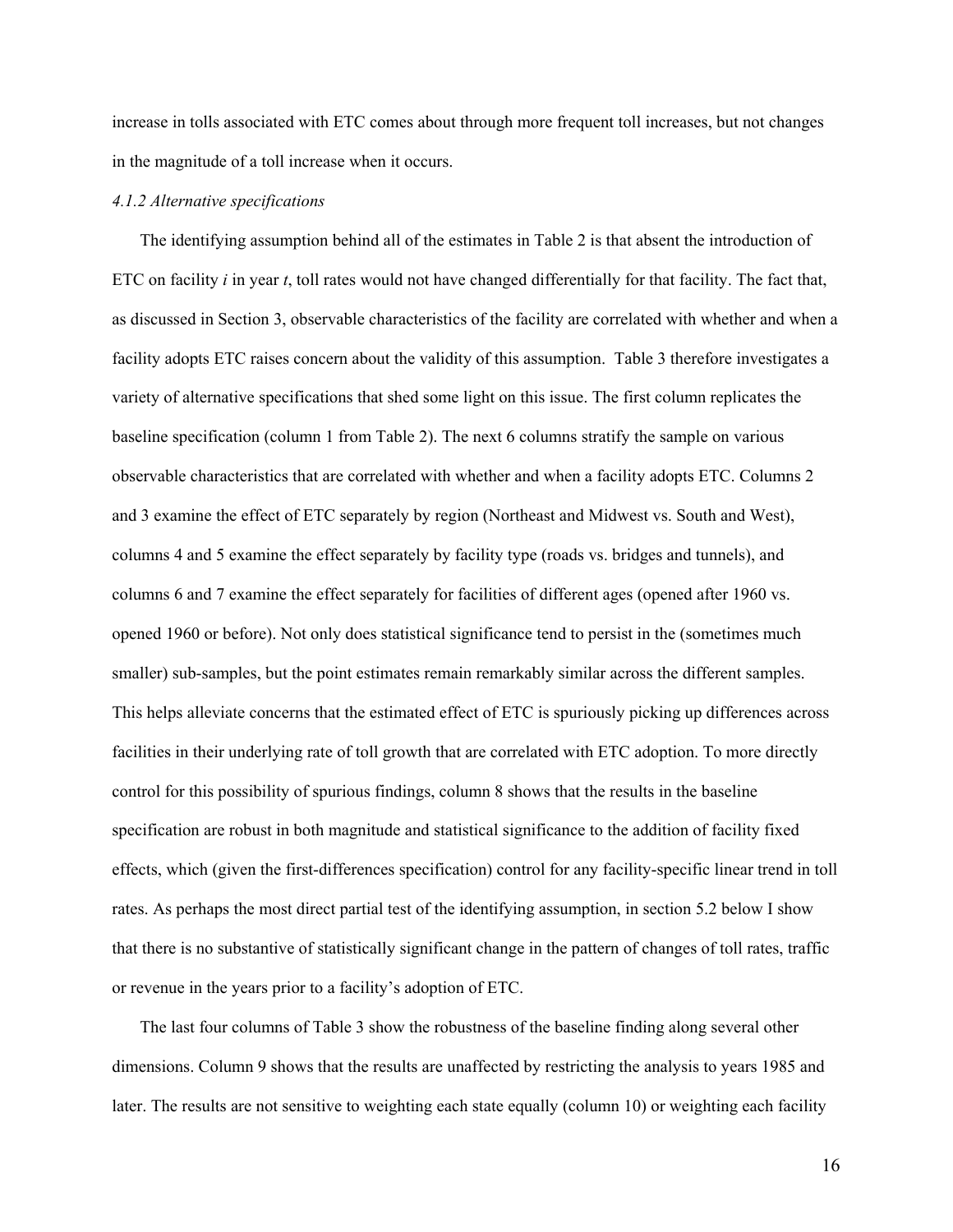equally (column 11), rather than weighting each operating authority equally as in the baseline specification.<sup>9</sup> Finally, the last column shows that the estimated impact of ETC also appears in the subsample of facility-years for which I have traffic data, which I will analyze in the next sub-section; although the coefficient on  $\Delta ETCYear_{it}$  is only significant at the 15 percent level in this more limited sample, the point estimate of  $0.012$  (s.e.  $= 0.008$ ) is quite similar to the baseline estimate in column 1 of  $0.015$  (s.e. = 0.006).

To address potential concerns that might arise from the censoring of observations with a zero toll rate in the current or previous year, I re-estimate equation (2) by OLS using as the dependent variable an indicator variable for whether the toll rate on facility *i* in year *t* became zero from a non-zero rate. This occurs in 0.3 percent of the sample. I estimate a negative, and marginally statistically significant coefficient on both  $\Delta ETC_i$  and  $\Delta ETCYear_i$  (not shown). This suggests that, not surprisingly, facilities may be less likely to set tolls to zero when they have ETC; indeed, only 1 of the 15 facilities that set the toll to zero after 1985 adopted ETC (compared to 86 of the 108 facilities that never set their toll to zero after 1985). This suggests that, if anything, the censoring of zero toll observations biases downward the estimated effect of ETC on toll rates. I am reluctant, however, to include the lower likelihood of setting toll rates to zero as part of the estimated effect of ETC, as operating authorities that are planning to set a toll to zero in a few years may be less inclined to introduce ETC on the facility.

Finally, one might be concerned that increases in the minimum toll in the years after ETC is adopted may reflect increases in the electronic toll as it is raised to be closer to the manual toll, rather than a shift in the entire toll schedule. Such a concern does not arise when the sample is limited to facilities that do not offer ETC discounts (columns 3 and 4 of Table 2). Moreover, for facilities that do offer ETC discounts, there does not appear to be any systematic change in the magnitude of the discount with respect

 $\overline{a}$ 

 $9$  Another natural alternative might be to weight each facility by its size (i.e. traffic or revenue). Unfortunately, I was only able to collect traffic data at the same point in time for at most 92 of the 123 facilities. For these three-quarters of facilities, it does not appear that the effect of ETC varies with facility size. The coefficient on ΔETCYear is 0.017 (s.e.  $= 0.011$ ) in an unweighted regression and 0.018 (s.e.  $= 0.013$ ) when each facility is weighted by the average number of toll transactions in 2003 - 2005 (not shown).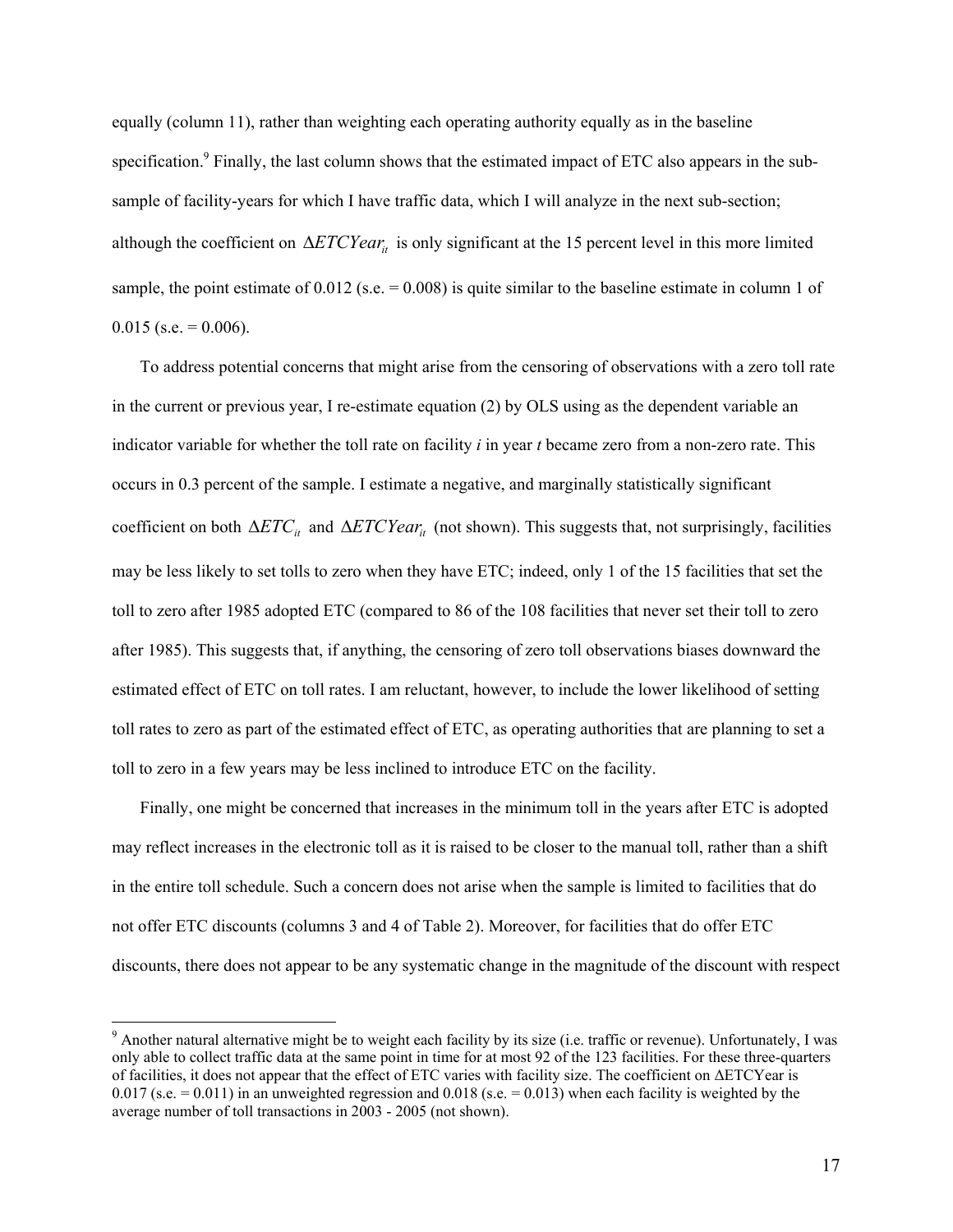to the number of years the facility has had ETC (not shown). This suggests that in practice increases in the minimum toll reflect a shift of the entire toll schedule; this is consistent with the finding that the manual toll also increases after ETC is introduced (column 2 of Table 2). The preservation of ETC discounts may reflect continued attempts to induce more drivers to switch to ETC; the maximum ETC penetration rate in my sample is only 78 percent. It may also arise if drivers using ETC are aware of the existence of the electronic discount, even if they are not full aware of toll changes.

# *4.2 The Impact of ETC on the elasticity of driving with respect to a toll change*

The preceding results suggest that the diffusion of ETC is associated with higher toll rates. As discussed in Section 2, if this effect is due to the lower salience of tolls under ETC, it is likely that ETC will also be associated with a decline (in absolute value) in the short run elasticity of demand with respect to the actual toll. In this section, therefore, I investigate how the short run elasticity of demand with respect to a toll change changes as ETC diffuses within a facility. An important caveat to the analysis is that, as the previous section demonstrated, tolls are also higher under ETC, and the higher toll rates may have a direct effect on the elasticity. Nonetheless, the results may be viewed as suggestive.

I estimate:

$$
\Delta \log(traffic)_{ii} = \gamma_t + \beta_1 \Delta \log(\text{minimum} \text{ toll}_{ii}) + \beta_2 \Delta \log(\text{minimum} \text{ toll}_{ii}) * \text{Never\_ETC}_{i} + \beta_3 \Delta \log(\text{minimum} \text{ toll}_{ii}) * \text{ETC\_year}_{it} \tag{3} + \beta_4 \text{Never\_ETC}_{i} + \beta_5 \text{ETC\_year}_{it} + \mu_{it}
$$

Equation (3) examines the relationship between the annual percent change in a facility's traffic  $(\Delta log(trainfric)_{it})$  and its annual percent change in its toll  $(\Delta log(minimum toll)_{it})$ . It allows this relationship to vary across facilities based on whether the facility ever adopted ETC (Never  $ETC<sub>i</sub>$  is 1 if the facility never adopts ETC and zero other wise), and by the number of years the facility has had ETC (ETC\_Year), which is a reduced form proxy for the ETC penetration rate on the facility. Once again,  $\gamma_t$  represents a full set of year fixed effects; these control for any secular changes in traffic over time. The key coefficient of interest in β3; this indicates how the elasticity changes on a facility under ETC. Once again, I allow for an arbitrary variance-covariance matrix within each of the 24 "states" and give equal weight in the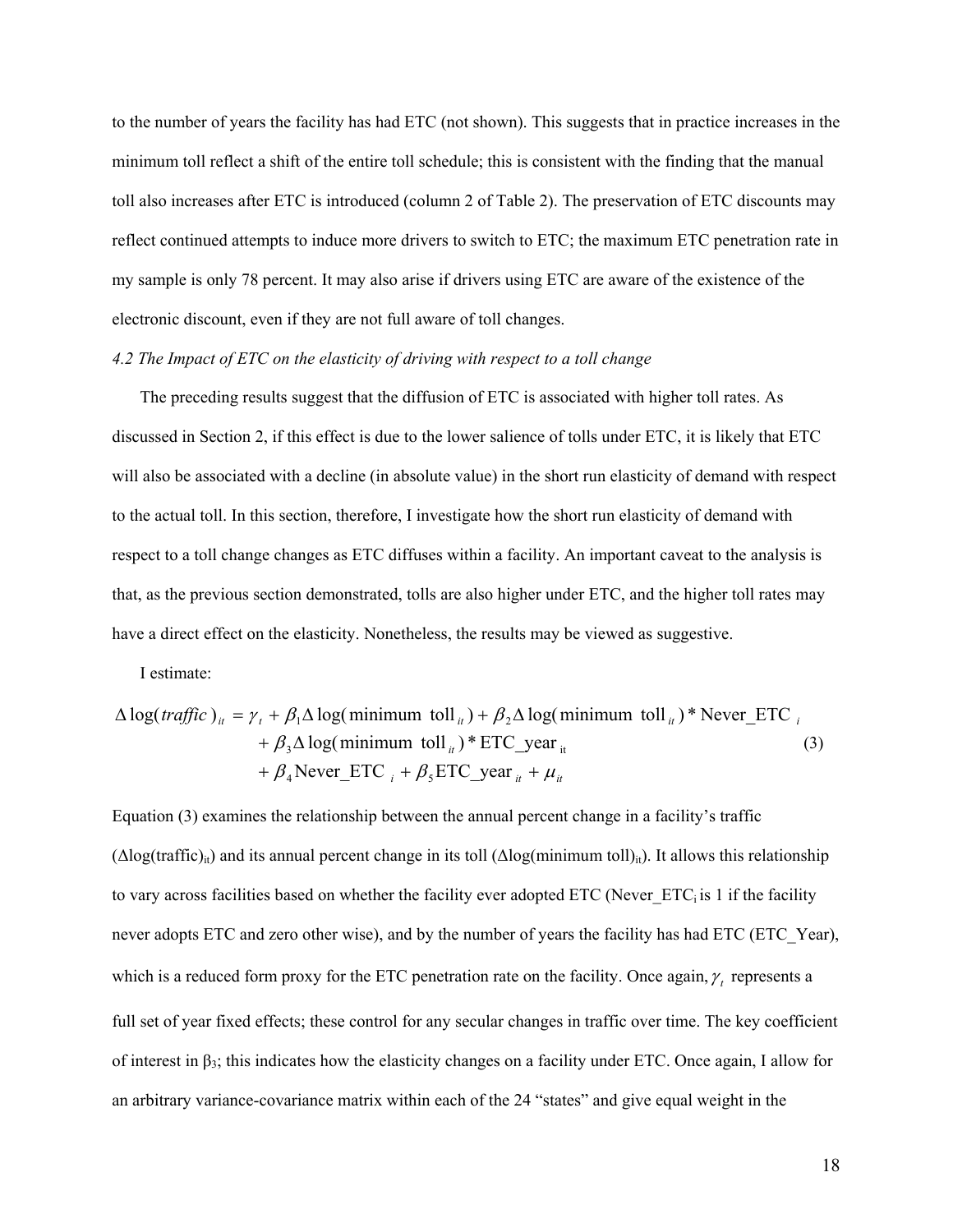regression to each of the 50 operating authorities. Note that equation (3) estimates the short-run (i.e. within a year) elasticity of demand with respect to actual toll changes which, as discussed in Section 2, is likely to fall (in absolute value) under a less salient tax system.

Estimation of equation (3) is based on the assumption that changes in tolls are not affected by contemporary changes in demand. This is probably a reasonable assumption. Traffic – and presumably underlying demand for driving – changes continuously each year, while a facility's toll is only raised on average every 8 to 9 years. The infrequency of toll adjustment likely reflects both general lags in price setting by government enterprises as well as political constraints; for example, I find that tolls are less likely to be raised in the year the governor is up for re-election (not shown). Although tolls may be adjusted in part based on past demand shocks (i.e. lagged values of changes in traffic), changes in traffic within a facility show very little serial correlation; a regression of the residuals from equation (3) on their lag produces a coefficient of only 0.045. Any adjustment of tolls to past changes in demand may therefore not pose much of a practical problem for estimation of equation (3). However, in light of the potential concern that past changes in traffic may be correlated with both current changes in tolls and current changes in traffic, I also report results from estimation of equation (3) in which I limit the sample to the years in which a toll changes or the 2 years before or after a toll change; I refer to this as the " +2/-2 sample". The assumption in this more limited sample is that the timing of the toll change is random with respect to short-run traffic changes, although it may reflect longer run demand changes.

As discussed in Section 2, the prediction that the short run elasticity of demand will decline (in absolute value) with a decline in tax salience is a partial equilibrium prediction; the government is expected to respond to this decline in elasticity by raising taxes, so that, in equilibrium, the elasticity need not decline. However, as long as the toll authorities do not immediately and fully adjust the toll in response to the change in elasticity associated with ETC – an assumption implied by the econometric assumptions needed for equation (3) to be identified that I discussed in the previous paragraph –we expect to find a decline (in absolute) value in the elasticity associated with ETC.

19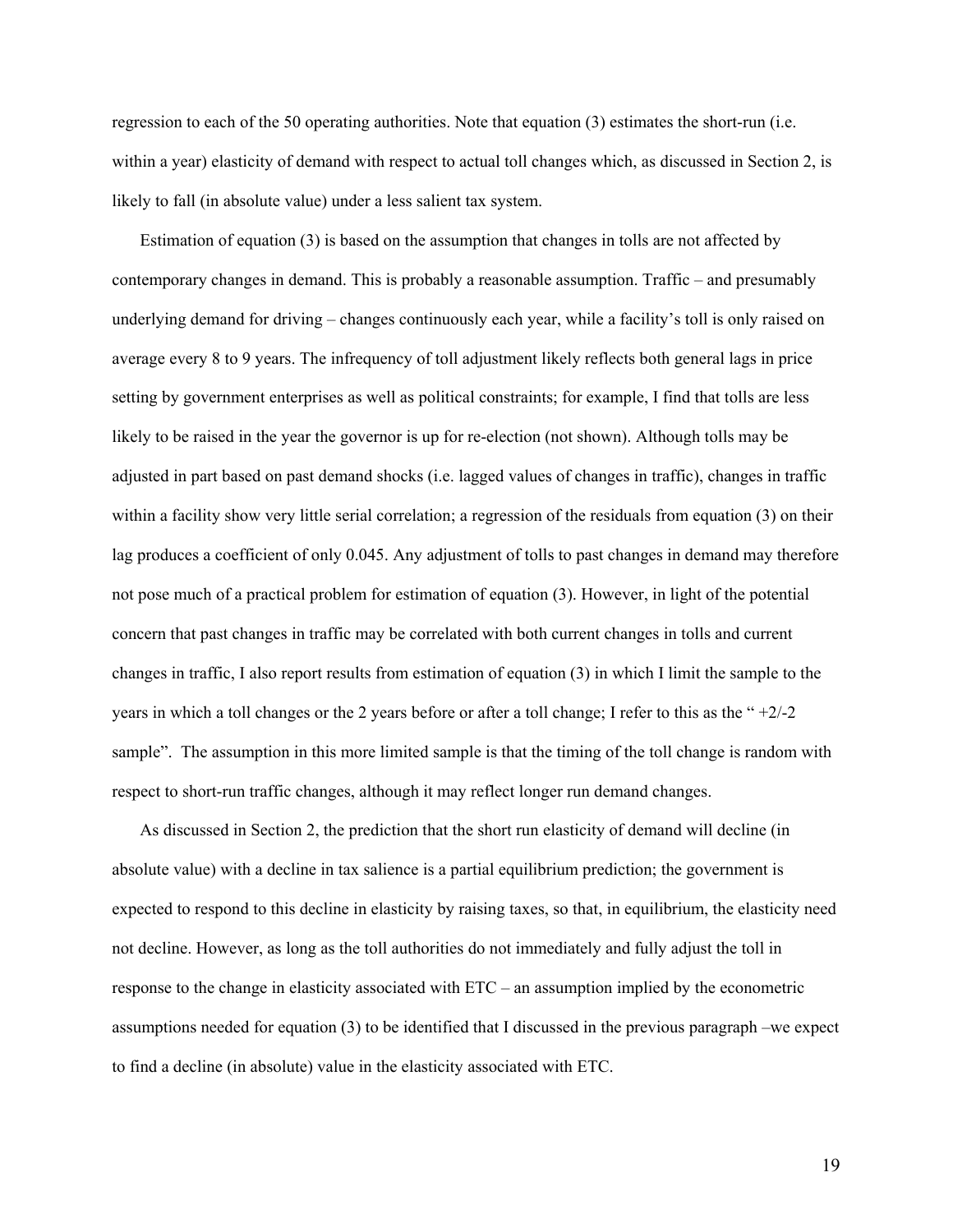Table 4 reports the results of estimating variants of equation (3). Column 1 shows the results when the only regressor (besides the year fixed effects) is  $\Delta$ log(minimum toll)<sub>it</sub>. The coefficient on  $\Delta$ log(minimum toll)<sub>it</sub> of -0.049 (s.e. = 0.015) indicates that a 10 percent increase in tolls is associated with a statistically significant but economically small 0.5% reduction in traffic. This suggests that tolls are set below the profit maximizing rate. This is consistent with Peltzman's (1971) observation that there will be a downward bias in the prices set by government-owned enterprises.

Column 2 estimates the complete equation specified by equation (3). The coefficient on  $\Delta$ log(minimum toll<sub>*it*</sub>) \* ETC\_Year<sub>it</sub> is 0.002 (s.e. = 0.002). The positive coefficient suggests that drivers' elasticity declines (in absolute value) per year the facility had ETC; however the estimate is not statistically significant at conventional levels  $(p = 0.21)$ .

However, ETC discounts introduce measurement error in the minimum toll (or equivalently, the manual toll) once a facility has ETC, as the average toll rate depends on the fraction of tolls paid electronically. Measurement error in the toll rate that occurs once ETC is adopted may bias the estimated change in the elasticity associated with an additional year of ETC toward zero. In column 3 I therefore repeat the analysis in column 2, limiting the sample to the 60% of facilities that never offer an ETC discount. In this sample, there is only one toll rate, and therefore introduction of ETC does not introduce measurement error in the toll rate regressor. The results are consistent with the hypothesis that measurement error biases the estimated change in elasticity associated with an additional year of ETC toward zero in the full sample in column 2. In column 3, the coefficient on the key interaction term  $\Delta$ log(minimum toll<sub>*it*</sub>) \* ETC\_Year<sub>it</sub> increases to 0.006 (s.e. = 0.001), and is now statistically significant at the 1 percent level. This suggests that the elasticity of driving with respect to the toll declines (in absolute value) by 0.006 per year that the facility has ETC, or by about 10 percent relative to the average estimated elasticity prior to ETC of -0.057. Reassuringly, the coefficient on Δlog(minimum toll)<sub>it</sub> changes only slightly with the restriction of the sample to facilities that never offer ETC discounts (compare columns 3 and 2). Since this coefficient measures the elasticity when a facility does not have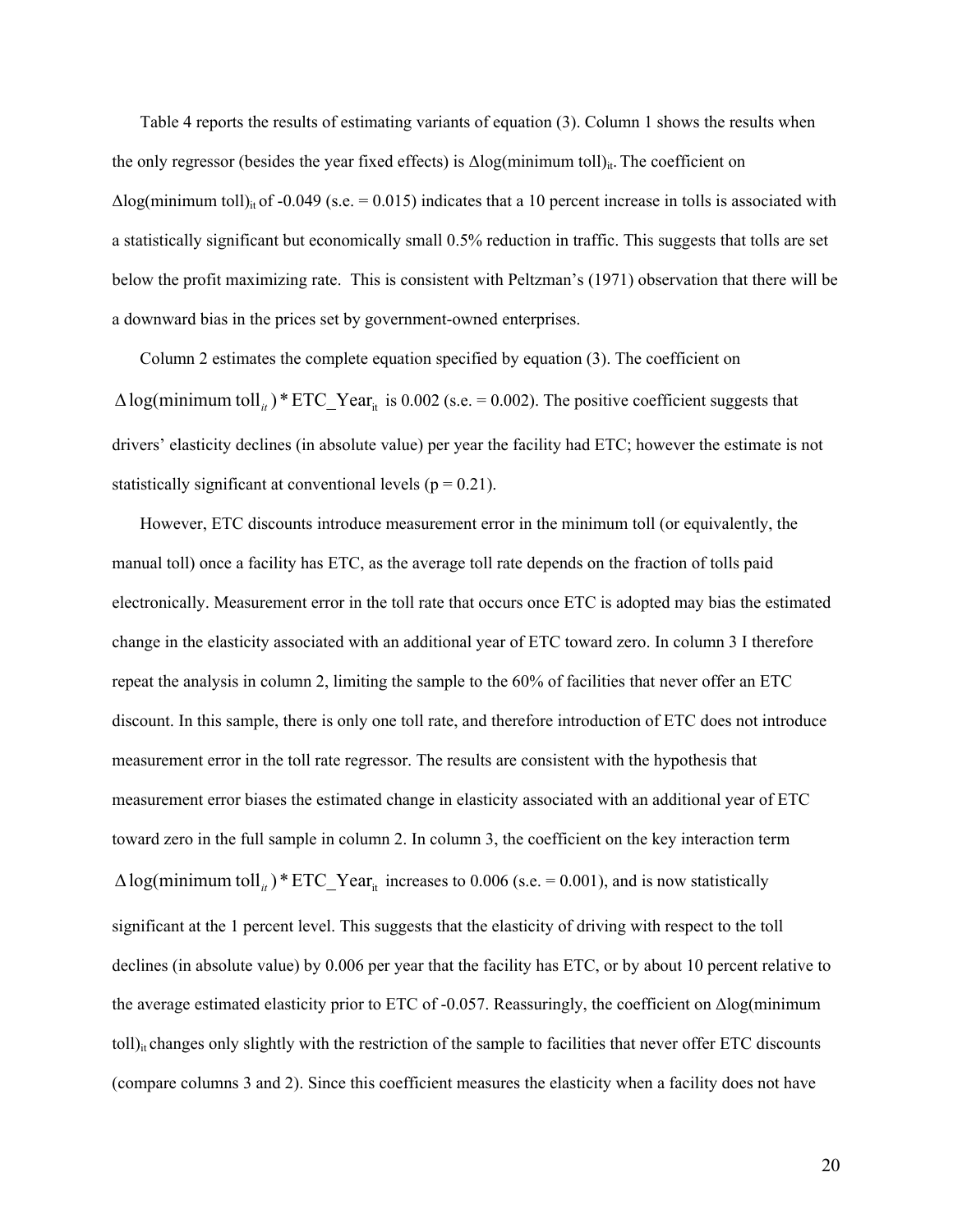ETC, it is not subject to the same measurement error concerns in column 2 and therefore would not be expected to change. The negative coefficient on  $\Delta$ log(minimum toll)<sub>it</sub>\*(Never\_ETC)<sub>i</sub> suggests that driving may be more elastic on facilities that never adopt ETC; however this effect is never close to statistically significant in any specification.

As previously discussed, in the sub-sample of facilities that never offer ETC discounts I can include the ETC\_Penetration rate directly on the right hand side in place of its proxy ETC\_Year. Column 4 shows the results. The coefficient on  $\Delta \log(\text{minimum} \text{ toll}_{it}) * ETC\_penetration_{it}$  is 0.134 (s.e. = 0.038); this indicates that a 5 percentage point increase in the ETC penetration rate (which is the average increase per year of ETC) is associated with a (statistically significant) 0.0067 decline in the elasticity of driving with respect to the toll; this is quite similar to the estimated decline of 0.006 per year of ETC in column 3.

The last two columns repeat the analysis in columns 3 and 4 on the  $+2/2$  sample. The point estimates on both the elasticity of driving under manual toll collection and the change in the elasticity associated with ETC\_Year (or ETC\_Penetration) remain virtually unchanged. Moreover, the change in the elasticity associated with ETC\_Year (or ETC\_Penetration) remains statistically significant, although at the 10 percent level in the +2/-2 sample (columns 5 and 6) rather than at the 1 percent level as in the larger samples (columns 3 and 4).

#### *4.3 Cross checking the estimated magnitudes*

An interesting exercise is to compare the estimated change in the toll rate associated with ETC to the change in price that we would expect based on the estimated change in elasticity under ETC. This section does such a back-of-the-envelope calculation and shows that, in fact, the predicted and actual changes in the toll rate are quite similar.

The estimated elasticity of demand under ETC (which I denote  $\eta_{ETC}$ ) measures the change in demand – which is a function of the perceived toll change – as a function of the actual toll change; in other words,

it measures  $\frac{\partial q(\tau)}{\partial \tau} \frac{\tau}{q(\tilde{\tau})}$  $(\widetilde{\tau})$ τ τ τ τ *q q* ∂  $\frac{\partial q(\tilde{\tau})}{\partial \tilde{\tau}} \frac{\tau}{\partial \tilde{\tau}}$ , where  $\tau$  denotes the actual toll, and  $\tilde{\tau}$  denotes the perceived toll. We can

decompose  $\eta_{ETC}$  as follows: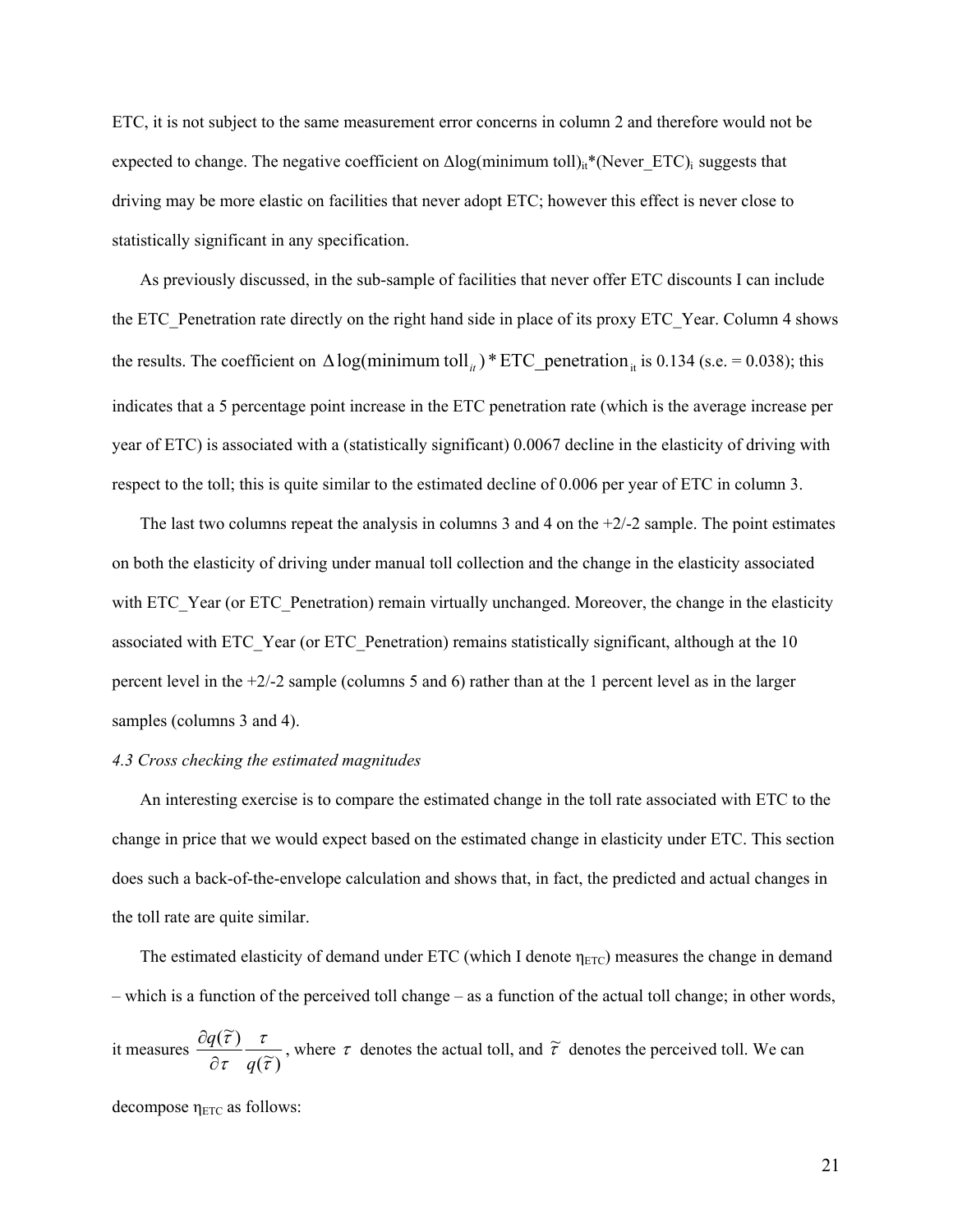$$
\frac{\partial q(\tilde{\tau})}{\partial \tau} \frac{\tau}{q(\tilde{\tau})} = \underbrace{\left[\frac{\partial q(\tilde{\tau})}{\partial \tilde{\tau}} \frac{\tilde{\tau}}{q(\tilde{\tau})}\right]}_{\eta} * \underbrace{\left[\frac{\partial \tilde{\tau}}{\partial \tau} \frac{\tau}{\tilde{\tau}}\right]}_{\text{Elasticity of } \tilde{\tau} \text{ wrt } \tau}
$$
\n(4)

Equation (4) indicates that the ratio of the estimated elasticity of demand under electronic toll collection (η<sub>ETC</sub>) to the underlying elasticity of demand (η) gives the elasticity of the perceived toll ( $\tilde{\tau}$ ) with respect to the actual toll  $(\tau)$ , or in other words, the extent of misperception of toll changes associated with ETC.

I use the estimated elasticity of demand under manual toll collection as a proxy for η. This is based on the assumption of a constant elasticity of demand curve, or at least an approximately constant elasticity within the range of the estimated toll increase so that the equilibrium change in tolls associated with ETC does not directly affect the elasticity. This also ignores any direct effect that ETC may have on the underlying demand for driving, an issue I investigate in more detail in Section 5.1. For this back of the envelope calculation, I use the results from column 4 of Table 4. For facilities that eventually adopt ETC, these results indicate a short run elasticity of driving under manual toll collection of -0.061 and of -0.007 at the average ETC penetration rate in my sample of  $0.4$  ( $= -0.061 + 0.4 * 0.134$ ).<sup>10</sup> The ratio of the elasticities is therefore 0.11.

These results imply that a given increase in the actual toll causes the perceived toll at the average ETC penetration rate to rise by only 11 percent as much as it would have under manual toll collection. Note that these results are not informative about whether in equilibrium the toll *level* is misperceived. As emphasized previously, the elasticity that I estimate is the short run elasticity, which is likely to decline in absolute value if a decline in tax salience reduces the fraction of individuals who observe the toll change, or increases the fraction of individuals who underestimate the magnitude of toll changes that are observed. It is possible, however, that even if individuals do not observe toll changes, they have unbiased expectations about the toll level so that the elasticity as a function of the *expected* tax does not change. I

 $\overline{a}$ 

<sup>&</sup>lt;sup>10</sup> While it might be preferable to evaluate the elasticity under the steady state penetration rate of 0.6, in practice this results in a positive (although statistically insignificant) elasticity of 0.019, which creates conceptual problems for this exercise.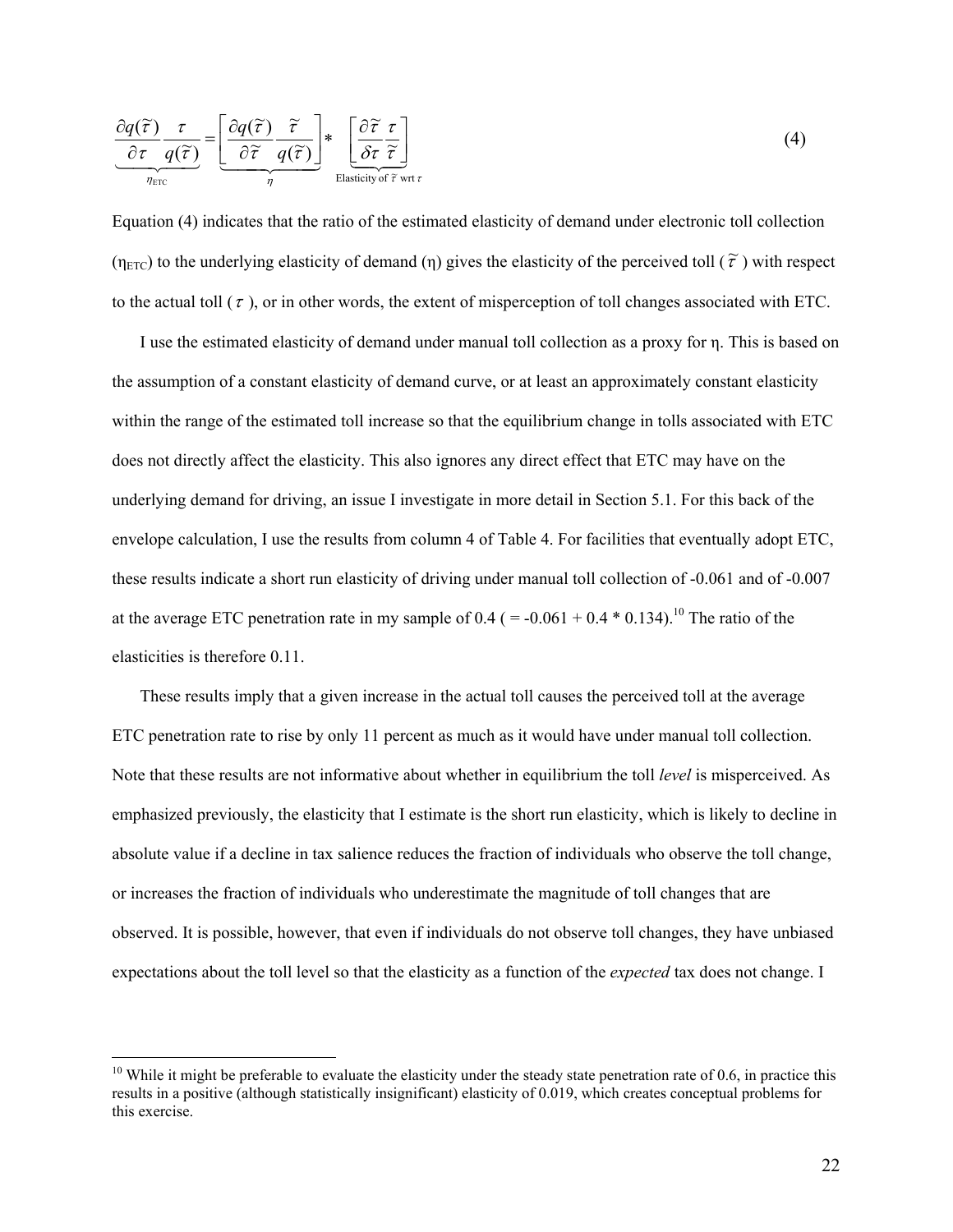present some suggestive evidence for this possibility in Section 5.2 below, where I examine the impact of the diffusion of ETC on traffic.

As discussed in Section 2, if the government lacks the ability to commit on policy, it will have an incentive to change taxes in response to even short run changes in the elasticity of demand. In simple models of tax setting such as the Ramsey model or the decisions of a profit maximizing government owned enterprise, the equilibrium tax rate should rise in proportion to the decline in the effective elasticity. Since I estimate the elasticity under ETC to be about 11 percent of that under manual toll collection, this suggests that the equilibrium toll should rise by about 9 fold. However, a government owned enterprise – such as a toll facility –may also place some weight on consumer surplus (Peltzman 1971, Baron and Myerson 1982, Timmins 2002). The enterprise's manager(s) want to maintain employment, which requires the satisfaction of its citizens. Citizens are shareholders in the government owned enterprise, and therefore benefit from profit maximizing prices. However, some or all of the citizens are also consumers of the publicly produced good, and therefore desire lower prices, which would place downward pressure on the profit maximizing price.

The objective of a government-owned enterprise may therefore be expressed (as in e.g. Timmins, 2002) as a weighted average of (net of payments) consumer surplus and profits:

$$
\max_{p} \bigcup_{p}^{\infty} D(x)dx + (1-\nu)(p-c)D(p) \tag{5}
$$

where  $v \in [0,1]$  denotes the relative weight placed on consumer surplus. The government as a pure profit maximizer corresponds to  $v = 0$ ,  $v = 1/2$  implies that the government maximizes net social surplus (i.e. sets price equal to marginal cost) and  $\nu = 1$  implies that the government maximizes consumer welfare (i.e. sets price to zero).<sup>11</sup> This objective function yields a modified inverse elasticity rule for price setting by a government owned enterprise:

 $\overline{a}$ 

 $11$  The qualitative insights are similar if the profit component of the objective function in equation (5) is replaced with some other standard government objective function such as raising a fixed amount of revenue subject to minimal distortion as in Ramsey (1927), correcting a Pigouvian externality, or maximizing revenue (i.e. leviathan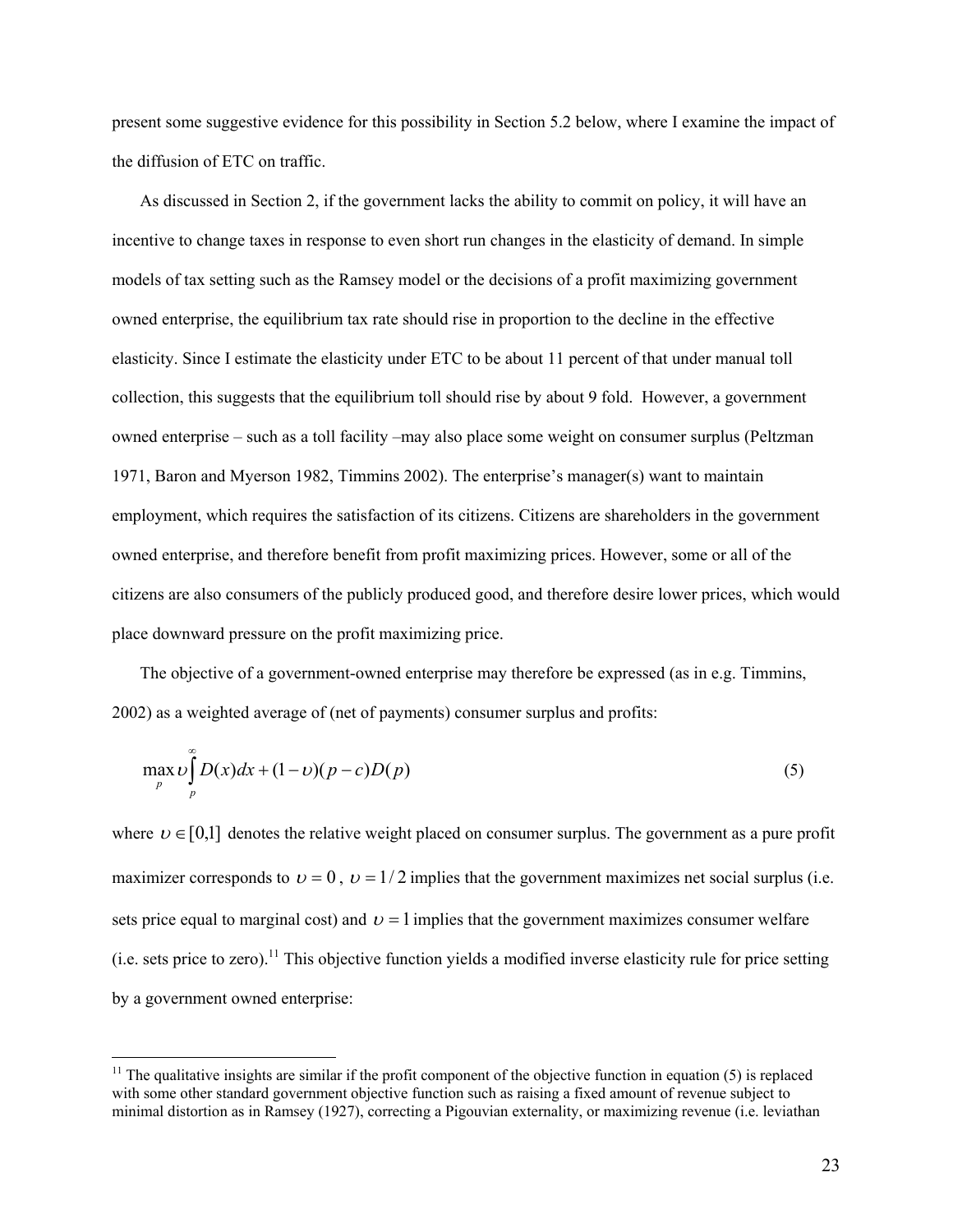$$
\frac{p-c}{p} = \frac{1}{\varepsilon} \left( \frac{1-2\nu}{1-\nu} \right) \tag{6}
$$

where  $\varepsilon$  is the absolute value of the elasticity of demand. The markup is decreasing in  $\nu$ , the relative weight that the enterprise places on consumer surplus. The magnitude of the tax increase in response to a decline in the short run elasticity is also declining in  $\nu$ .

We can use the estimated elasticity of demand under manual toll collection to make a back of the envelope calculation of the implied relative weight  $\nu$  that toll operating authorities place on consumer surplus. Under the assumption of a zero marginal cost of toll collection equation (6) indicates that the estimated elasticity of -0.049 under manual toll collection (Table 4, column 1) implies a relative weight on consumer surplus of 0.49. This suggests that the toll authority's objective function comes very close to a net social surplus maximizer (i.e.  $v = \frac{1}{2}$ ).

With a relative weight on consumer surplus of 0.49, the first order condition for price setting of a government owned enterprise (equation 6) suggests that a decline in the short run elasticity to 11 percent of its previous level should be associated with an increase in the price of about 35 percent. This predicted increase is similar to the 36 to 38 percent increase in tolls estimated in the sample of facilities with no ETC discounts (see Table 2), which is the sample from which the change in elasticity was computed. While there is naturally a quite large implicit confidence interval around the predicted price increase, it is reassuring that the price increase implied by the estimated change in elasticity and the estimated weight the government places on consumer surplus is similar to the price increase estimated directly from the data.

#### **5. Alternative Explanations**

I have interpreted the evidence that the introduction of ETC is associated with an increase in the toll rate as the consequence of the decline in the visibility of tolls to consumers who pay for them electronically. In this section, I consider a number of alternative explanations for the increase in the toll

government); Sappington and Sidak (2003) provide a formal analysis of price setting by a government owned enterprise in this last case.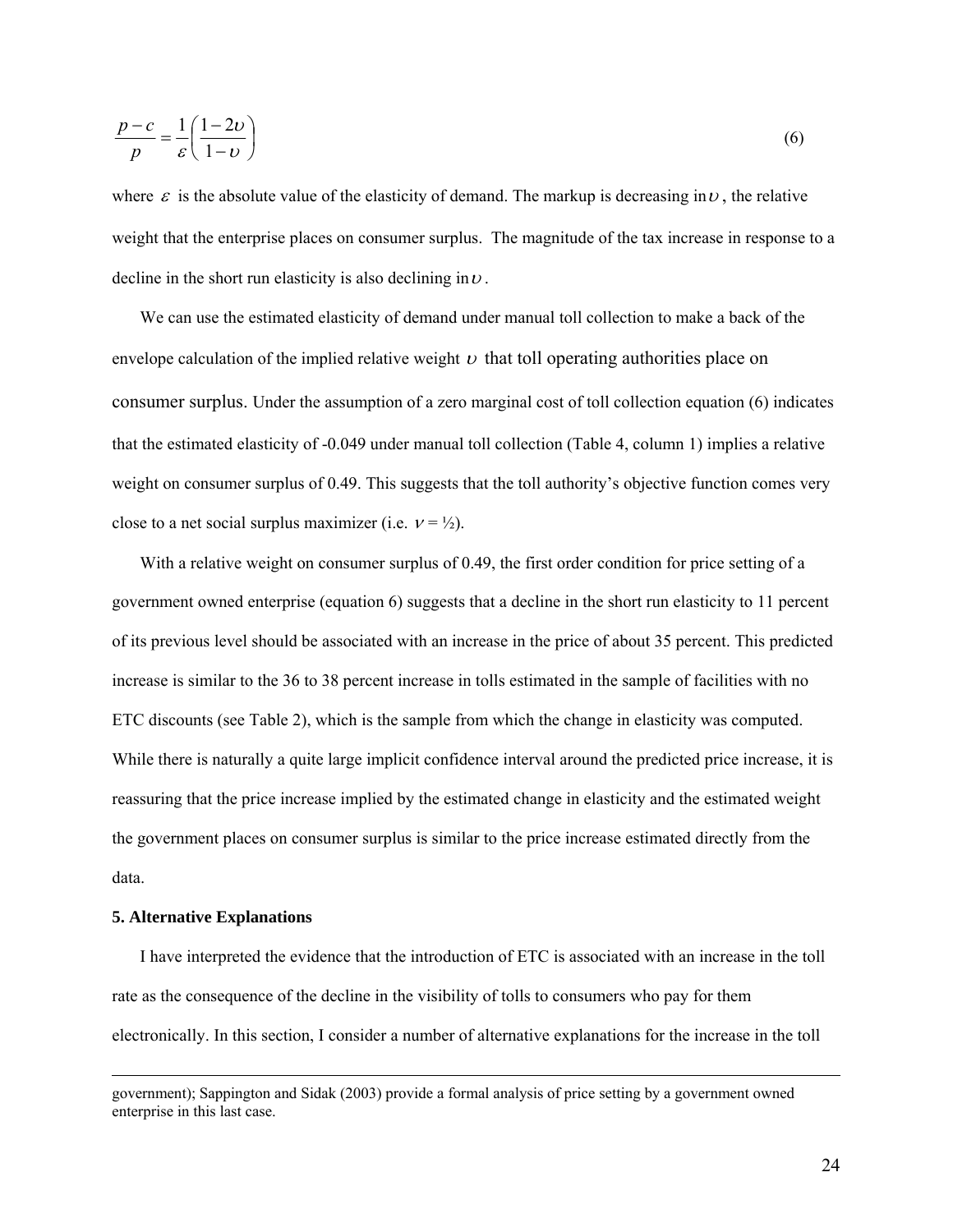rate associated with ETC. In particular, I consider the lower personal compliance costs of paying tolls under ETC (Section 5.1), the potential endogeneity of the timing of ETC adoption (Section 5.2), the lower operating costs of toll collection under ETC (Section 5.3), the capital outlays required for ETC installation (Section 5.4), and the potential change in menu costs associated with ETC (Section 5.5). I conclude that none of these alternative interpretations is likely to be able to explain the empirical findings. *5.1 ETC lowers personal compliance costs of toll payment* 

ETC reduces the compliance costs for drivers associated with paying tolls (Levinson 2002, p.52-53, Hau 1992). These compliance costs consist of both the queuing time caused by congestion at toll plazas and the time spent paying the toll in the toll plaza. Friedman and Waldfogel (1995) estimate that, under manual toll collection, compliance costs are about 15 percent of toll revenue. Under the generous assumption that ETC reduces compliance costs to zero, ETC would reduce average compliance costs in steady state (i.e. with 60 percent ETC penetration) from 15% of the monetary toll costs to 6% of the monetary toll costs, and would therefore reduce the total toll (monetary toll plus monetized compliance costs) by 8 percent. Of course, the compliance costs of manual toll collection are likely to be larger for drivers who choose to adopt ETC. Drivers who adopt ETC tend to be disproportionately higher income and likely to travel frequently on the facility (Amromin et al., 2005, Pietrzyk and Mierzejewsli 1993). An upper bound on the reduction in compliance costs would be to assume that drivers who do not adopt ETC face no compliance costs (e.g. they have a zero opportunity cost of time) and that adoption of ETC reduces compliance costs to zero. The reduction in compliance costs associated with ETC would then reduce the total toll by 15 percent. This suggests that the increase in the *total* toll associated with ETC is about 8-15 percentage points less than the estimated  $20 - 40$  percent increase in the monetary toll associated with ETC.

Reductions in compliance costs may be part of the way that ETC reduces the visibility of tolls; less time spent queuing or paying tolls may reduce the salience of the toll. Indeed, as noted in the Introduction, reductions in the compliance costs of paying taxes – such as federal income tax withholding – are often opposed on the grounds that the reduced compliance costs make taxes less visible, and

25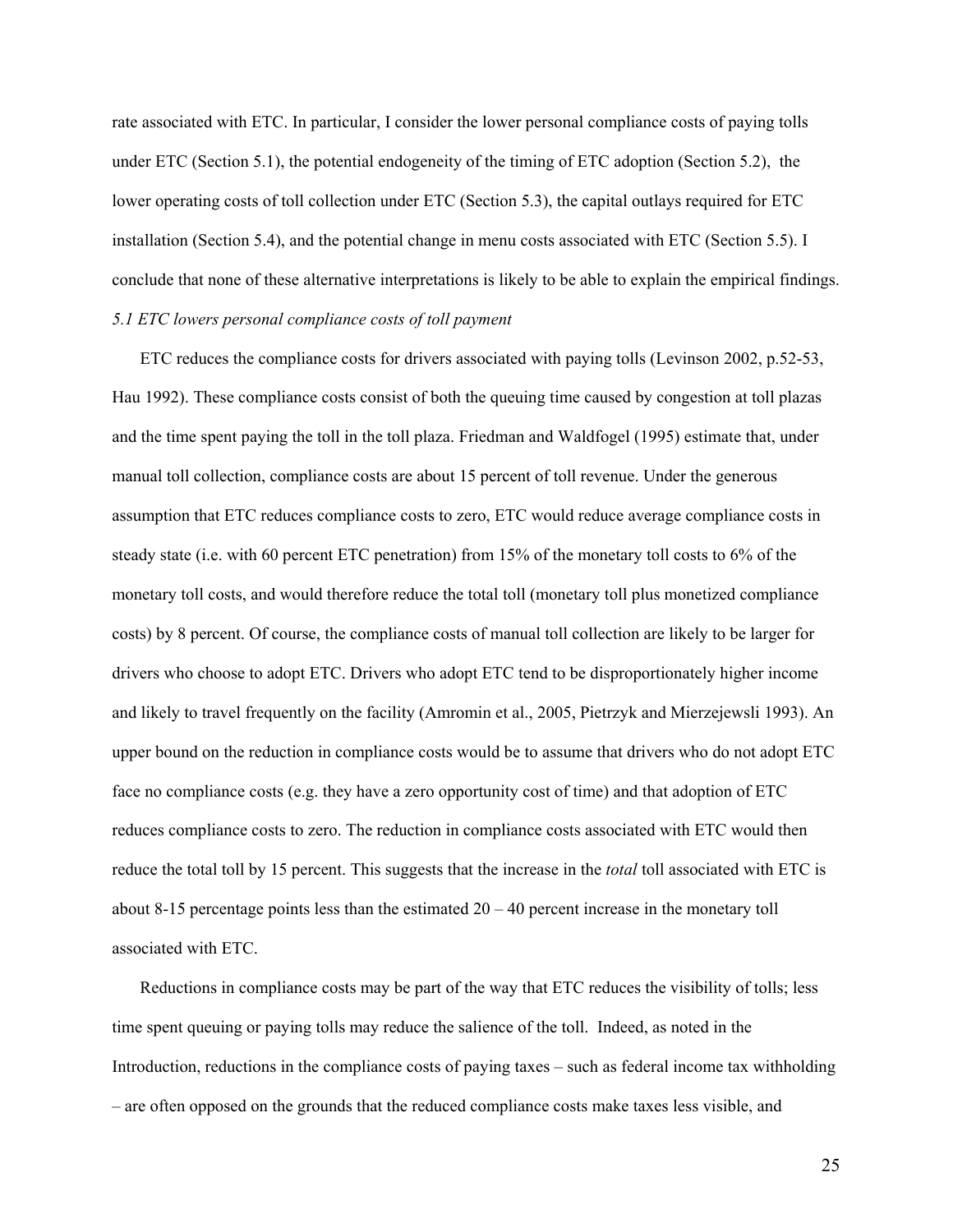therefore encourage an increase in these taxes. However, reductions in the compliance costs of paying tolls may also directly affect demand for driving and hence the equilibrium toll rate.<sup>12</sup> Three independent pieces of evidence, however, suggest that any reduction in compliance costs associated with ETC is unlikely to be the primary factor behind the estimated increase in toll rates associated with ETC. *5.1.1 Back of the envelope calculation of effect of lower compliance costs on toll rates* 

First, a rough back of the envelope calculations suggests that estimated increase in monetary tolls associated with ETC is probably several orders of magnitude too large to be explained solely by ETC's reduction in compliance costs. I assume that the monetary toll and the compliance costs are perfect substitutes from the drivers' perspective – so that the demand for driving is a function only of the total toll – and use a local linear approximation to the demand curve for driving. Under these assumptions, a profit maximizing toll authority would increase the toll rate by \$0.50 for every \$1 reduction in compliance costs. Once we take account of our estimate that toll authorities in fact maximize a weighted sum of profits and consumer surplus, with a relative weight on consumer surplus of 0.49, the toll authority would be expected to raise the toll by \$0.04 for every \$1 reduction in compliance costs.<sup>13</sup> The estimated reduction in compliance costs associated with ETC of about 8 to 15 cents per dollar of toll therefore suggests that the average toll authority in our sample would raise the toll by about 0.3 - 0.6 percent. The expected increase in the monetary toll associated with ETC's reduction in compliance costs is therefore about two orders of magnitude smaller than the estimated 20 to 40 percent increase in the monetary toll associated with ETC.

<sup>13</sup> The operating authority chooses the toll rate  $\tau$  to solve  $\max_{\tau} \nu$ ∞  $+ w)dx + (1-v)(\tau - c)D(t +$ <sup>τ</sup> <sup>τ</sup>  $\max U \left[ D(t+w)dx + (1-v)(\tau-c)D(t+w)$  where

*w* denotes the wait time (i.e. compliance) cost, and  $U$  denotes the relative weight that the operating authority places on consumer surplus. The change in the equilibrium toll rate with respect to the compliance cost is therefore*:* 

 $\overline{\phantom{a}}$ ⎦  $\frac{(1-2v)D'(\tau+w)+(1-v)(p-c)D''(\tau+w)}{(1-2v)D'(\tau+w)+(1-v)(p-c)D''(\tau+w)+(1-v)D'(\tau+w)}$ ⎣  $\frac{\partial \tau}{\partial w} = -\frac{(1-2\nu)D'(\tau+w) + (1-\nu)(p-c)D''(\tau+w)}{(1-2\nu)D'(\tau+w) + (1-\nu)(p-c)D''(\tau+w) + (1-\nu)D'(p+c)}$  $(1 - 2v)D'(\tau + w) + (1 - v)(p - c)D''(\tau + w) + (1 - v)D'(p + w)$  $(1 - 2v)D'(\tau + w) + (1 - v)(p - c)D''(\tau + w)$  $D'(\tau + w) + (1 - \nu)(p - c)D''(\tau + w) + (1 - \nu)D'(p + w)$  $D'(\tau + w) + (1 - v)(p - c)D''(\tau + w)$ *w*  $\left(1-2v\right)D'(\tau+w)+(1-v)(p-c)D''(\tau+w)+(1-v)$  $\frac{\tau}{\tau} = -\left[ \frac{(1-2v)D'(\tau+w) + (1-v)(p-c)D''(\tau+w)}{(1-2v)D'(\tau+w)(p-c)D''(\tau+w)} \right]$ 

 $\overline{a}$ 

 $12$  Relatedly, it is possible that the increase in demand for driving associated with ETC raises congestion and hence raises the optimal congestion tax. As a crude test of this I examined whether the analysis of the impact of ETC on the change in toll rates in equation (2) was sensitive to including the change in traffic as a control variable, and found that it was not.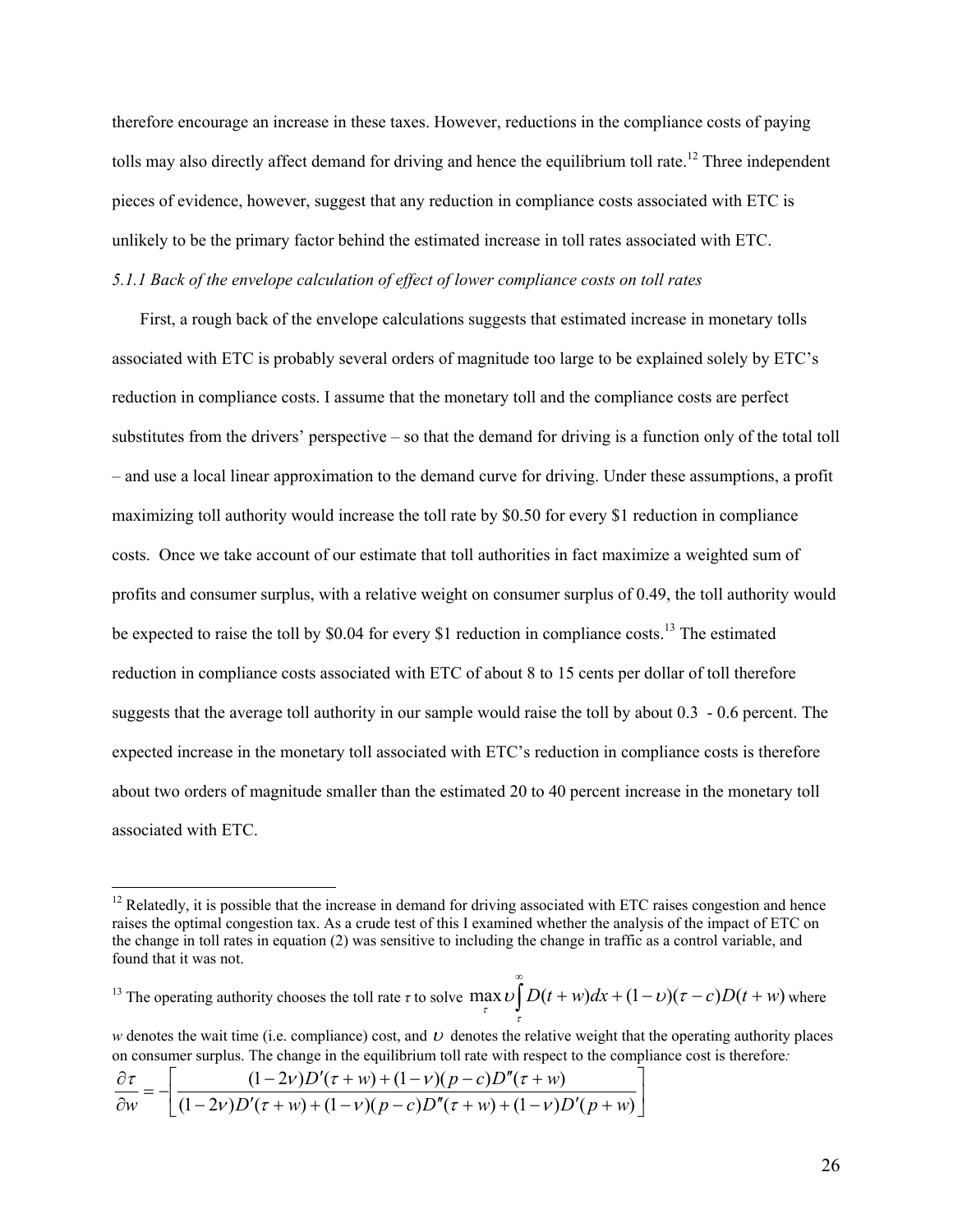Consistent with this back of the envelope calculation, two distinct pieces of empirical evidence suggest that there is no detectable increase in tolls in response to reductions in compliance costs.<sup>14</sup> *5.1.2 Variation across roads in the reduction in compliance costs associated with ETC* 

One piece of evidence comes from variation across roads in my sample in the compliance costs savings from ETC. This arises from variation in the number of times an individual must make a toll transaction (i.e. pay a toll or take a ticket) while driving the full length of a road, and hence variation in the toll compliance costs from a full length trip. For example, in 1985 an individual made 11 toll transactions while driving the length of the Garden State Parkway, compared to only two on the New Jersey Turnpike. If tolls are increased under ETC in response to the reductions in compliance costs, we might therefore expect these tolls increases to be higher on roads with a greater number of toll transactions, or a greater number of toll transactions per dollar of toll paid or per mile of road driven. In fact, there is weak evidence of the opposite.

Table 5 shows the results. Column 1 shows the baseline results when I re-estimate equation (2) on the sub-sample of facilities that are roads; it shows that the effect of ETC persists in the roads sub-sample. In columns 2 through 4 I repeat this baseline analysis but include interactions of both Δ*ETCYear* and Δ*ETC* with a variable that measures of the compliance costs associated with toll collection on a full length trip in  $1985$ ;<sup>15</sup> I also include the main effect for the measure of compliance costs. Columns 2 through 4 show results for three different measures of the compliance costs associated with toll collection on a full length trip. In column 2 I measure compliance costs by the number of separate toll transactions involved in a full length trip on the road; on average it is 2.3. In column 3 I measure compliance costs as

 $\overline{a}$ 

<sup>&</sup>lt;sup>14</sup> These two separate pieces of evidence come from distinct sources of variation in compliance costs in the subsample of facilities that are roads and in the sub-sample of facilities that are bridges and tunnels, respectively. Unfortunately, I do not have enough power in either subset of facilities to examine whether there is a relationship between changes in compliance costs and changes in the short run elasticity of demand for driving with respect to the toll. The analysis therefore focuses on the impact of changes in compliance costs on toll rates.

<sup>&</sup>lt;sup>15</sup> I define this variable in 1985, since the number of transactions is potentially affected by whether a facility has ETC. In practice, as discussed in Section 5.3, there is no evidence of an effect of ETC on the number of toll transactions. Not surprisingly, therefore, the analysis in Table 5 is not affected if I allow the number of transactions variable to be time varying (not shown). Data on the number of toll transactions come from toll operating authority websites, which include not only current information but histories of additions or removals of toll plazas.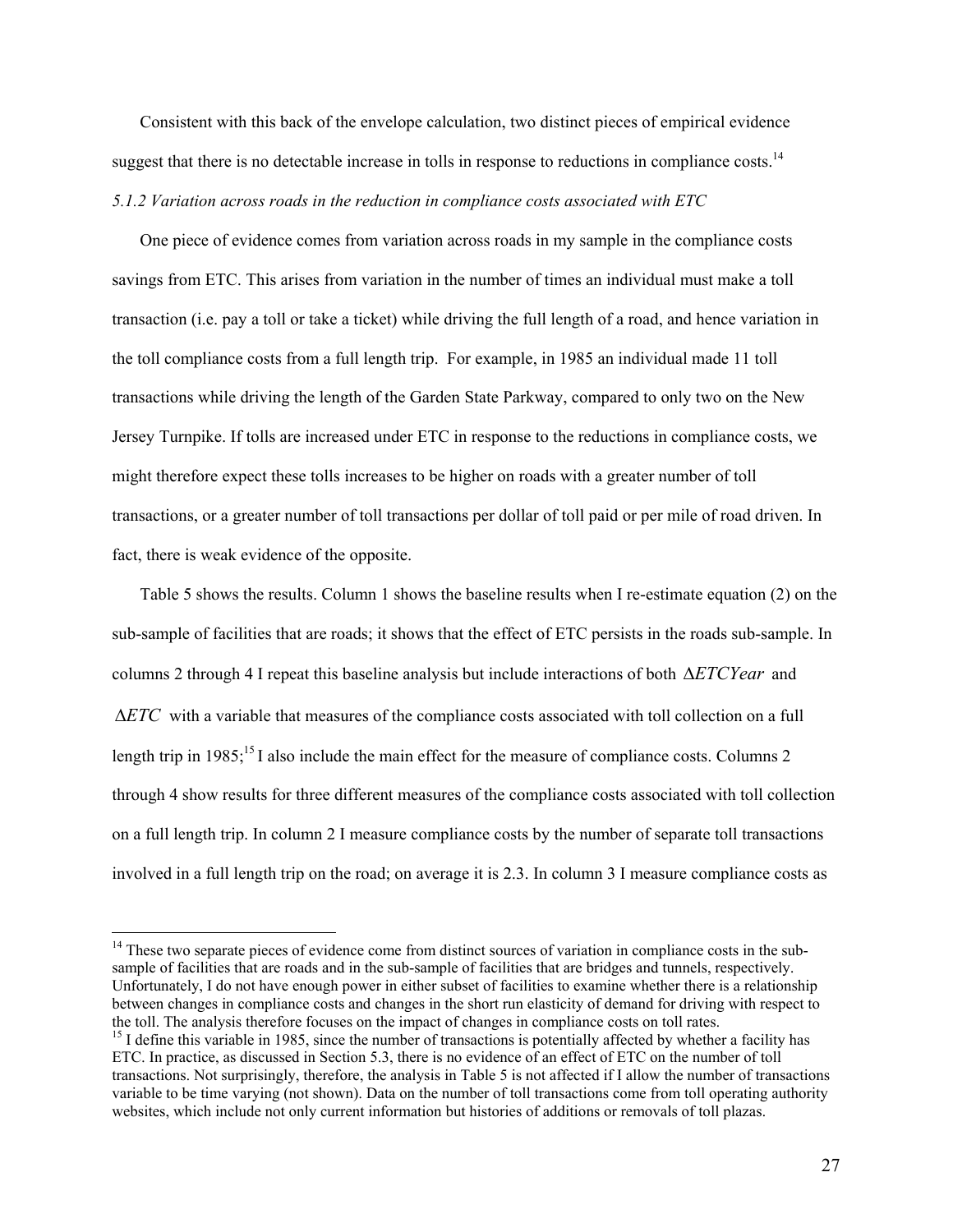the number of transactions per dollar of toll; on average, someone driving a one way, full length trip on a road in my sample in 1985 made 1.5 transactions per dollar of toll paid. Finally, in column 4 I measure compliance costs by the number of transactions per mile in 1985; on average, there is a toll transaction every 22 miles for roads in my sample. For all three measures of compliance costs, the results suggest that the increase in tolls associated with ETC is in fact *lower* on roads with higher compliance costs; the coefficient on Δ*ETCYear* \*ComplianceCost is always negatively and, sometimes, statistically significant. This negative relationship is somewhat puzzling; it may reflect the higher menu costs associated with toll changes when there are more separate toll transactions to be changed per dollar of toll. Importantly, however, I am able to reject the prediction of the compliance cost story that the increase in tolls associated with ETC should be higher on roads where compliance costs are a greater share of the total toll.

#### *5.1.3 Reductions in compliance costs on bridges and tunnels from a change to one-way tolling*

Finally, a separate experiment in the data provides some independent evidence on the effect of compliance cost reductions on the equilibrium toll rate. During my sample, just over half of the bridges and tunnels (40 out of 79) switched from collecting tolls on both ends of the facility to collecting tolls only at one end; Figure 3 shows the distribution of change dates for these facilities. A change from bothway to one-way tolling should cut compliance costs – as well as administrative costs – of toll collection in half. This reduction in compliance costs is of similar magnitude to a the reductions in compliance costs associated with steady state ETC penetration; it therefore provides an opportunity to gauge the impact of such reductions in compliance costs on toll rates. Of course, it is possible that the change to one-way tolling also affects the salience of tolls; it is not clear, for example, if paying 50 cents twice is more or less salient than paying \$1 once. Therefore, a priori, evidence of an impact on toll rates is not necessarily a problem for a salience story. However, the absence of an effect would help assuage concerns that the estimated impact of ETC on toll rates stems from its effect on reducing compliance costs of driving.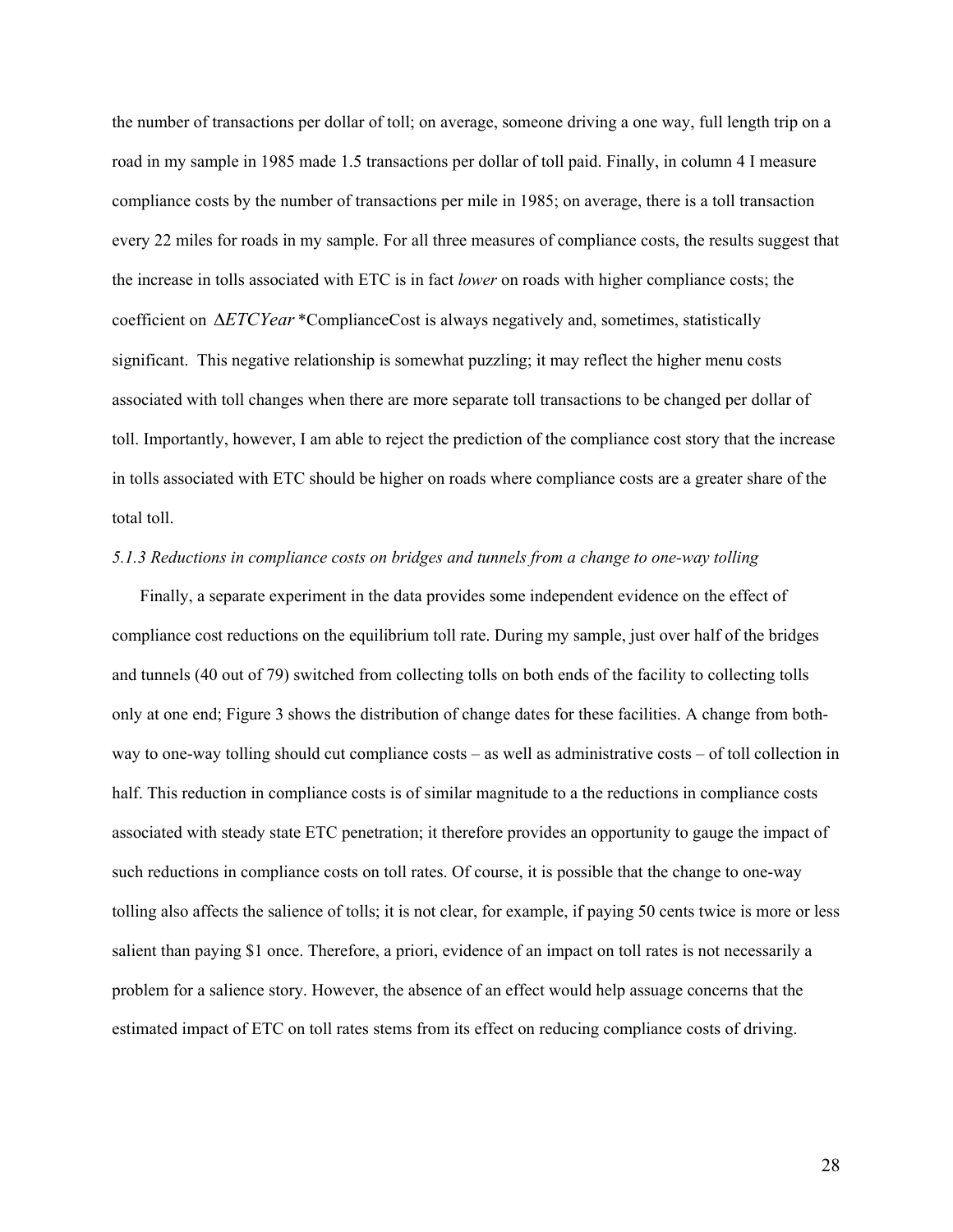I limit the sample to bridges and tunnels, since these are the facilities "at risk" for changing from twoway to one way tolling.<sup>16</sup> Table 6 shows the results. They suggest little – if any – increase in tolls associated with a switch from two-way to one-way tolling, and the associated reductions in compliance costs of toll paying. Recall that the tolls on bridges and tunnels are defined as the tolls on a round trip, so that there is no mechanical effect on tolls from changing from two-way to one-way tolling. Column 1 replicates the basic analysis of the increase in tolls associated with ETC from estimation of equation (2); it shows that the effect of ETC persists in the bridges and tunnels sub-sample. In column 2, I add an additional right hand side indicator variable for whether it is the year in which the facility switched from two-way to one-way tolling ( $\Delta ToOneWay_{it}$ ). Unlike ETC whose use diffuses over time and whose effects on toll rates is therefore expected to occur incrementally over time, the switch to one-way tolling is instantaneous, and therefore any effect on toll rates might also be expected to be instantaneous. The coefficient on  $\Delta ToOneWay_{it}$  is 0.041 (s.e. = 0.035) which suggests that the change from both-way to one-way tolling is associated with a statistically insignificant 4.1 percent increase in tolls. Under the same assumptions as in the previous back of the envelope calculation, a reduction in compliance costs by 50% (i.e. from 15% of tolls to 7.5% of tolls) would be expected to increase the toll rate of a profit maximizing monopolist by about 3.8 percent, and by a toll authority with a relative weight on consumer surplus of 0.49 by about 0.3 percent; neither response can be rejected by my estimates, nor can my estimates reject the hypothesis of no increase in tolls in response to this reduction in compliance costs. By contrast, the coefficients on Δ*ETC* and Δ*ETCYear*in column 2 together imply that after ETC has diffused to its steady state level, it is associated with a statistically significant increase in toll rates of 36 percent  $(\sim exp(\beta_{\text{AETC}} + 14*\beta_{\text{AETCYEAR}}))$ . I can reject that the implied steady state effect of ETC is the same as that from the switch to one-way tolling at the 90% confidence level.

 $\overline{a}$ 

 $16$  There are actually two roads that switched to one way tolling, although I ignore them for purposes of this analysis. The Hampton Toll Plaza on the Blue Star Turnpike in NH had brief experiments with one way tolling in Sept-Oct 2003 and July October 2004; The John F. Kennedy Memorial Highway in MD switched to one-way tolling in 1991.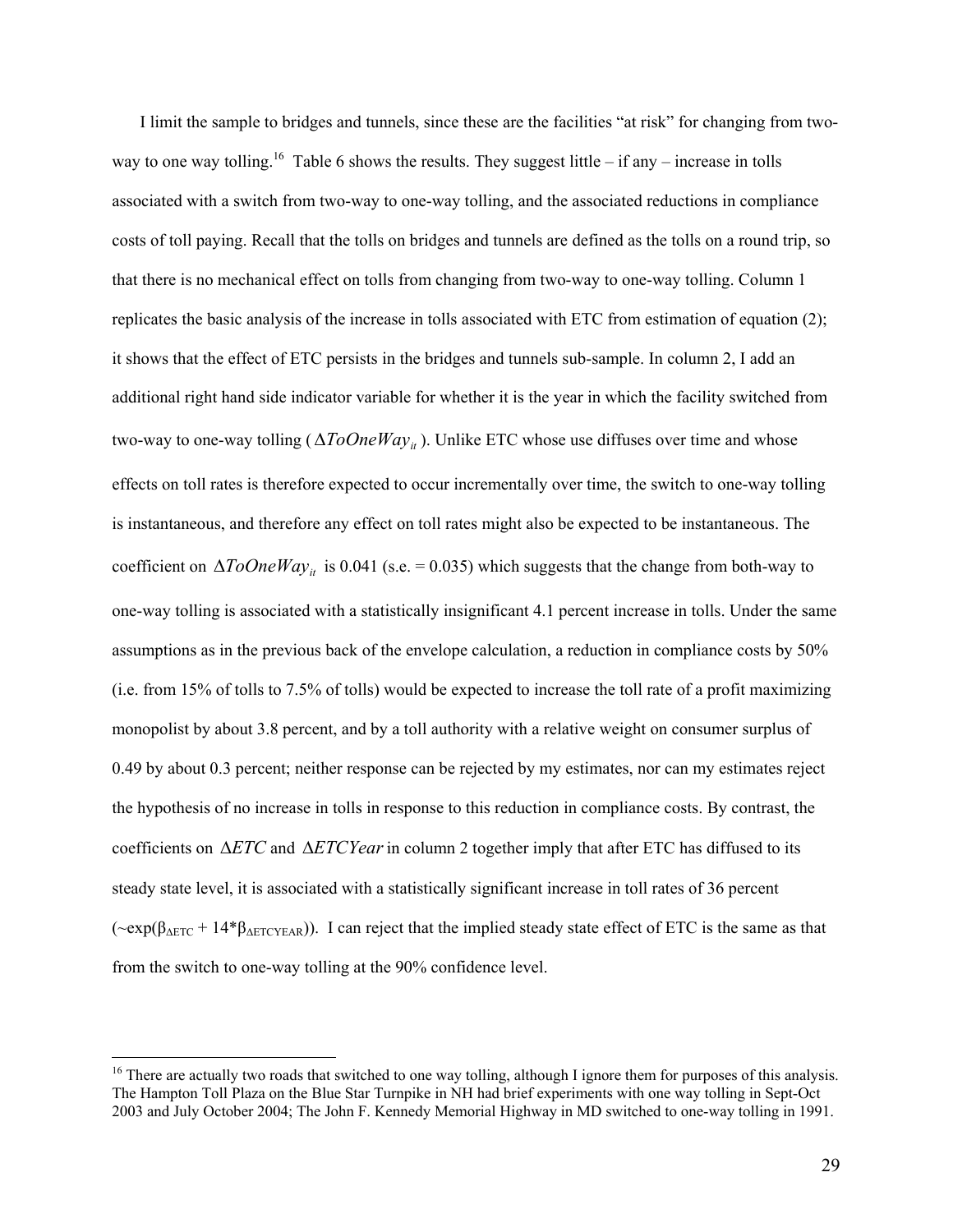Of course, it is possible that there is a lag before the change to one-way tolling has its full effect on toll rates. For example, politicians might find it easier to phase in a toll increase gradually. In column 3, therefore, I add an indicator variable for whether the facility had previously switched from two-way to one way tolling ( $\Delta ToOneWayYear_{it}$ ), so that the specification is now symmetric to that used to gauge the effects of ETC. The coefficient on  $\Delta ToOne Way_{ii}$  attenuates in magnitude and remains statistically insignificant, and the coefficient on  $\Delta ToOneWayYear_{it}$  is statistically insignificant; by contrast, there continuous to be a statistically significant coefficient on Δ*ETCYear*; I do not, however, have enough power to reject that the coefficients on Δ*ETCYear* and Δ*ToOneWayYear<sub>it</sub>* are statistically distinguishable.

#### *5.2 Endogeneity of the timing of ETC adoption*

The timing of a facility's ETC adoption may be spuriously correlated with the need to raise tolls. For example, facilities may respond to increased congestion by both adopting ETC and raising tolls as complementary congestion-reducing strategies. This suggests we should observe increases in congestion on a facility (or a proxy for it such as traffic) prior to ETC adoption. Alternatively, facilities might respond to a negative revenue shock by both raising tolls and adopting ETC, with the latter a way to lower revenue losses from the administrative costs of toll collection. This suggests we should observe declining revenue (or declining traffic) on a facility in the years prior to ETC adoption. More generally, we can look for changes in toll rates in the years prior to ETC adoption as a partial test of the identifying assumption that absent the adoption of ETC a facility would not have experienced differential changes in its toll rate. Of course, if the lower salience of ETC makes it easier to raise tolls, ETC might be adopted precisely by facilities that are encountering difficulties in making needed toll adjustments, suggesting that facilities might experience declines in traffic, revenue or toll increases prior to ETC adoption. While evidence of such effects is therefore not necessarily inconsistent with the salience story, the lack of any such evidence reduces concerns about omitted variable bias and spurious findings.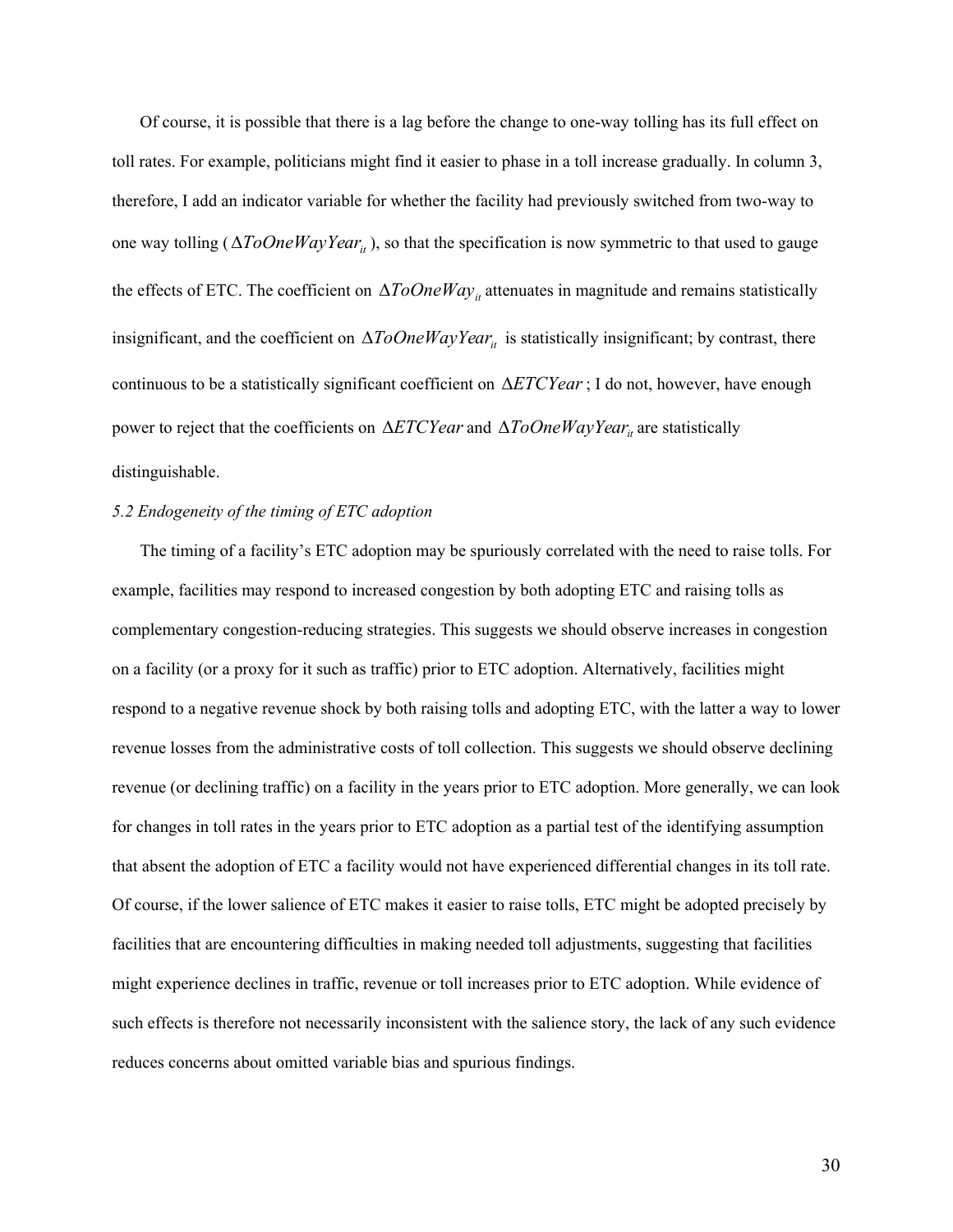The results in Table 7 help alleviate these endogeneity concerns. I re-estimate equation (2) for three different dependent variables: Δlog(traffic)<sub>it</sub> (columns 1 and 2), Δlog(revenue)<sub>it</sub> (columns 3 and 4), and Δlog(minimum toll)it (columns 5 and 6). All regressions include Δ*ETC* and Δ*ETCYear*, as well as year fixed effects. I also include an indicator variable for whether it is 1 to 2 years prior to ETC Adoption (odd columns) or whether it is 1 to 5 years prior to ETC adoption (even columns). The coefficients on these indicator variables for years just prior to ETC adoption show no statistically or substantively significant evidence of systematic changes in traffic, revenue or tolls in the years prior to a facility's adopting ETC. One reason why these endogeneity concerns may not in practice be a problem is that, as noted above, the different facilities run by a given operating authority tend to all adopt ETC at the same time, and yet may be experiencing different patterns of traffic and tolls.

The results in Table 7 also suggest that revenue increases by about 3 percent each year after ETC is installed. This is consistent with my findings that ETC is associated with an increase in toll rates, and that demand for driving is very inelastic with respect to the toll. For the sample for which I have revenue data, I estimate that ETC is associated with a 2.2 percent increase in tolls each year (not shown).

The results in Table 7 also suggest that traffic declines in the years after ETC is installed, although these estimates are not statistically significant and are substantively quite small. A decline in traffic would be consistent with the rational expectations model discussed in Section 2 in which individuals using ETC do not directly observe toll changes but form unbiased expectations about toll levels. Since tolls rise under ETC, if individuals have unbiased expectations about the toll rate this should cause traffic to decline in equilibrium. If ETC also increases the demand for driving, this could cause traffic to rise; the fact that traffic does not appear to rise however suggests that any such direct demand effect of ETC is not enough to offset the effect of the higher perceived toll rates.

As a separate test of whether the decision to adopt ETC is correlated with (unobserved) shocks to revenue needs, I also examined whether ETC is associated with changes in other highway user taxes. In the mid-1980s, revenue for tolls make up only about 10% of total state and local highway user fees; gasoline taxes and motor vehicle registration fees are other important sources of revenue from highway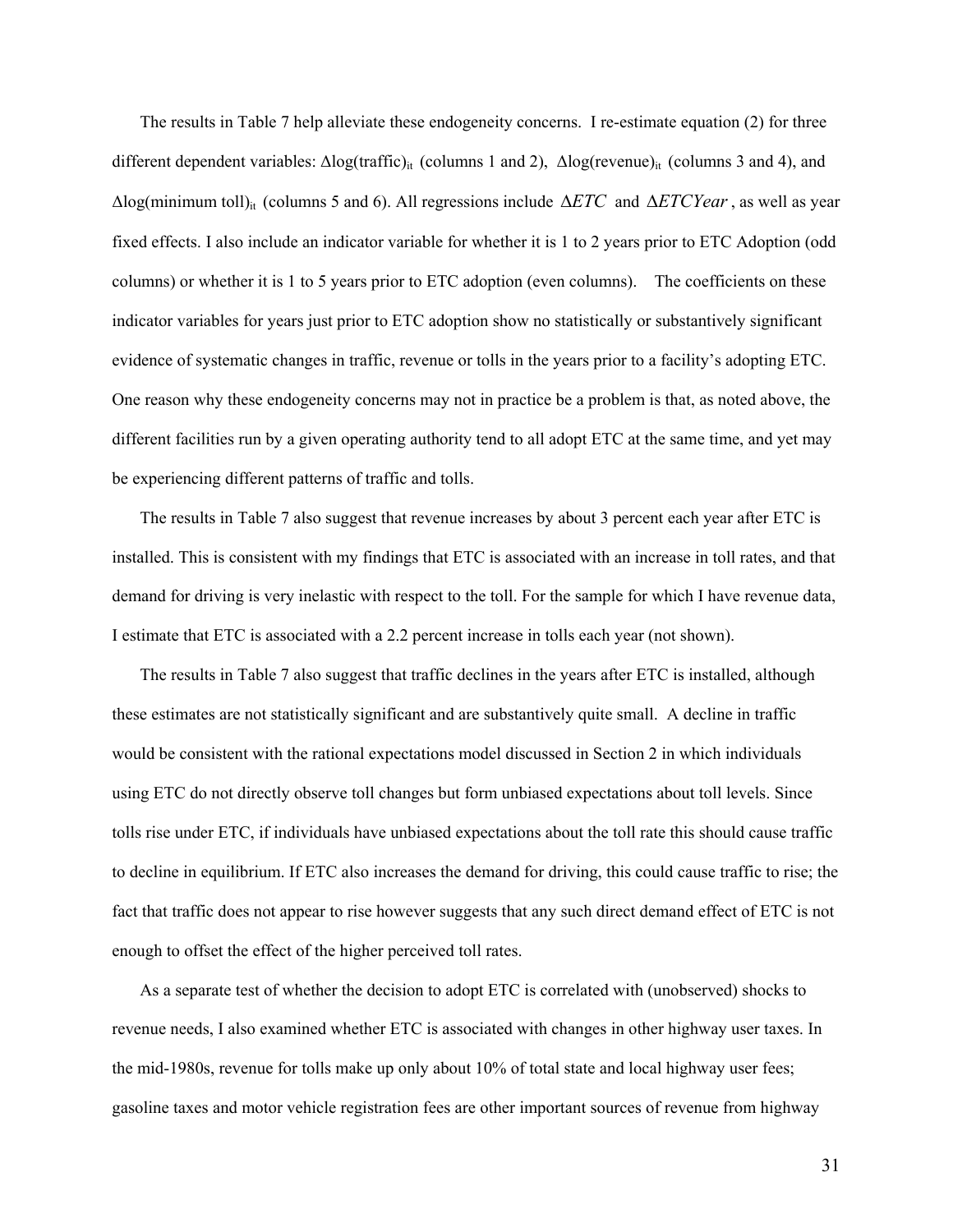users (US Department of Transportation 1985, 1986). I find no evidence that ETC is correlated with changes in state gas tax rates, tax revenues from all motor fuels, or state tax revenues from motor vehicle registration and drivers' licenses (results not shown).<sup>17</sup> The fact that ETC is not associated with increases in these other highway user taxes helps alleviate concerns that ETC adoption is correlated with unobserved increases in revenue demand. The fact that ETC is not associated with decreases in these other highway user taxes suggests that ETC is associated with an increase in total highway revenue (of about the same magnitude as the increase in toll rates, given how inelastic demand is).

#### *5.3 ETC lowers the operating cost of toll collection*

 $\overline{a}$ 

ETC is associated with substantial reductions in the annual costs of operating and maintaining toll facilities (Pietrzyk and Mierzejewski 1993, Hau 1992, Levinson 2002 and cites therein). For example, Pietrzyk and Mierzejewski (1993, p.23) estimate that operating and maintenance costs per lane are at least 90 percent lower under electronic toll collection than under manual toll collection. The cost savings arise primarily from reductions in the labor costs associated with toll collection.

Although Becker and Mulligan (2003) show that increases in the efficiency of tax collection can increase the equilibrium tax rate, this requires an improvement in the *marginal* efficiency of tax collection. By contrast, ETC improves the *fixed* component of the efficiency cost of taxation, since the ETC administrative cost savings are independent of the toll rate charged. This decline in fixed administrative costs of tax collection should therefore not prompt an increase in the rate of existing taxes.18

A decline in the fixed administrative costs of tax collection could, however, encourage the introduction of new taxes. For example, lower fixed administrative costs of toll collection might encourage the introduction of tolls on roads that had not been previously been tolled or the construction of

 $17$  These results come from estimation of equation (2) at the state level, using changes in log tax revenue or log tax rate for various state taxes as the dependent variable. To measure ETC\_Year at the state level, I use how many years it has been since any facility in the state has ETC. This state-level specification yields similar estimates of the increase in toll revenue associated with ETC as the facility-level analysis shown in Table 7. I am grateful to John Rork for providing the data on state tax rates and tax revenues.<br><sup>18</sup> Note moreover that if operating authorities set tolls to meet an exogenous revenue requirement, the reduction in

administrative costs would lower the equilibrium toll needed to raise a fixed amount of (net) revenue.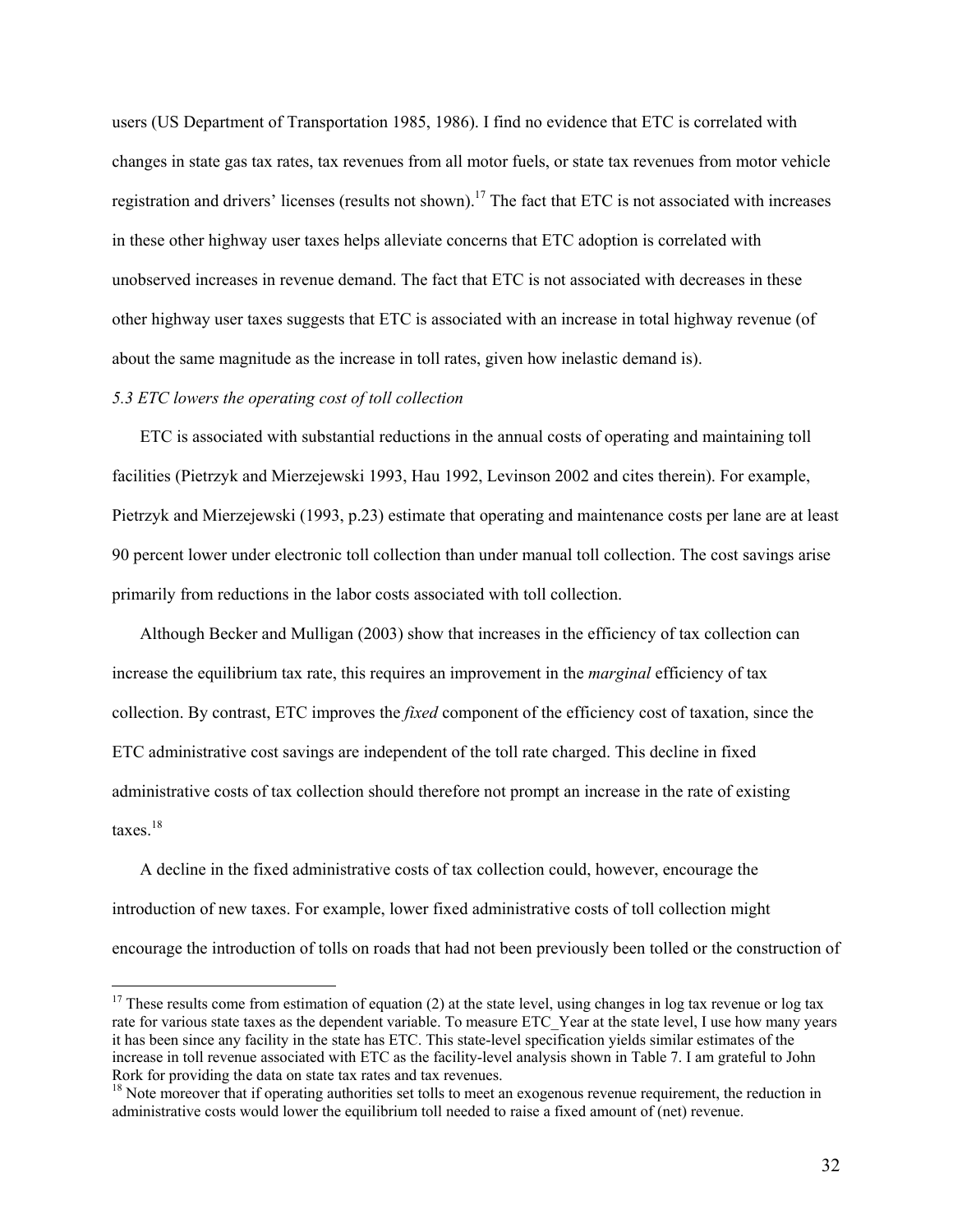new (tolled) roads where no road existed before. Any such effects of ETC, however, would not show up in my analysis, which limits the sample to facilities with pre-existing tolls. Lower fixed administrative costs of toll collection could also encourage the installation of more toll collection points on an existing toll facility; however, I find no evidence that ETC had such an effect.<sup>19</sup> The increase in tolls associated with ETC therefore reflects increases in existing tax rates, which cannot be explained by declines in the fixed administrative costs of tax collection. Of course, as previously mentioned, there is some suggestive evidence that ETC is associated with a decline in the probability of the toll being set to zero; while this could potentially be explained by lower fixed administrative costs, this does not contribute to my estimated increase in tolls associated with ETC since such cases are censored.

# *5.4 ETC installation requires capital outlay*

Although ETC lowers the costs of operating and maintaining toll facilities, installation of ETC requires a capital outlay, which could require an increase in tolls. This seems unlikely, since operating authorities can borrow to cover these capital costs and since capital costs are recouped within a few years by the savings in operating and maintenance costs, and by revenue from the sale or lease of the transponders and interest on prepayments and deposits (Pietrzyk and Mierzejewski 1993, Hau 1992). Of course, it is possible that operating authorities might use the installation costs of ETC as an excuse to raise tolls, even though ETC is self-financing. Any such excuse might be used for a one-time increase in tolls when ETC comes in; it seems less natural that this excuse could be used for subsequent increases in tolls as ETC use diffuses among drivers.

#### *5.5 Changes in menu costs associated with ETC*

 $\overline{a}$ 

Finally, it is possible that ETC might lower the administrative cost of toll *changes* (i.e. menu costs). For example, there might be literal menu cost savings if signs listing the toll rate do not have to be changed as they do for manual tolls. Alternatively, ETC might allow flexibility for smaller increases of

 $19$  I re-estimate equation (2) using as a dependent variable a binary measure for whether there is an increase in the number of toll transactions someone driving a one-way, full-length trip on the facility would have to make. I perform this analysis both for the full sample of facilities and separately for the roads sub-sample and for the bridges and tunnels sub-sample.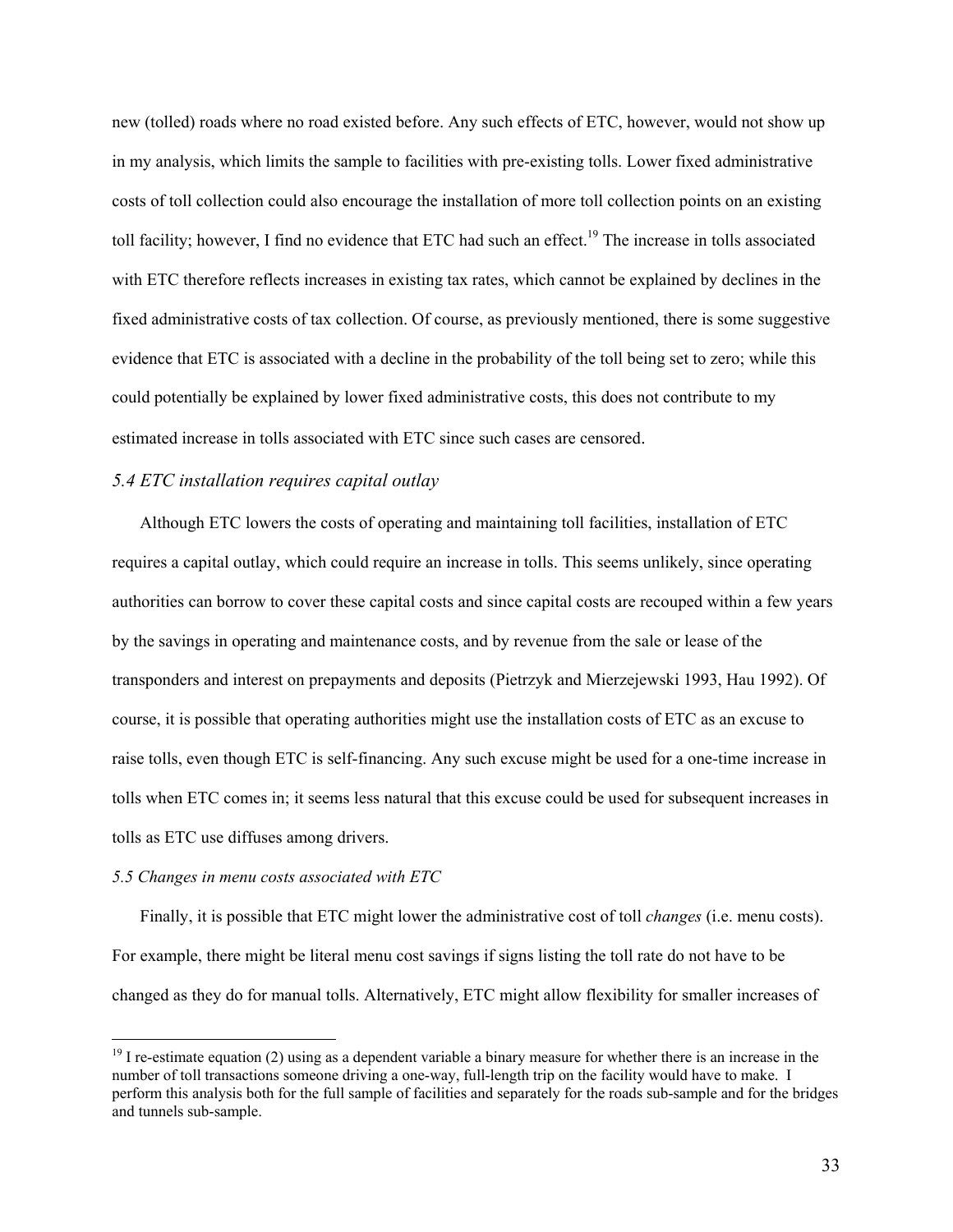non "round" amounts; unlike manual tolls, this would not impose on drivers that they carry small coins. In practice, however, ETC tolls are not less "round" than manual tolls, except when they are specified as a fixed percent discount off of the manual toll. In addition, the effect of ETC on toll rates persists for the sub-sample of facilities that do not offer an ETC discount. For these facilities, there can be no menu cost savings as changing the electronic toll requires changing the manual toll, and all facilities continue to have at least some manual payers. Finally, even if ETC did reduce menu costs, this should suggest that ETC would be associated with more frequent toll adjustments but it is not clear why this would produce a higher equilibrium toll rate.

# **6. Conclusion**

This paper has examined the hypothesis that a less salient tax system can produce a higher equilibrium tax rate. Belief in this possibility has contributed to opposition to tax reforms that are believed to reduce tax salience, such as Federal income tax withholding or a partial replacement of the income tax with a value-added tax. Yet the sign of the effect of tax salience on tax rates is theoretically ambiguous, and empirical evidence has been lacking.

I examine the relationship between tax salience and tax rates empirically by looking at the impact of the adoption of electronic toll collection (ETC) on toll rates. Because the driver no longer plays an active, physical role in each toll payment, toll rates may be less salient under electronic toll collection than under manual toll collection. To analyze the impact of ETC, I collected a new data set on toll rates over the last half century on 123 toll facilities in the United States. Since different tolls facilities adopted electronic toll collection in different years, and some have not yet adopted it, I am able to examine the within-toll facility change in tolls associated with the introduction of electronic toll collection.

I find robust evidence that toll rates increase following the adoption of electronic toll collection. These estimates suggest that after ETC use among drivers has diffused to its steady state level, toll rates are 20 to 40 percent higher than they would have been under manual toll collection. Consistent with the hypothesis that ETC increases toll rates because it reduces the salience of the tax system, I also find that the short run elasticity of driving with respect to the actual toll declines (in absolute value) under ETC. I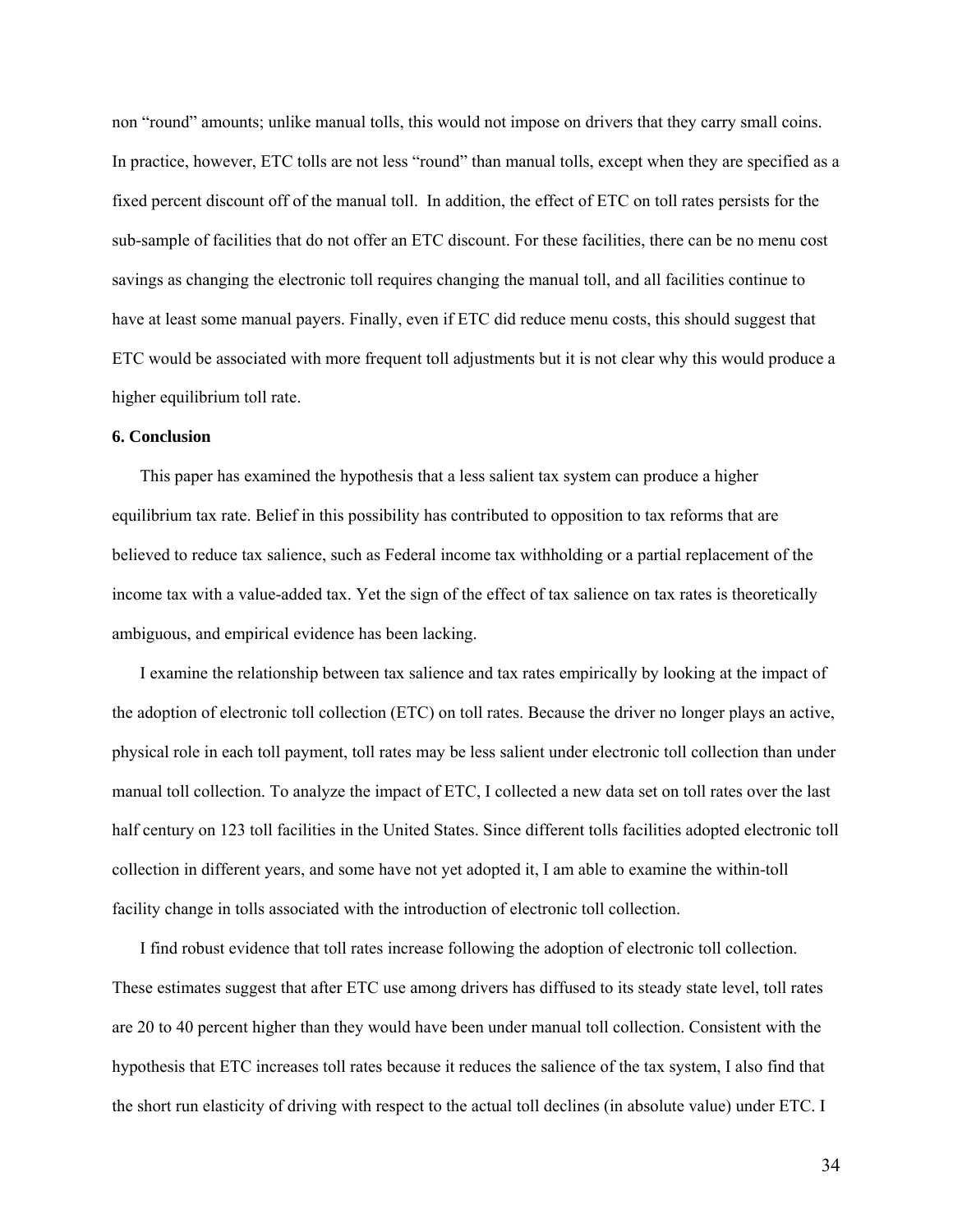consider a variety of alternative explanations for this finding – such as the effect that electronic toll collection may have on toll collection administrative costs or on drivers' willingness to pay for access to the facility – and conclude that these alternatives are unlikely to be able to explain the increase in toll rates associated with electronic toll collection.

Given the theoretical ambiguity of the sign of the effect of tax salience on tax rates, my findings leave open the question of how changes in the visibility of other tax systems – such as income tax withholding or requirements to post VAT-inclusive prices – affect these equilibrium tax rates. In light of the findings of this paper, I consider such questions an interesting and important direction for future work.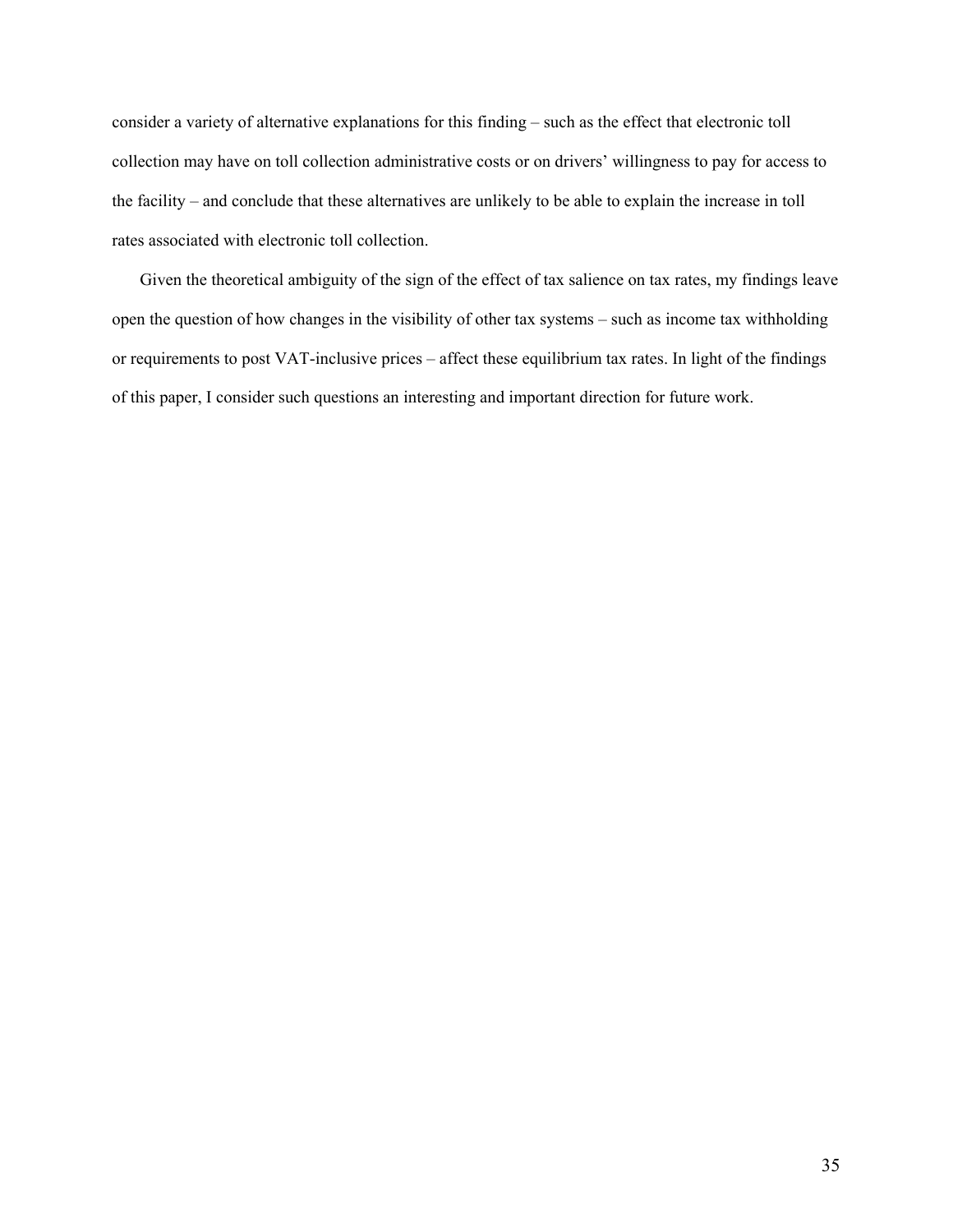# **References**

Acemoglu, Daron and James Robinson. 2002. "Inefficient Redistribution". *American Political Science Review* 95: 649-61.

Amromin, Gene, Carrie Jankowski, and Richard Porter. 2005. "Transforming Payment Choices by Doubling Fees on the Illinois Tollway." Unpublished mimeo.

Baron, David and Roger Myerson. 1982. "Regulating a Monopolist with Unknown Costs." *Econometrica*  50: 911 – 930.

Barro, Robert and David Gordon. 1983. "A Positive Theory of Monetary Policy in a Natural Rate Model." *Journal of Political Economy* 91(4): 589-610.

Becker, Gary and Casey Mulligan. 2003. "Deadweight costs and the size of government." *Journal of Law and Economics,* XLVI: 293 – 340.

Brennan, Geoffrey and James Buchanan. 1980. "The power to tax: Analytical foundations of a fiscal constitution." Cambridge University Press, Cambridge.

Buchanan , James and Richard E. Wagner. 1977. *Democracy in Deficit.* NY: Academic Press.

Buchanan, James. 1967. "Public Finance in Democratic Process."

Chetty, Raj, Kory Kroft and Adam Looney. 2006 "Bounded Rationality, Salience, and Taxation: Theory and Evidence from a Field Experiment." Unpublished mimeo.

Dollery, Brian and Andrew Worthington. 1996 "The empirical analysis of fiscal illusion", *Journal of Economic Surveys*, 10, pp. 261–298.

Dusek, Libor. 2003. "Do Governments Grow When they Become More Efficient? Evidence from Tax Withholding." Unpublished PhD Dissertation, University of Chicago.

Feldman, Naomi and Peter Katuscak. 2005. "Should the Average Tax Rate by Marginalized?" Mimeo. http://econ.bgu.ac.il/facultym/nfeldman/WPapers/Should\_the\_Average\_Tax\_Rate\_Be\_Marginalized.pdf

Friedman, David and Joel Waldfogel. 1995. "The Administrative and Compliance Cost of Manual Highway Toll Collection: Evidence from Massachusetts and New Jersey." *National Tax Journal*, June.

Friedman, Milton and Rose Friedman. 1998. "Two Lucky People." University of Chicago Press.

Hau. Timothy. 1992. "Congestion Charging Mechanisms for Roads: An Evaluation of Current Practice" World Bank Research Paper 1071. Washington: The World Bank, December.

Kearney, Melissa. 2005. "The Economic Winners and Losers of Legalized Gambling". *National Tax Journal.* June.

Kydland, Finn and Edward Prescott. 1977. "Rules rather than direction: The inconsistency of optimal plans." *Journal of Political Economy*, 85, 473-490.

Levinson, David. 2002. "Financing Transportation Networks."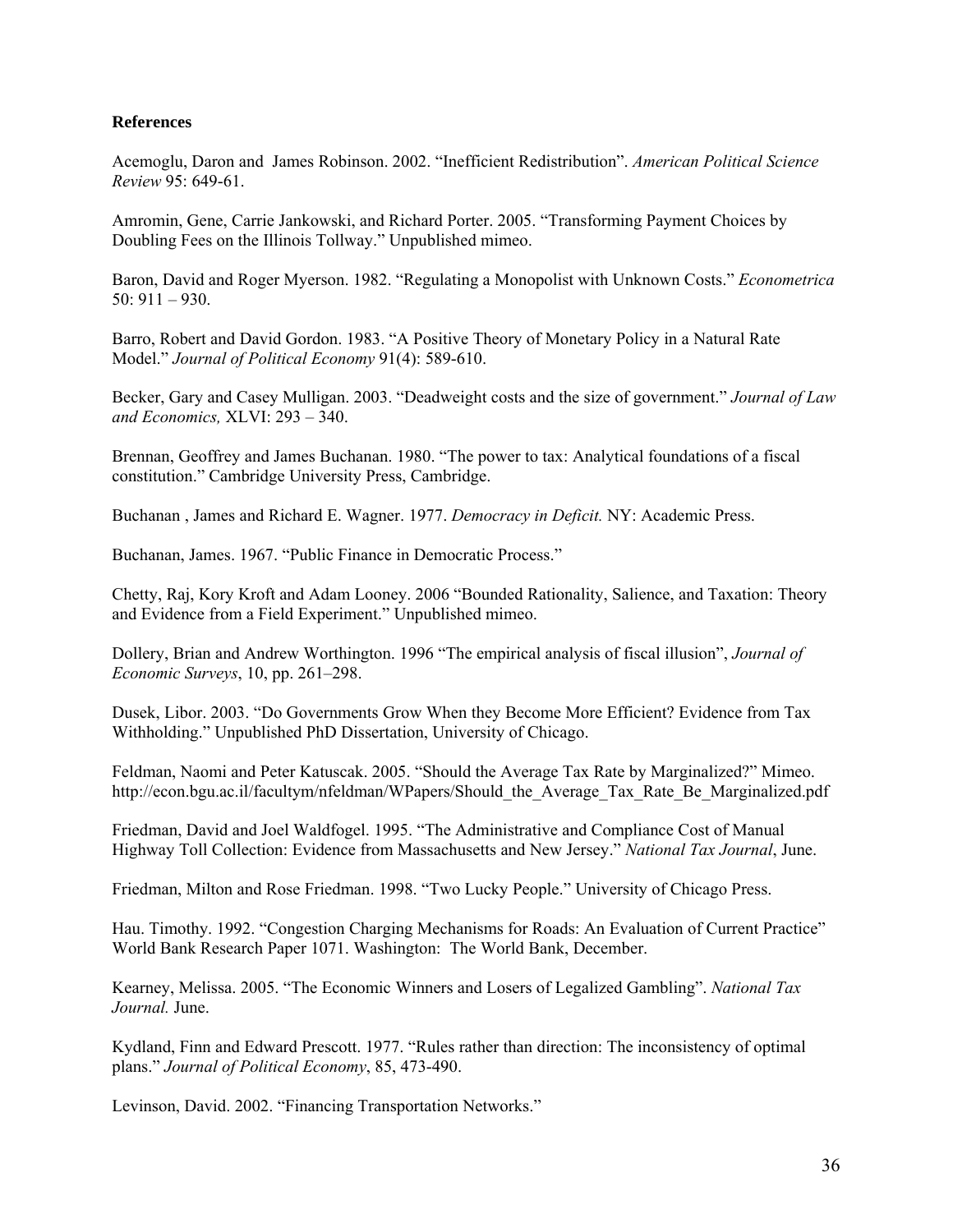Liebman, Jeffrey and Richard Zeckhauser. 2004. "Schmeduling". Unpublished mimeo. Available at http://www.ksg.harvard.edu/jeffreyliebman/schmeduling.pdf

Mirrlees, James. 1971. "An exploration in the theory of optimum income taxation." *Review of Economic Studies* 38(2): 175-208.

Pietrzyk, Michael and Edward Mierzejewski. 1993. "Electronic Toll and Traffic Management Systems." Washington DC, National Academy Press.

Oates, Wallace. 1988. "On the nature and measurement of fiscal illusion: a survey." In Geoffrey Brennan et al (eds) "Taxation and Fiscal Federalism: Essays in Honour of Russell Mathews", pp. 65–82. Sydney: Australian National University Press

Peltzman, Sam. 1971. "Pricing in Public and Private Enterprises: Electric Utilities in the United States." *Journal of Law and Economics* 14(1): 109-147.

Ramsey, Frank. 1927. "A Contribution to the Theory of Taxation." *Economic Journal* 37: 47-612.

Sappington, David E.M. and J. Gregory Sidak. 2003. "Incentives for Anticompetitive Behavior by Public Enterprises." *Review of Industrial Organization* 22: 183 – 206.

Slemrod, Joel. 1996. "Which is the Simplest Tax System of Them All?" in Hank Aaron and William Gale (eds.) "The Economics of Fundamental Tax Reform" The Brookings Institution, pp. 355 – 391.

Timmins, Christopher. 2002. "Measuring the dynamic efficiency costs of regulators' preferences: Municipal water utilities in the arid west." *Econometrica* 70(2): 603 – 629.

The President's Advisory Panel on Federal Tax Reform. 2005. "Simple, Fair, and Pro-Growth: Proposals to Fix America's Tax System." U.S. Government Printing Office, Washington D.C.

U.S. Census Bureau. 1985. "Annual Survey of State and Local Government Finances and Census of Governments."

U.S. Department of Transportation, various years. "Highway Statistics, YEAR."

Wilson, John. 1990. "Are efficiency improvements in government transfer policies self-defeating in political equilibrium?" *Economics and Politics* 2 (3): 241 – 258.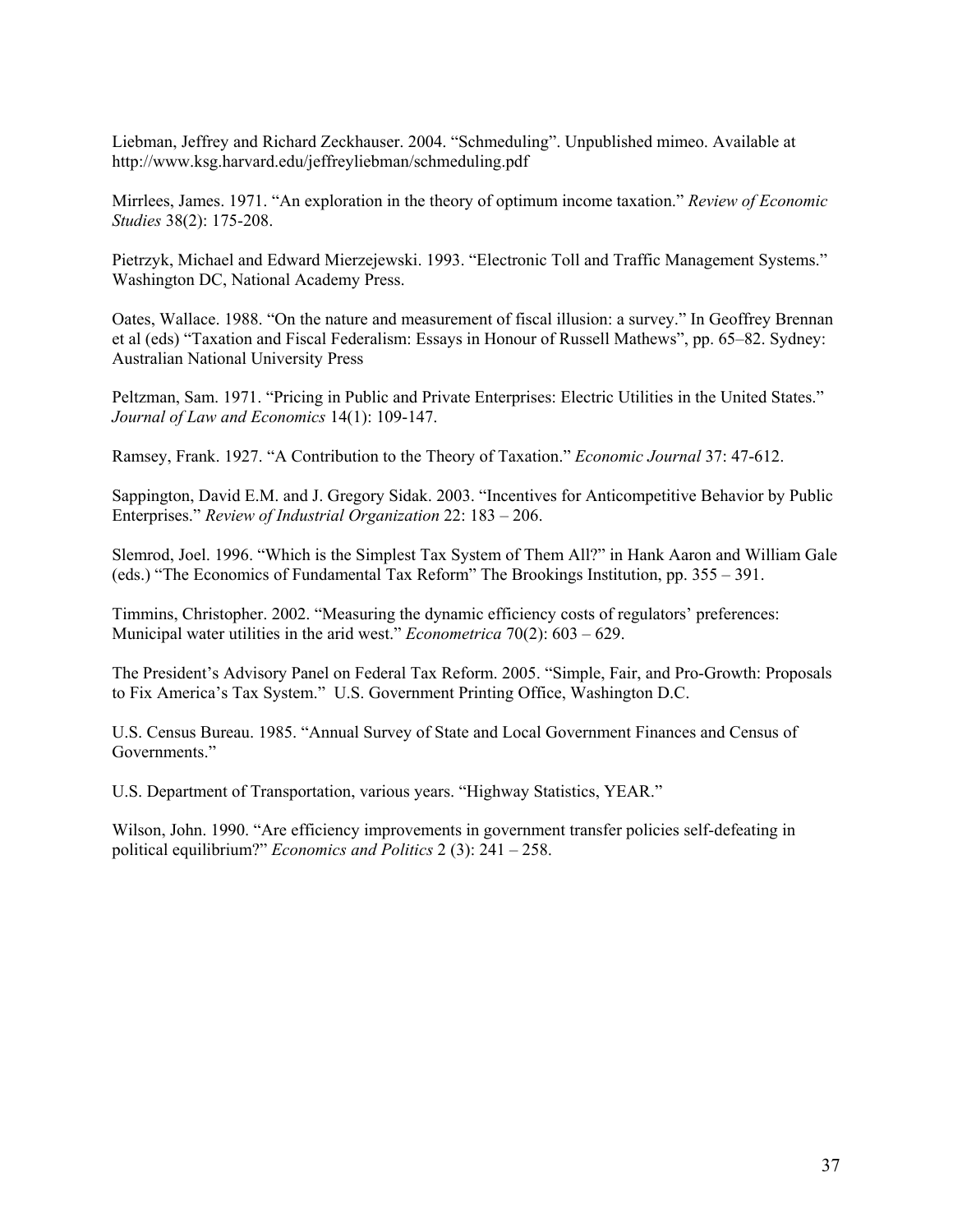# **Appendix A: Construction of toll data set**

# *A.1 Sample*

 $\overline{a}$ 

The target sample is all publicly owned toll facilities in the United States (excluding ferries) that were charging a toll in 1985. I identified the target sample as the universe of toll facilities from the 1985 and 1986 volumes of "Highway Statistics" published by the U.S. Department of Transportation. In a few instances, I added facilities to the data that did not appear independently in the "Highway Statistics" volumes but that were disaggregated for us by the operating authority when we contacted them (such as the "Bee Line East Expressway" which is part of the "Florida Turnpike System" in "Highway Statistics").

The target sample consists of 183 toll facilities run by 88 operating authorities in 31 states. Of these, I was able to collect the requisite data for 123 facilities run by 49 operating authorities in 22 states. For the acquired facilities, opening dates range from 1924 to 1985, with a median opening date of 1955. All of the facilities in the sample started charging tolls on the opening date.

Appendix Table A1 provides some summary statistics on the 123 facilities in the sample. Specifically, it lists for each state and operating authority, the facilities for which I collected data, the date the facility started charging tolls, the date my toll data start (if later than the toll start date), the date (if any) at which the facility adopted Electronic Toll Collection (ETC), and whether the facility ever offered a discounted toll rate to ETC users. For purposes of the analysis, I defined two additional "states" ("New Jersey – Pennsylvania and New York – New Jersey") to reflect the few cases of operating authorities that were jointly under the purview of the two states. The sample for analysis therefore consists of 24 state-like entities, as reflected in Table A1.

Appendix Table A2 provides a list of the 60 facilities in the target sample for which we were unable to find data. Not surprisingly, a factor that is strongly predictive of a lack of success in getting toll data is that the facility is no longer charging a toll toward the end of our sample period. Only half of the facilities that we were unable to collect data for were still charging tolls in 2003, compared to over 90 percent of the facilities for which I was able to collect data. Of the 9 states in which I was unable to collect data on any target facilities, 4 (CT, IA, MN, and WA) were no longer charging tolls in 2003**.** For facilities that were no longer charging tolls by the end of out sample period, I was usually unable to find any contact information, particularly if the operating authority that managed that facility no longer had any toll charging facilities. (Indeed, 8 out of the 13 facilities that were not charging a toll in 2003 that I was able to collect data for were managed by operating authorities that still had other facilities charging tolls). For the vast majority of facilities for which I am missing data that were still charging tolls at the end of our sample period, I contacted the relevant operating authority repeatedly but was unable to obtain the necessary data; in a very few of these cases. I was unable to find the relevant contact information.<sup>20</sup> Another noticeable pattern in success in data collection is that we are missing data on all 12 target facilities in TX (even though all but 1 of the 10 operating authorities were still running facilities charging tolls by the end of the sample period). The TX operating authorities either did not respond to inquiries or did not provide sufficient data (despite multiple requests) to be included in the analysis.

The missing facilities raise questions about the validity of analyzing the impact of ETC on only a subsample of toll facilities. To the extent that the missing data is related to systematic geographic characteristics – such as the lack of any data on  $TX$  – we may wish to interpret the results as applicable only in certain states. A potentially more major concern is the selection on the dependent variable. As

<sup>&</sup>lt;sup>20</sup> These were: the White County Bridge Commission, the Indiana Transportation Finance Authority, the Bellevue Bridge Commission, and the Roma International Toll Bridge.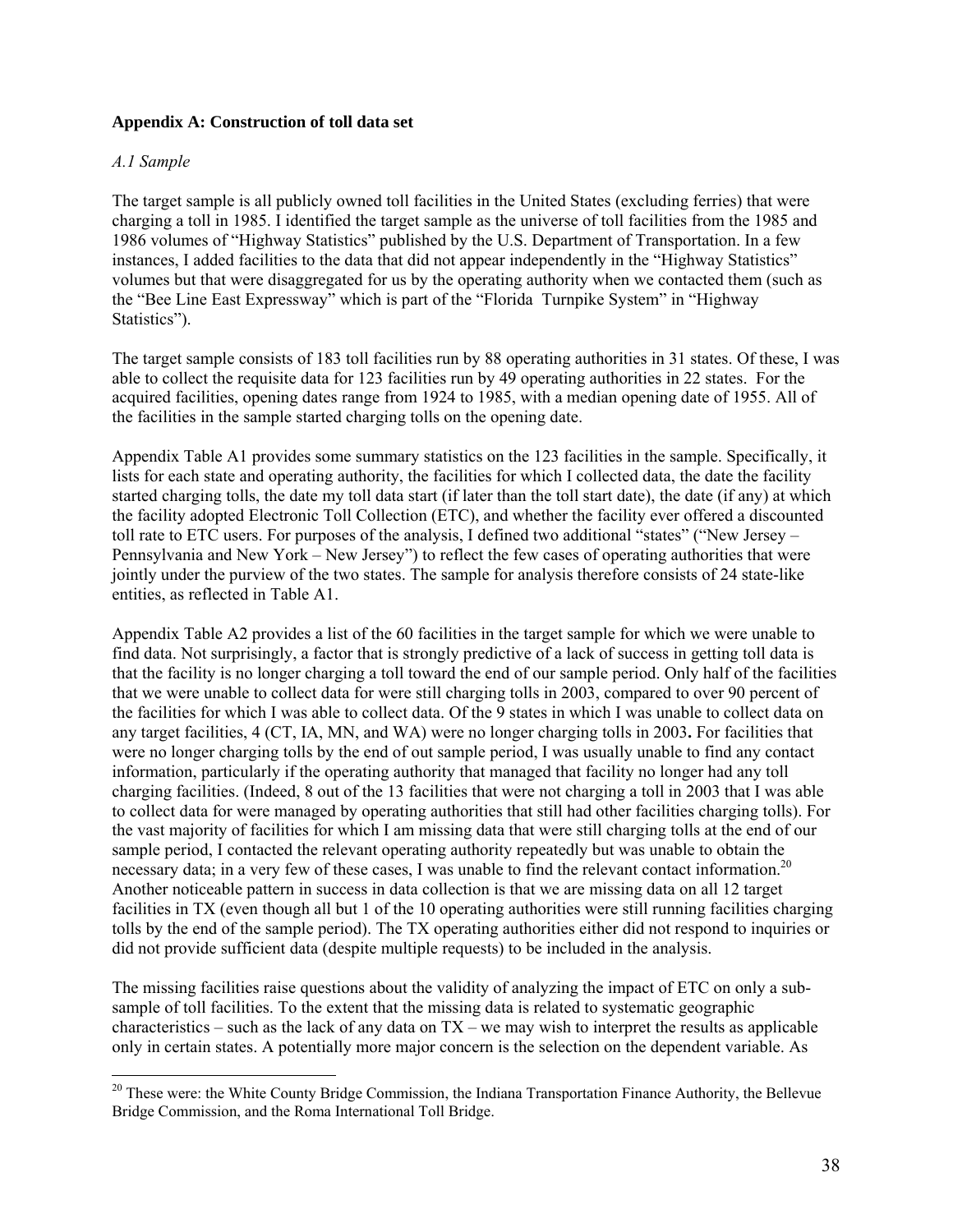noted, facilities that are no longer charging tolls are much less likely to be in the sample. However, this likely biases my analysis against finding an effect of ETC on toll increases as facilities that are no longer charging tolls (and are therefore not experiencing any toll increases by definition) are much less likely to have adopted ETC. Indeed, only 1 of the 15 facilities in the acquired sample that had stopped charging a toll by 2005 had ever adopted ETC.

# *A.2 Variable definitions*

*ETC Penetration:* I define the ETC Penetration rate as the fraction of toll transactions or the fraction of toll revenue collected by ETC. The definition of ETC penetration varies across (but not within) facilities depending on whether I could obtain more years of data for the fraction of toll transactions or the fraction of toll revenue paid for by ETC. These measures may differ because of ETC discounts. Where I observe both, the correlation is 0.90. For over 95 percent of facilities, ETC penetration is defined based on all toll revenue (or transactions); in a few cases it refers to just passenger car revenue (or transactions). For about two-thirds of facilities ETC penetration was reported separately for each facility. For the others, it was reported for the entire operating authority; for these, I impute to each facility-year the operating authority - year average. Since, as discussed, adoption of ETC is almost always simultaneous on facilities within an operating authority, this should be a reasonable approximation.

*Tolls:* Tolls are defined as the nominal toll rate for passenger cars; high frequency discounts (i.e. commuter discounts) are not coded. I collected data on both the "manual" (i.e. cash) toll rate and the discounted electronic toll rate, if offered. I define the toll on bridges, tunnels, or causeways as the roundtrip cost on that facility; I use the round-trip rate because 40 of the 79 bridges and tunnels changed from collecting a toll on both ends of the bridge to only collecting it on one end during the sample period. I define the toll rate on a road as the cost of a full length trip on this road. Where the road has several potential branches (such as the PA turnpike), I code a full length trip as the length on the mainline; where a road forks at one end (such as the New Jersey Turnpike), I code the full length trip as the longer fork. One potential concern with this definition is that it may fail to capture some toll changes on a road. Specifically, toll changes will be missed if they occur on uncoded branches (such as branches of the PA turnpike other than the mainline), on exit or entrance ramps along the road, or on non full-length routes within a ticket system (such as the New Jersey turnpike). In practice, I determined that this is unlikely to have any effect on my analysis. I constructed an indicator variable "any toll increase" that is coded if the road has a toll change on the coded toll *or* an unrecorded toll change for any of the reasons just discussed. I find that the analysis of the impact of ETC on the probability of a toll increase yields literally the same point estimates and standard errors when this variable is used instead of the standard binary variable for a coded toll increase; this is not surprising, given that the correlation between "any toll increase" and the standard binary variable for a recorded toll increase is 0.98 on roads.

As noted in the text, 15 of the 123 toll facilities that are charging a toll in 1985 subsequently set the toll to zero. These facilities (and the date that the toll is set to zero) are as follows: Astoria-Pt. Ellice Bridge (1993), Bluegrass Parkway (1991), Coronado Bridge (2002), Cumberland Bridge (2003), Daniel Boone Parkway (2003), Jackson Purchase Parkway (1992), Mt. Hope Bridge (1998), Murray Road Toll Bridge (2000), Navarre Bridge (2004), Norfolk-Virginia Beach Toll Road (1995), Pennyrile Parkway (1992), Rock Island Centennial Bridge (2003), Torras Causeway (2004), Vincent Thomas Bridge (2001), and Western Kentucky Parkway (1986). All of these facilities keep the toll at zero through 2005. However, it does not appear that a toll set to zero is always an absorbing state. Two facilities that set tolls to zero prior to 1985 subsequently reintroduced positive tolls: Antioch Bridge (reintroduced a toll in 1978) and Carquinez Bridge (reintroduced a toll in 1957). I treat all facility-years with zero tolls as censored in the analysis. As noted in the text, this may bias the estimated effect of ETC downward, as facilities are less likely to set tolls to zero when they have ETC; indeed of the 15 facilities that set their tolls to zero, only the Navarre Bridge adopted ETC and subsequently set the toll rate to zero.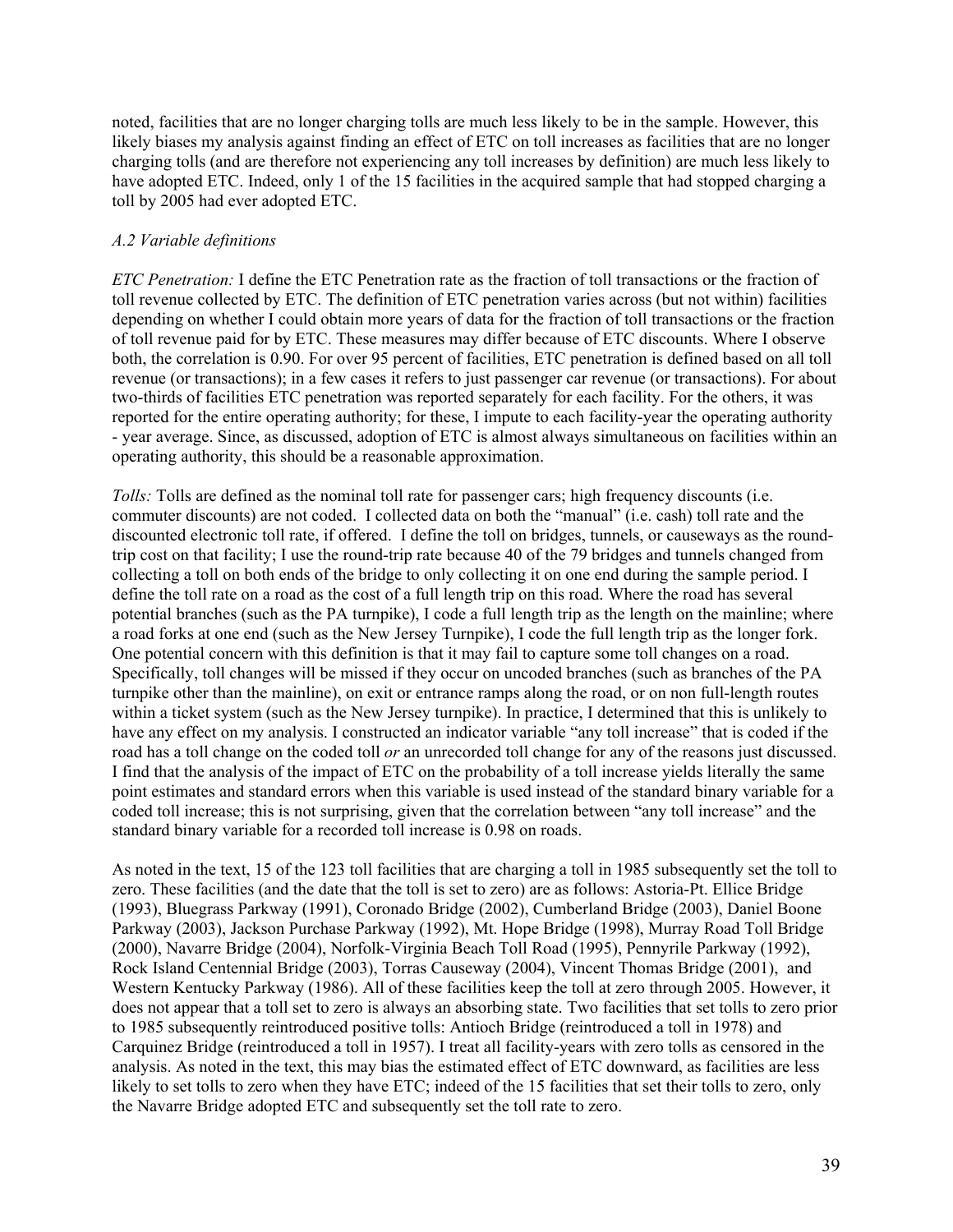*Traffic and revenue:* For over 95 percent of facilities, the data pertain to all toll revenue or toll traffic; in a few cases they pertain only to passenger cars. Traffic and revenue data are all reported at the facility level, except for the three facilities in the New Hampshire Department of Transportation and for the three facilities in the Illinois State Toll Highway Authority for which they are reported at the level of the operating authority. For these, I assign the operating authority value to each facility within it.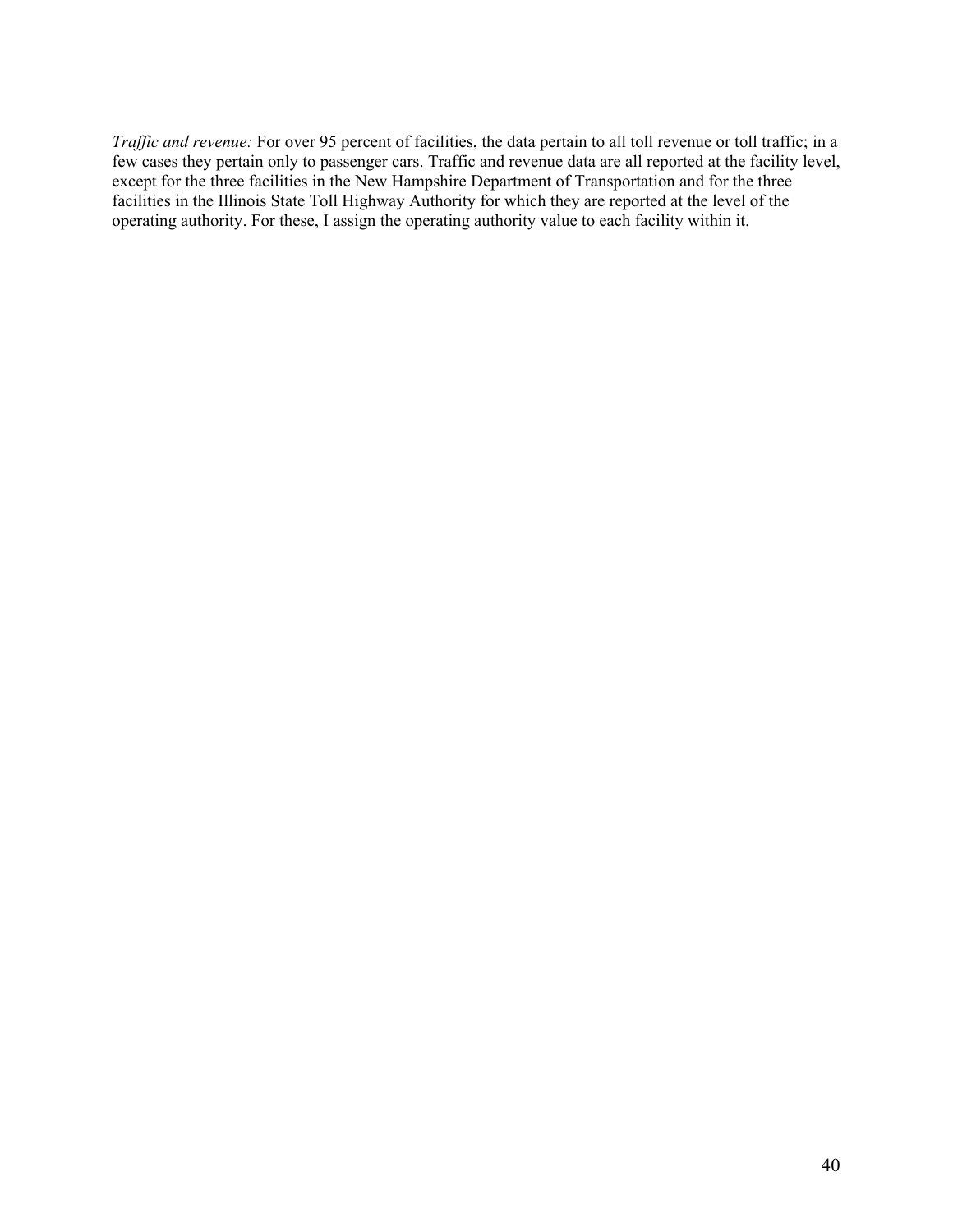

**Figure 2: Within-Facility ETC Diffusion**



Note: Figure 2 reports the coefficient on indicator variables for the number of years a facility has had ETC from the following regression: ETC\_Penetration  $_{ii} = \alpha_i + \sum_{k=1}^{19} \beta_k \mathbf{1}(ETCyear =$ 1 ETC\_Penetration  $_{ii} = \alpha_i + \sum \beta_k \mathbf{1}(ETCyear = k)$  $\alpha_i = \alpha_i + \sum_{k=1}^{n} \beta_k \mathbf{1}(ETCyear = k)$  where the  $\alpha_i$  are facility fixed effects, 1(ETCyear=k) are indicator variables for whether it is the k<sup>th</sup> year of ETC, and ETC\_Penetration is defined either as percent of transactions paid by ETC or percent of revenue paid by ETC, depending on the facility.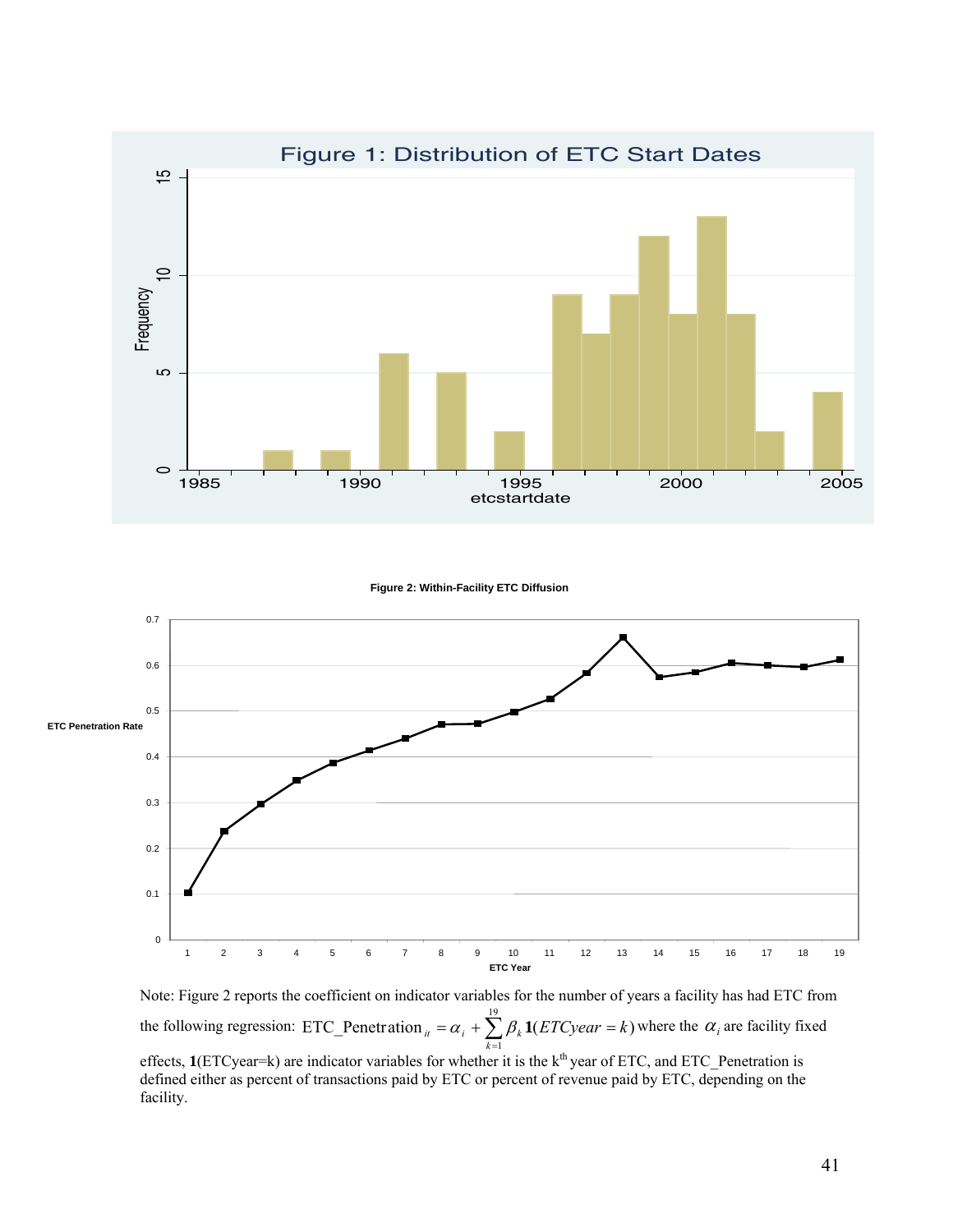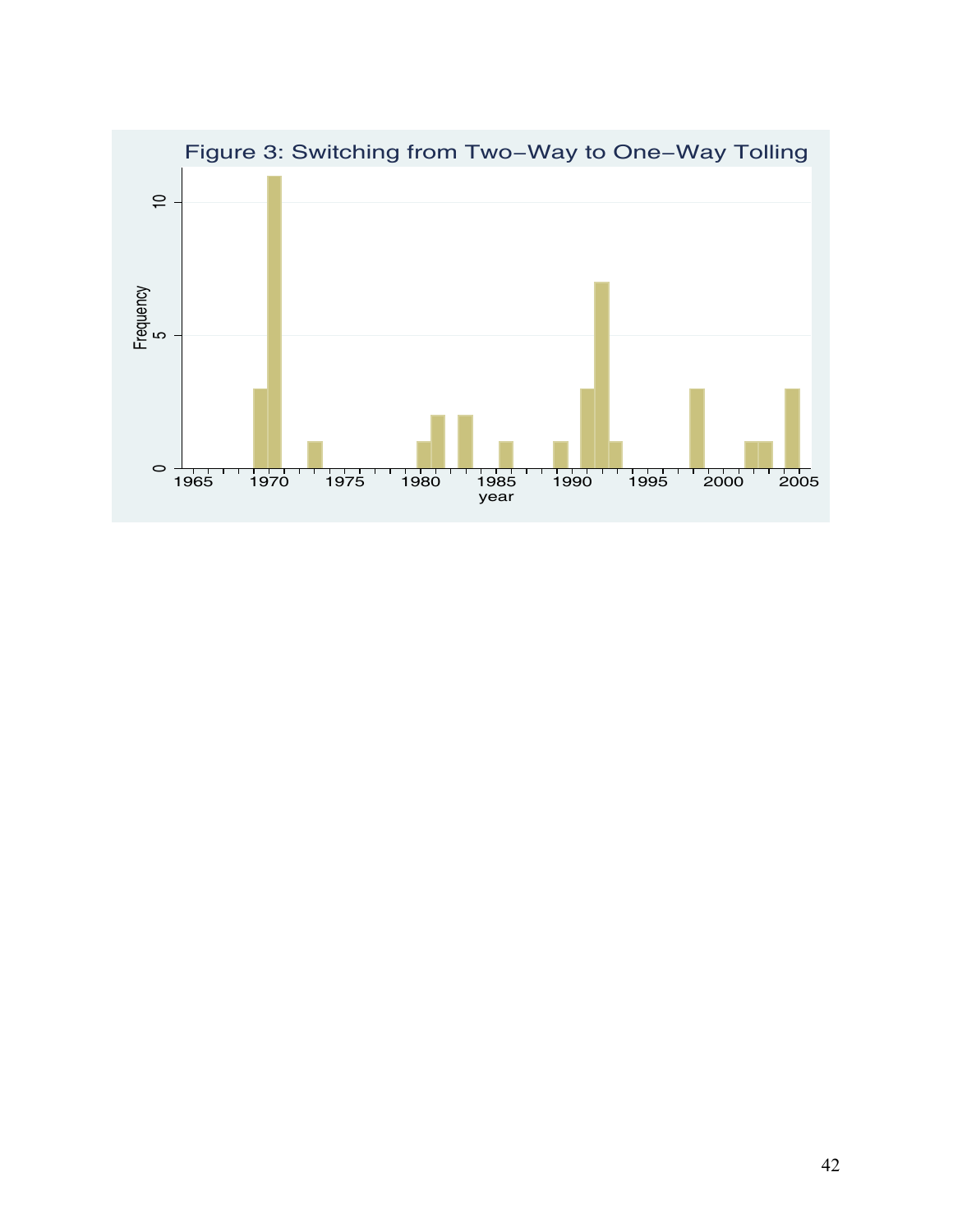|                           | Probability adopt ETC by 2005 | Average adoption date<br>conditional on adoption |
|---------------------------|-------------------------------|--------------------------------------------------|
| Facility type             |                               |                                                  |
| Roads                     | 0.76                          | 1996.5                                           |
| <b>Bridges or Tunnels</b> | 0.52                          | 2000                                             |
| Region of Country         |                               |                                                  |
| Northeast                 | 0.70                          | 1999.1                                           |
| Midwest                   | 0.58                          | 1998.5                                           |
| South                     | 0.65                          | 1996.4                                           |
| West                      | 0.30                          | 2000.4                                           |

# **Table 1: Which facilities adopt ETC?**

Note: Based on ETC adoption dates from 88 facilities. See text for more details.

# **Table 2: Impact of ETC on Toll Rates**.

|                                | $\Delta$ Log | $\Delta$ Log | $\Delta$ Log | $\Delta$ Log | $\Delta$ log | $\Delta$ log | Does Min. Toll     |
|--------------------------------|--------------|--------------|--------------|--------------|--------------|--------------|--------------------|
|                                | Min. Toll    | Manual Toll  | Toll         | Toll         | Min. Toll    | Min. Toll    | Increase? (Binary) |
|                                | (1)          | (2)          | (3)          | (4)          | (5)          | (6)          | (7)                |
| $\Delta$ ETCYear <sub>it</sub> | 0.015        | 0.020        | 0.024        |              |              |              | 0.073              |
|                                | (0.006)      | (0.006)      | (0.012)      |              |              |              | (0.024)            |
|                                | [0.018]      | [0.004]      | [0.061]      |              |              |              | [0.006]            |
| $\Delta \text{ETC}$            |              |              |              | 0.623        | 0.557        | 0.501        |                    |
| Penetration <sub>it</sub>      |              |              |              | (0.285)      | (0.262)      | (0.261)      |                    |
|                                |              |              |              | [0.044]      | [0.045]      | [0.067]      |                    |
|                                |              |              |              |              |              |              |                    |
| $\Delta ETC_{it}$              | $-0.051$     | 0.016        | $-0.033$     | $-0.051$     | $-0.105$     | $-0.097$     | $-0.070$           |
|                                | (0.035)      | (0.032)      | (0.019)      | [0.035]      | (0.109)      | (0.108)      | (0.068)            |
|                                | [0.158]      | [0.622]      | [0.097]      | [0.166]      | [0.348]      | [0.380]      | [0.315]            |
| Mean dep. var                  | 0.020        | 0.022        | 0.017        | 0.017        | 0.020        | 0.020        | 0.077              |
| $#$ of states                  | 24           | 24           | 17           | 17           | 24           | 24           | 24                 |
| $# op.$ author                 | 49           | 49           | 31           | 31           | 49           | 49           | 49                 |
| # facilities                   | 123          | 123          | 70           | 70           | 123          | 123          | 123                |
| N                              | 5,079        | 5,079        | 2,875        | 2,751        | 4,815        | 4,815        | 5,079              |
| Estimation                     | <b>OLS</b>   | <b>OLS</b>   | <b>OLS</b>   | <b>OLS</b>   | IV           | IV           | <b>OLS</b>         |
| Sample                         |              |              | No ETC       | No ETC       |              |              |                    |
| restriction                    |              |              | discount     | discount     |              |              |                    |

Note: Table reports the results of estimating variants of equation (2). All regressions include year fixed effects (not shown). All other regressors are indicated in the table; column headings define the dependent variable; the bottom two rows provide additional information on the estimation technique and sample restriction. For the IV estimation in column (5),  $\Delta ETCYear_{it}$  is used as an instrument for  $\Delta ETC$  Penetration<sub>it</sub>. For the IV estimation in column (6), a cubic in ETCYear is used as an instrument for ΔETC\_Penetration<sub>it.</sub>Each operating authority receives equal weight. Standard errors (in parentheses) are clustered by state. P-values are reported [in square brackets].  $\Delta ETC_{it}$  is an indicator variable for whether facility *i* adopted ETC in year *t*. ΔETCYear<sub>it</sub> is an indicator variable for whether the number of years the facility has had ETC increases by 1; it is zero in any year the facility does not have ETC, 1 the year the facility adopts ETC, 2 the second year the facility has ETC and so forth.  $\Delta ETC$  Penetration<sub>it</sub> measures the change in the proportion of tolls on the facility paid by ETC; it is zero if the facility does not have ETC, and has an average value of 0.05 in years in which the facility has ETC. "No ETC discounts" limits facilities to those that never off an ETC discount. Declines in sample size in column 4 (compared to column 3) and in column 5 or 6 (compared to column 1) reflects missing data on ETC penetration rates (see Section 3.2.1).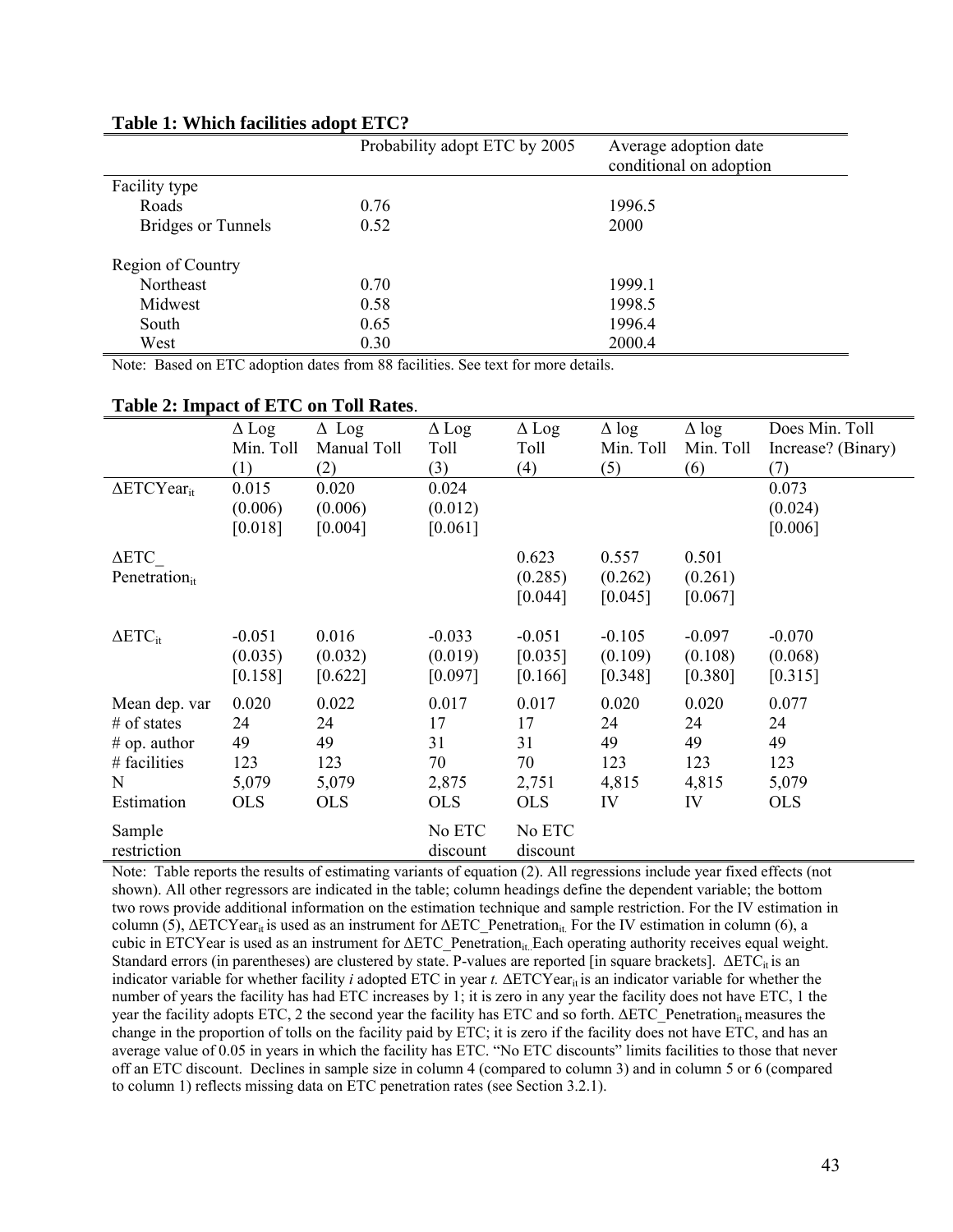|                                | <b>Baseline</b>                | Northeast<br>$\&$<br>Midwest   | South<br>& West                | Roads                          | <b>Bridges</b><br>$\&$<br>Tunnels | Facilities<br>opened<br>after<br>1960 | Facilities<br>opened<br>1960 or<br>before | Facility<br>FEs                | 1985ff                         | Each<br>state<br>same<br>wt    | Each<br>facility<br>same<br>weight | Have<br>traffic<br>data        |
|--------------------------------|--------------------------------|--------------------------------|--------------------------------|--------------------------------|-----------------------------------|---------------------------------------|-------------------------------------------|--------------------------------|--------------------------------|--------------------------------|------------------------------------|--------------------------------|
|                                | (1)                            | (2)                            | (3)                            | (4)                            | (5)                               | (6)                                   | (7)                                       | (8)                            | (9)                            | (10)                           | (11)                               | (12)                           |
| $\Delta$ ETCYear <sub>it</sub> | 0.015<br>(0.006)<br>[0.019]    | 0.016<br>(0.010)<br>[0.141]    | 0.014<br>(0.005)<br>[0.030]    | 0.015<br>(0.008)<br>[0.067]    | 0.028<br>(0.010)<br>[0.015]       | 0.021<br>(0.010)<br>[0.065]           | 0.013<br>(0.007)<br>[0.079]               | 0.013<br>(0.007)<br>[0.075]    | 0.015<br>(0.006)<br>[0.018]    | 0.024<br>(0.009)<br>[0.016]    | 0.016<br>(0.008)<br>[0.062]        | 0.012<br>(0.008)<br>[0.146]    |
| $\Delta ETC_{it}$              | $-0.051$<br>(0.035)<br>[0.158] | $-0.048$<br>(0.054)<br>[0.399] | $-0.044$<br>(0.027)<br>[0.137] | $-0.023$<br>(0.063)<br>[0.719] | $-0.086$<br>(0.017)<br>[0.000]    | 0.051<br>(0.079)<br>[0.534]           | $-0.084$<br>(0.025)<br>[0.003]            | $-0.053$<br>(0.036)<br>[0.152] | $-0.051$<br>(0.035)<br>[0.158] | $-0.073$<br>(0.032)<br>[0.032] | $-0.065$<br>(0.029)<br>[0.032]     | $-0.032$<br>(0.045)<br>[0.480] |
| Mean dep. var                  | 0.020                          | 0.022                          | 0.017                          | 0.021                          | 0.020                             | 0.019                                 | 0.021                                     | 0.020                          | 0.027                          | 0.019                          | 0.023                              | 0.029                          |
| $#$ of states                  | 24                             | 14                             | 10                             | 18                             | 16                                | 13                                    | 21                                        | 24                             | 24                             | 24                             | 24                                 | 21                             |
| $#$ op authors                 | 49                             | 28                             | 21                             | 24                             | 31                                | 20                                    | 39                                        | 49                             | 49                             | 49                             | 49                                 | 32                             |
| # of facilities                | 123                            | 68                             | 55                             | 44                             | 79                                | 43                                    | 77                                        | 123                            | 123                            | 123                            | 123                                | 76                             |
| N                              | 5079                           | 3008                           | 2071                           | 1,692                          | 3,387                             | 1,389                                 | 3,690                                     | 5,079                          | 2,450                          | 5079                           | 5079                               | 2200                           |

|  | Table 3: Impact of ETC on Toll Rates: Robustness Analysis |  |
|--|-----------------------------------------------------------|--|
|--|-----------------------------------------------------------|--|

Note: Table reports results from estimating variants of equation (2) by OLS. The dependent variable is always the change in the log minimum toll rate. All regressions include year fixed effects (not shown). Each operating authority receives equal weight except as noted in columns 10 and 11. Standard errors (in parentheses) are clustered by state. P-values are reported [in square brackets]. ]. ΔETC<sub>it</sub> is an indicator variable for whether facility *i* adopted ETC in year *t*.  $\Delta ETCYear_{it}$  is an indicator variable for whether the number of years the facility has had ETC increases by 1; it is zero in any year the facility does not have ETC. Columns 2 and 3 limit the sample to, respectively, facilities in the Northeast and MidWest, and facilities in the South and West. Columns 4 and 5 limit the sample to, respectively, roads (or causeways) and bridges or tunnels. Columns 6 and 7 limit the sample to, respectively, facilities that opened after 1960 and facilities that opened in 1960 or earlier. Column 8 adds facility fixed effects to the right hand side of equation (2). Column 9 limits the sample to years 1985 and later. Column 12 limits the sample to facility-years for which I have traffic data.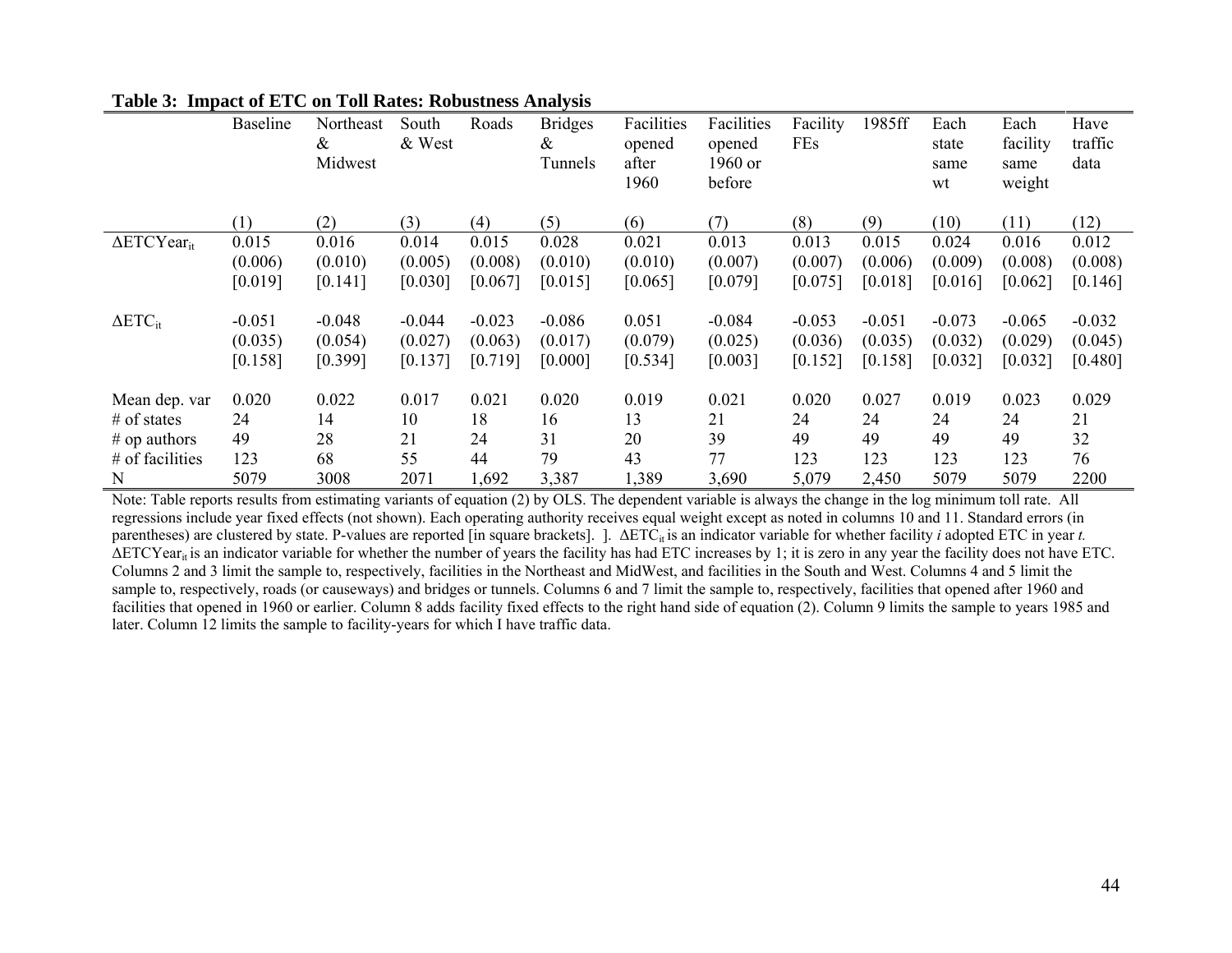|                               | (1)      | (2)      | (3)       | (4)       | (5)       | (6)       |
|-------------------------------|----------|----------|-----------|-----------|-----------|-----------|
| $\Delta$ log min. toll it     | $-0.049$ | $-0.050$ | $-0.057$  | $-0.061$  | $-0.060$  | $-0.062$  |
|                               | (0.015)  | (0.018)  | (0.017)   | (0.019)   | (0.037)   | (0.039)   |
|                               | [0.004]  | [0.012]  | [0.006]   | [0.009]   | [0.135]   | [0.145]   |
|                               |          |          |           |           |           |           |
| $\Delta$ log min. toll it *   |          | 0.002    | 0.006     |           | 0.006     |           |
| $ETCYear_{it}$                |          | (0.002)  | (0.001)   |           | (0.003)   |           |
|                               |          | [0.207]  | [0.002]   |           | [0.062]   |           |
|                               |          |          |           |           |           |           |
| $\Delta$ log min. toll it *   |          |          |           | 0.134     |           | 0.141     |
| ETC Penetration <sub>it</sub> |          |          |           | (0.038)   |           | (0.076)   |
|                               |          |          |           | [0.005]   |           | [0.091]   |
|                               |          |          |           |           |           |           |
| $\Delta$ log min. toll it *   |          | $-0.069$ | $-0.073$  | $-0.071$  | $-0.006$  | $-0.009$  |
| Never ETC <sub>i</sub>        |          | (0.114)  | (0.131)   | (0.136)   | (0.205)   | (0.209)   |
|                               |          | [0.556]  | [0.588]   | [0.611]   | [0.976]   | [0.966]   |
|                               |          |          |           |           |           |           |
| Mean dep. Var                 | 0.049    | 0.050    | 0.042     | 0.043     | 0.039     | 0.040     |
| $#$ of states                 | 21       | 21       | 12        | 12        | 12        | 12        |
| $#$ op authors                | 32       | 32       | 16        | 16        | 16        | 16        |
| # of facilities               | 76       | 76       | 33        | 33        | 33        | 33        |
| N                             | 2,200    | 2,200    | 727       | 671       | 305       | 292       |
|                               |          |          |           |           |           |           |
| Sample                        |          |          | No ETC    | No ETC    | No ETC    | No ETC    |
| restriction(s)                |          |          | discounts | discounts | discounts | discounts |
|                               |          |          |           |           |           |           |
|                               |          |          |           |           | $+2/-2$   | $+2/-2$   |
|                               |          |          |           |           | sample    | sample    |

**Table 4: The elasticity of traffic with respect to tolls**

Note: Table reports results from estimating variants of equation (3) by OLS. The dependent variable is the change in log traffic. All regressions include year fixed effects as well as a main effect for any variable interactions with Δlog(min. toll). The bottom row indicates any sample restrictions. "No ETC discounts" limits facilities to those that never off an ETC discount. "+2/-2 sample" limits sample to facility-years in which there is a toll change or the 2 years before or after a facility's toll change. Never ETC<sub>i</sub> is an indicator variable for whether facility *i* never has ETC. ETCYear<sub>it</sub> is the number of years the facility has had ETC; it is zero in any year in which the facility does not have ETC. ETC Penetration<sub>it</sub> is the share of tolls paid by ETC on facility *i* in year *t*; it is zero in years in which the facility does not have ETC. Each operating authority receives equal weight. Standard errors (in parentheses) are clustered by state. P-values are reported [in square brackets].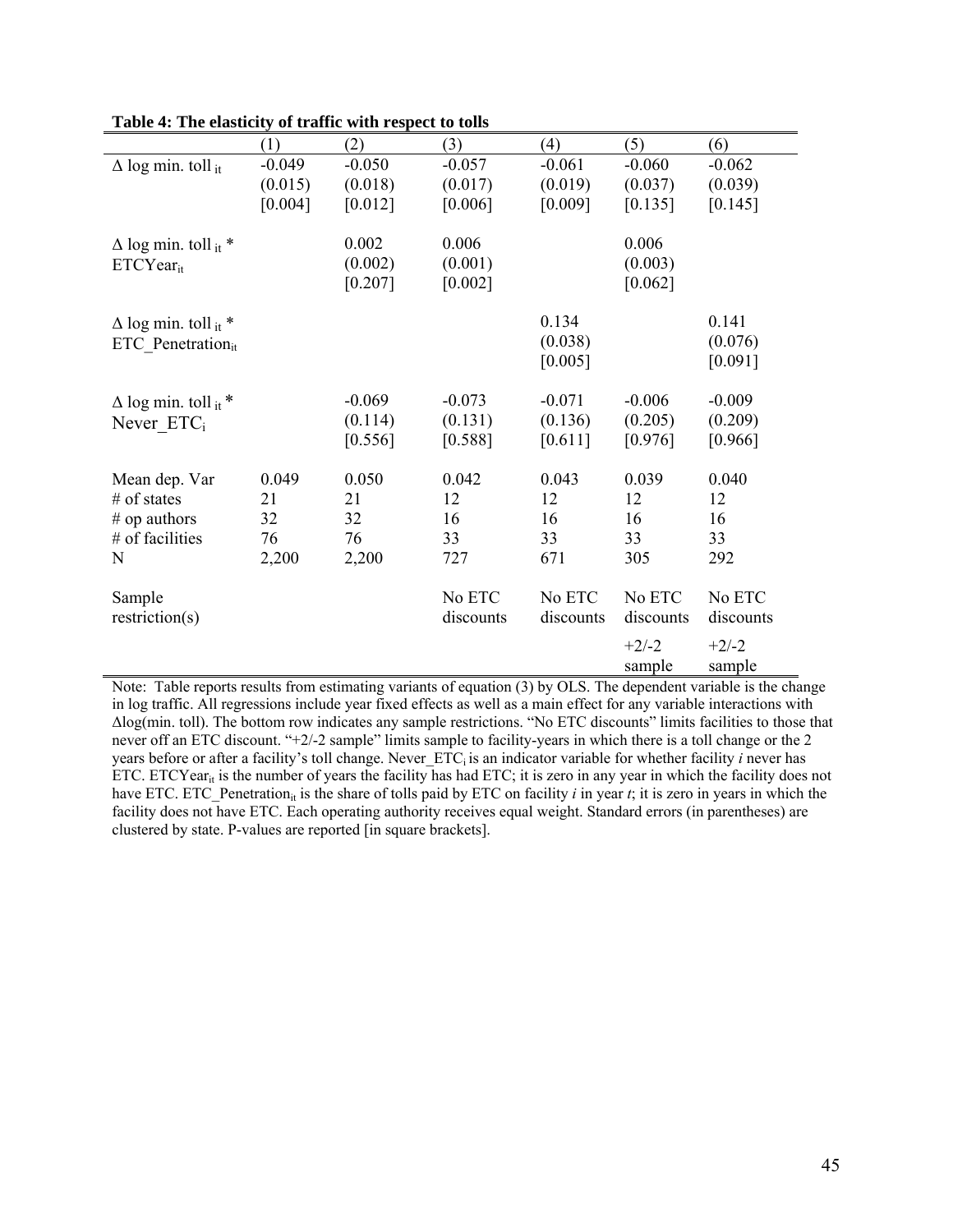|                                | (1)      | (2)          | (3)          | (4)          |  |  |  |
|--------------------------------|----------|--------------|--------------|--------------|--|--|--|
| $\Delta$ ETCYear <sub>it</sub> | 0.015    | 0.023        | 0.024        | 0.029        |  |  |  |
|                                | [0.008]  | (0.011)      | (0.011)      | (0.013)      |  |  |  |
|                                | (0.067]  | [0.043]      | [0.048]      | [0.046]      |  |  |  |
|                                |          | $-0.004$     | $-0.008$     | $-0.132$     |  |  |  |
| $\Delta$ ETCYear <sub>it</sub> |          |              |              |              |  |  |  |
| *(Measure of compliance costs) |          | (0.002)      | (0.004)      | [0.047]      |  |  |  |
|                                |          | [0.122]      | [0.057]      | [0.013]      |  |  |  |
| $\Delta ETC_{it}$              | $-0.023$ | $-0.047$     | 0.016        | 0.009        |  |  |  |
|                                | (0.063)  | (0.083)      | (0.044)      | (0.078)      |  |  |  |
|                                | [0.719]  | [0.575]      | [0.716]      | [0.905]      |  |  |  |
|                                |          |              |              |              |  |  |  |
| $\Delta ETC_{it}$              |          | 0.010        | $-0.024$     | $-0.360$     |  |  |  |
| *(Measure of compliance costs) |          | (0.010)      | (0.025)      | (0.153)      |  |  |  |
|                                |          | [0.323]      | [0.340]      | [0.033]      |  |  |  |
| Measure of compliance costs    |          | $-0.002$     | $-0.001$     | 0.053        |  |  |  |
|                                |          | (0.001)      | (0.003)      | (0.029)      |  |  |  |
|                                |          | [0.017]      | [0.806]      | [0.086]      |  |  |  |
|                                |          |              |              |              |  |  |  |
| Mean dep. var                  |          |              | 0.021        |              |  |  |  |
| $#$ of states                  |          |              | 18           |              |  |  |  |
| $#$ op authors                 |          |              | 24           |              |  |  |  |
| # of facilities                |          | 44           |              |              |  |  |  |
| N                              |          |              | 1,692        |              |  |  |  |
| Definition of                  |          | Number of    | Number of    | Number of    |  |  |  |
| Measure_of_compliance_costs    |          | transactions | transactions | transactions |  |  |  |
|                                |          |              | per \$ toll  | per mile     |  |  |  |

| Table 5: The impact of ETC-induced reductions in compliance costs on toll rates |
|---------------------------------------------------------------------------------|
|---------------------------------------------------------------------------------|

Note: Sample limited to roads. Table reports results from estimating variants of equation (2) by OLS. The dependent variable is the change in the log minimum toll rate. All regressions include year fixed effects in addition to the regressors shown in the table. ΔETC<sub>it</sub> is an indicator variable for whether facility *i* adopted ETC in year *t*.  $\Delta$ ETCYear<sub>it</sub> is an indicator variable for whether the number of years the facility has had ETC increases by 1; it is zero in any year the facility does not have ETC. The "Measure\_of\_compliance\_costs" variable is defined differently across the columns. In column 2 is denotes the number of separate toll transactions that someone driving a full length trip on the road must make; it is defined in 1985. In column 3 it is defined as the number of separate toll transactions divided by the monetary toll paid for a full length trip; both numerator and denominator are defined in 1985. In column 4 it denotes the number of separate toll transactions divided by the mileage for a full length trip; both numerator and denominate or defined in 1985. Each operating authority receives equal weight. Standard errors (in parentheses) are clustered by state. P-values are reported [in square brackets].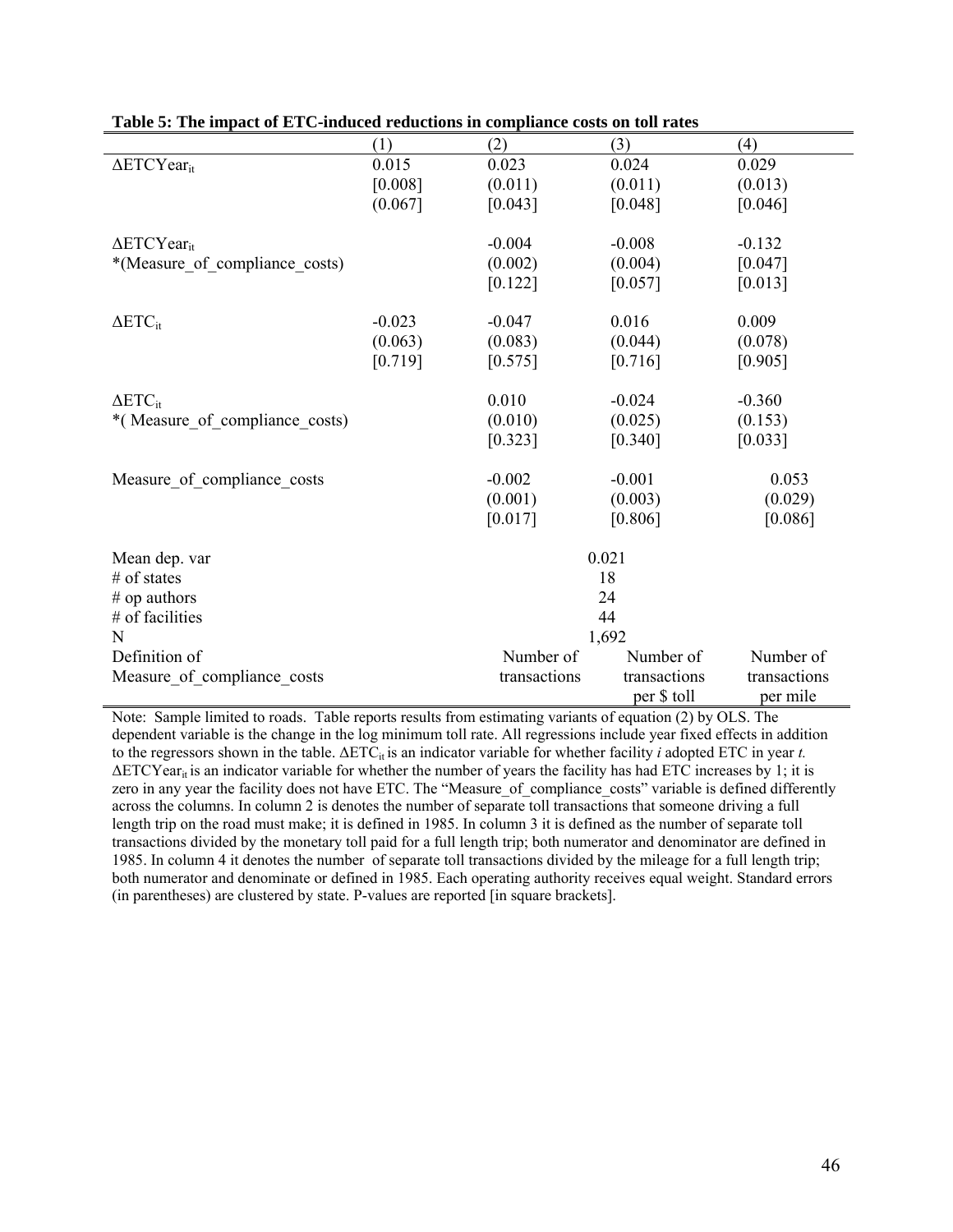|                                     |          | Twore or impute of changing from $\bm{x}$ $\bm{w}$ and $\bm{v}$ are $\bm{v}$ and $\bm{v}$ from $\bm{y}$ | $0.11 - 0.11$ |  |
|-------------------------------------|----------|---------------------------------------------------------------------------------------------------------|---------------|--|
|                                     | (1)      | (2)                                                                                                     | (3)           |  |
| $\Delta$ ETCYear <sub>it</sub>      | 0.028    | 0.028                                                                                                   | 0.025         |  |
|                                     | (0.010)  | (0.010)                                                                                                 | (0.011)       |  |
|                                     | [0.015]  | [0.012]                                                                                                 | [0.039]       |  |
| $\Delta$ ToOneWay <sub>it</sub>     |          | 0.041                                                                                                   | 0.032         |  |
|                                     |          | (0.035)                                                                                                 | (0.042)       |  |
|                                     |          | [0.258]                                                                                                 | [0.454]       |  |
| $\Delta$ ToOneWayYear <sub>it</sub> |          |                                                                                                         | 0.010         |  |
|                                     |          |                                                                                                         | (0.009)       |  |
|                                     |          |                                                                                                         | [0.291]       |  |
| $\Delta ETC_{it}$                   | $-0.086$ | $-0.086$                                                                                                | $-0.086$      |  |
|                                     | (0.017)  | (0.017)                                                                                                 | (0.017)       |  |
|                                     | [0.000]  | [0.000]                                                                                                 | [0.000]       |  |
| Mean dep var                        |          | 0.020                                                                                                   |               |  |
| $#$ states                          |          | 16                                                                                                      |               |  |
| $#$ op authors                      |          | 31                                                                                                      |               |  |
| # facilities                        |          | 79                                                                                                      |               |  |
| N                                   |          | 3387                                                                                                    |               |  |

#### **Table 6: Impact of Changing from Two-Way to One-Way Tolling on Tolls**

Notes: Table reports results from estimating variants of equation (2) by OLS. The dependent variable is always the change in the log minimum toll rate. Sample is limited to bridges and tunnels. All regressions include year fixed effects. Each operating authority receives equal weight. Standard errors (in parentheses) are clustered by state. Pvalues are reported [in square brackets].  $\Delta ETC_{it}$  is a dummy variable for whether ETC is installed in that facility in that year. ΔΕΤCΥear<sub>it</sub> is a dummy variable for whether the facility installed ETC in a previous year. ΔΤοOneWay<sub>it</sub> and  $\Delta$ ToOneWayYear<sub>it</sub> are dummy variables for, respectively, whether the facility switched to one-way tolling in that year and whether the facility switched to one-way tolling in a previous year.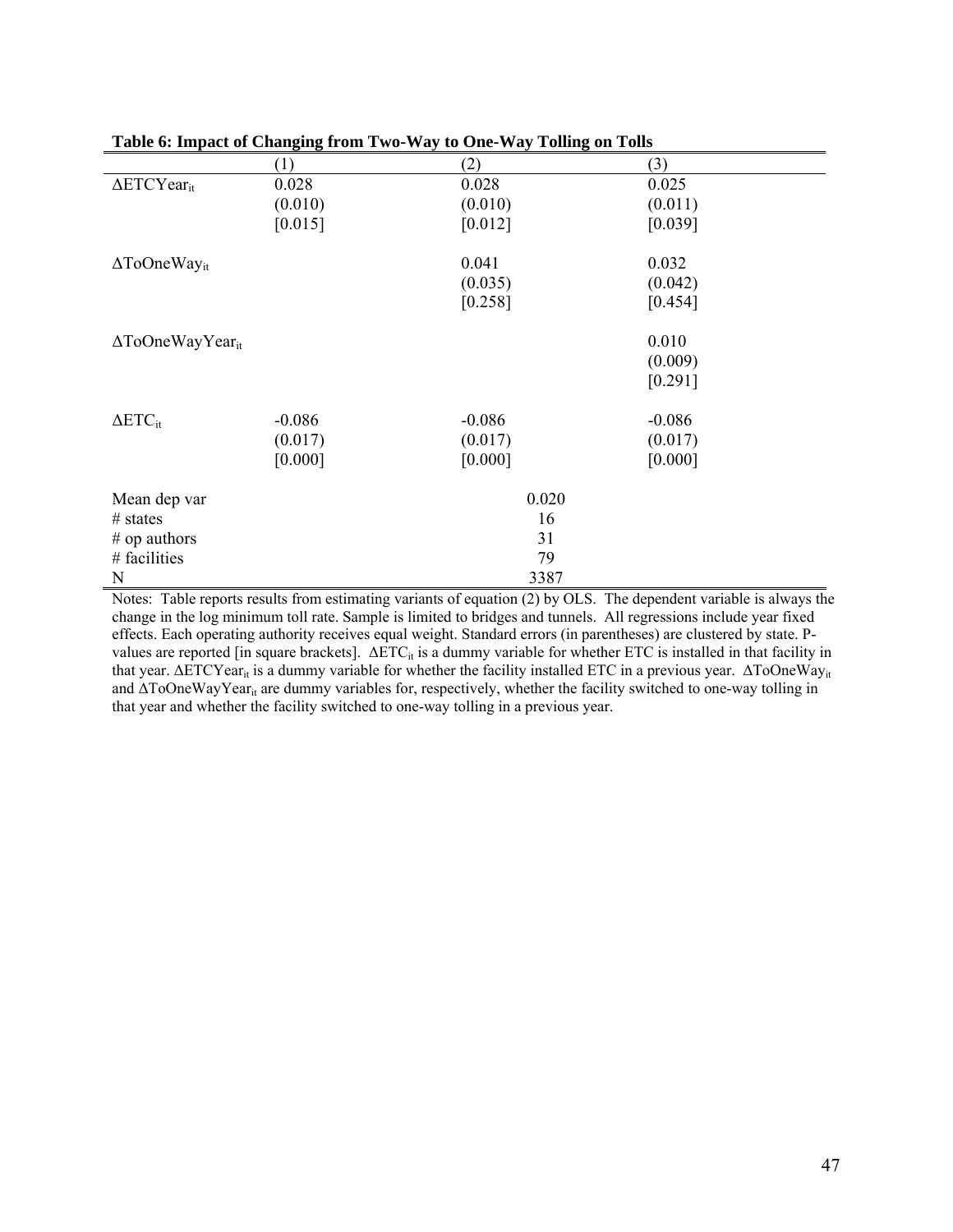|                                |          | Dep Var:              |          | Dep Var:              |          | Dep Var:                   |  |  |
|--------------------------------|----------|-----------------------|----------|-----------------------|----------|----------------------------|--|--|
|                                |          | $\Delta$ log(traffic) |          | $\Delta$ log(revenue) |          | $\Delta$ log(minimum toll) |  |  |
|                                | (1)      | (2)                   | (3)      | (4)                   | (5)      | (6)                        |  |  |
| 1-2 years before               | $-0.000$ |                       | $-0.009$ |                       | 0.004    |                            |  |  |
| ETCAdopted                     | (0.007)  |                       | (0.016)  |                       | (0.013)  |                            |  |  |
|                                | [0.955]  |                       | [0.599]  |                       | [0.777]  |                            |  |  |
| 1-5 years before               |          | 0.013                 |          | 0.006                 |          | 0.009                      |  |  |
| ETCAdopted                     |          | (0.010)               |          | (0.012)               |          | (0.007)                    |  |  |
|                                |          | [0.198]               |          | [0.601]               |          | [0.242]                    |  |  |
| $\Delta ETC_{it}$              | $-0.000$ | 0.000                 | 0.002    | 0.002                 | $-0.051$ | $-0.051$                   |  |  |
|                                | (0.010)  | (0.010)               | (0.025)  | (0.025)               | (0.035)  | (0.035)                    |  |  |
|                                | [0.996]  | [0.978]               | [0.922]  | [0.930]               | [0.158]  | [0.162]                    |  |  |
| $\Delta$ ETCYear <sub>it</sub> | $-0.006$ | $-0.001$              | 0.028    | 0.031                 | 0.016    | 0.017                      |  |  |
|                                | (0.010)  | (0.010)               | (0.015)  | (0.015)               | (0.006)  | (0.006)                    |  |  |
|                                | [0.551]  | [0.959]               | [0.090]  | [0.058]               | [0.018]  | [0.008]                    |  |  |
| Mean dep. Var                  |          | 0.049                 |          | 0.077                 |          | 0.020                      |  |  |
| $#$ of states                  |          | 21                    |          | 13                    |          | 24                         |  |  |
| $#$ op authors                 |          | 32                    |          | 19                    |          | 49                         |  |  |
| # of facilities                |          | 76                    |          | 45                    |          | 123                        |  |  |
| N                              |          | 2,200                 |          | 1,411                 |          | 5,079                      |  |  |

# **Table 7: Changes in traffic, revenue and tolls prior to ETC adoption.**

Note: Table reports results from estimating variants of equation (2) by OLS. Dependent variables are defined in the column headings. All regressions include year fixed effects. Each operating authority receives equal weight. Standard errors (in parentheses) are clustered by state. P-values are reported [in square brackets]. "1-2 years before ETCAdoptedt" is an indicator variable for whether it is one to two years before the facility adopts ETC. "1-5 years before ETCAdopted" is an indicator variable for whether it is one to five years before the facility adopts ETC.  $\Delta ETC_i$  is a dummy variable for whether ETC is installed in that facility in that year.  $\Delta ETCYear_{it}$  is a dummy variable for whether the facility installed ETC in a previous year.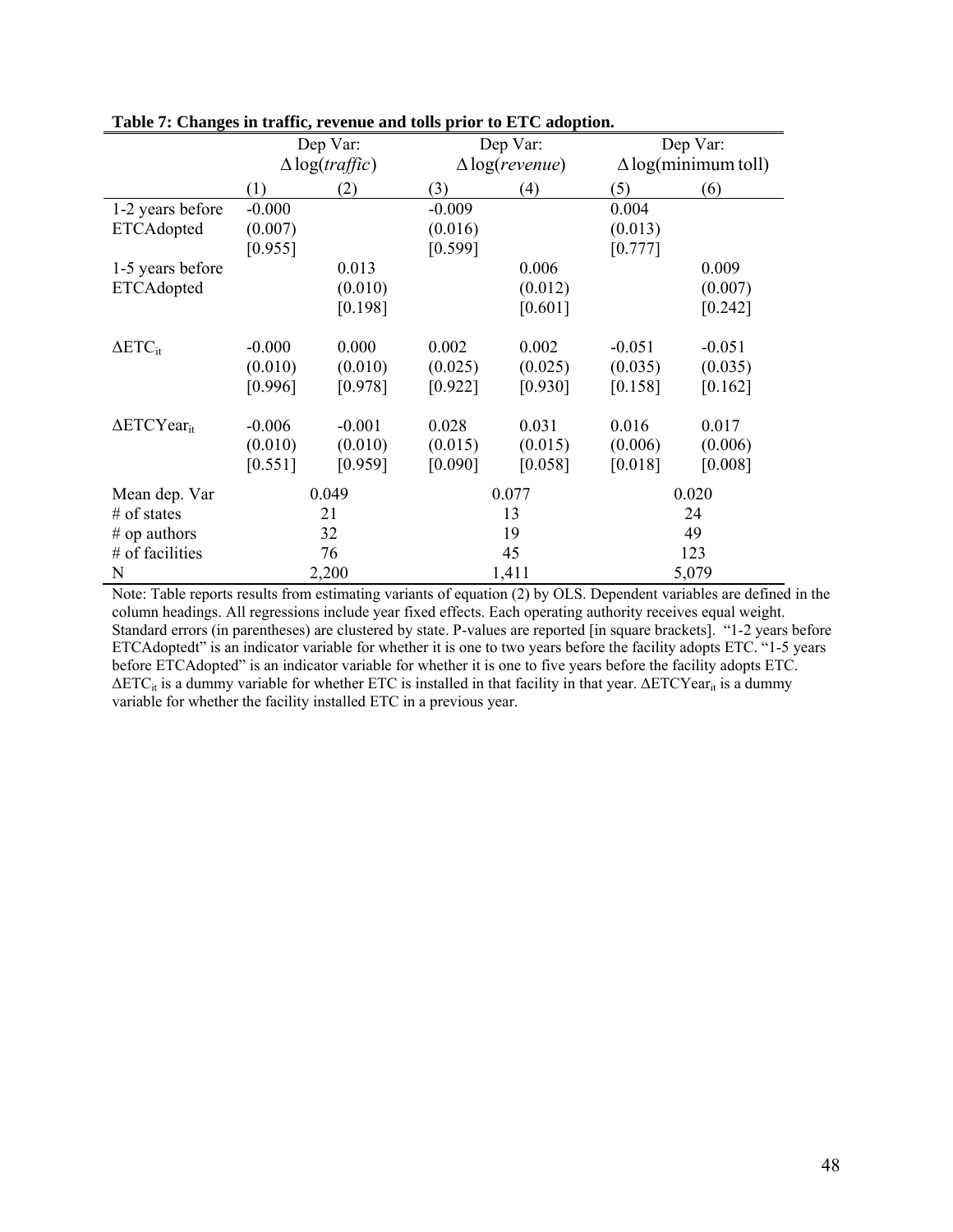| <b>State</b> | <b>Operating Authority</b>     | <b>Facility</b>                      | Year         | <b>Toll data</b>  | <b>Traffic Data</b> | <b>Revenue</b> | <b>ETC</b>                | <b>ETC</b>               |
|--------------|--------------------------------|--------------------------------------|--------------|-------------------|---------------------|----------------|---------------------------|--------------------------|
|              |                                |                                      | <b>First</b> | start             |                     | Data           | start                     | <b>Penetration</b>       |
|              |                                |                                      | <b>Toll</b>  | date              |                     |                | date                      | Data                     |
| CA           | California Transportation      | <b>Antioch Bridge</b>                | 1926         | 1950              | 1993-2004           | 1993-2004      | 2001                      | 2002-2005                |
|              | Commission                     | <b>Bay Bridge</b>                    | 1936         | 1950              | 1993-2004           | 1993-2004      | 2001                      | 2002-2005                |
|              |                                | Benicia-Martinez Bridge              | 1962         | 1962              | 1993-2004           | 1993-2004      | 2001                      | 2002-2005                |
|              |                                | Carquinez Bridge                     | 1927         | 1950              | 1993-2004           | 1993-2004      | 2001                      | 2002-2005                |
|              |                                | Coronado Bridge                      | 1969         | 1969              |                     |                | $\mathbb{L}^{\mathbb{L}}$ |                          |
|              |                                | Dumbarton Bridge                     | 1927         | 1959              | 1993-2004           | 1993-2004      | 2001                      | 2002-2005                |
|              |                                | Richmond San Rafael Bridge           | 1956         | 1956              | 1993-2004           | 1993-2004      | 2001                      | 2002-2005                |
|              |                                | San Mateo Bridge                     | 1929         | 1959              | 1993-2004           | 1993-2004      | 2001                      | 2002-2005                |
|              |                                | <b>Vincent Thomas Bridge</b>         | 1963         | 1963              |                     |                | $\overline{\phantom{a}}$  | $\overline{\phantom{a}}$ |
|              | City of Oceanside              | Murray Road Toll Bridge              | 1984         | 1984              |                     |                | $\mathbf{u}$              | $-$                      |
|              | Golden Gate Bridge and         | Golden Gate Bridge                   | 1937         | 1950              | 1974-2004           |                | 2000                      | 2001-2005                |
|              | <b>Highway District</b>        |                                      |              |                   |                     |                |                           |                          |
| DE           | <b>Delaware Transportation</b> | John F. Kennedy Memorial Highway (I- | 1963         | 1963              | $1963 - 2005$       | $1963 - 2005$  | 1998                      | 1999-2005                |
|              | Authority                      | 95) -- Delaware                      |              |                   |                     |                |                           |                          |
|              | Delaware River and Bay         | Delaware Memorial Bridge             |              | 1970              |                     |                | 2001                      | $2002 - 2005$            |
|              | Authority                      |                                      |              |                   |                     |                |                           |                          |
| FL           | City of Treasure Island        | <b>Treasure Island Causeway</b>      |              | 1950              | 1971-2005           | 1996-2005      | $\mathbb{Z}^2$            |                          |
|              | Florida Department of          | Bee Line East Expressway             | 1974         | 1974              | 1994-2005           |                | 2001                      | $2004 - 2005$            |
|              | Transportation                 | Everglades Parkway (Alligator Alley) | 1969         | 1969              | 1994-2005           |                | 1999                      | $2003 - 2005$            |
|              |                                | Navarre Bridge                       | 1961         | 1961              | 1994-2005           |                | 2000                      |                          |
|              |                                | Pinellas Bayway System               | 1962         | 1962              | 1994-2005           |                | 2000                      | $2003 - 2005$            |
|              |                                | Selmon Crosstown Expressway          | 1976         | 1976              | 1994-2005           |                | 2000                      | $2003 - 2005$            |
|              |                                | Sunshine Skyway Bridge               | 1954         | 1954              | 1994-2005           |                | 2000                      | $2003 - 2005$            |
|              | Lee County                     | Lee County Toll Bridges -- Sanibel   | 1963         | 1963              | $1965 - 1978$       |                | 1987                      | 2001-2005                |
|              |                                | <b>Bridge and Causeway</b>           |              |                   | 1980-1998           |                |                           |                          |
|              |                                |                                      |              |                   | 2000-2005           |                |                           |                          |
|              | Monroe County                  | Card Sound Toll Bridge               | 1965         | 1965              |                     | 1991-2005      | $\mathbb{L}^{\mathbb{L}}$ | $-$                      |
|              | Town of Bay Harbor             | <b>Broad Causeway</b>                | 1951         | 1951              | 1952-2004           | 1952-2004      | 1989                      | 2001-2005                |
|              | Islands                        |                                      |              |                   |                     |                |                           |                          |
| <b>GA</b>    | Georgia State Tollway          | <b>Torras Causeway</b>               | 1981         | 1981              |                     |                | $\mathbf{u}$              | --                       |
|              | Authority                      |                                      |              |                   |                     |                |                           |                          |
| IL           | City of Chicago                | Calumet Skyway Toll Bridge (Chicago  | 1959         | $\overline{1959}$ | 1983-2003           | 1983-2003      | 2005                      | $-$                      |
|              |                                | Skyway)                              |              |                   |                     |                |                           |                          |

# **Appendix Table A1: Facilities in Sample and the Data Available for them**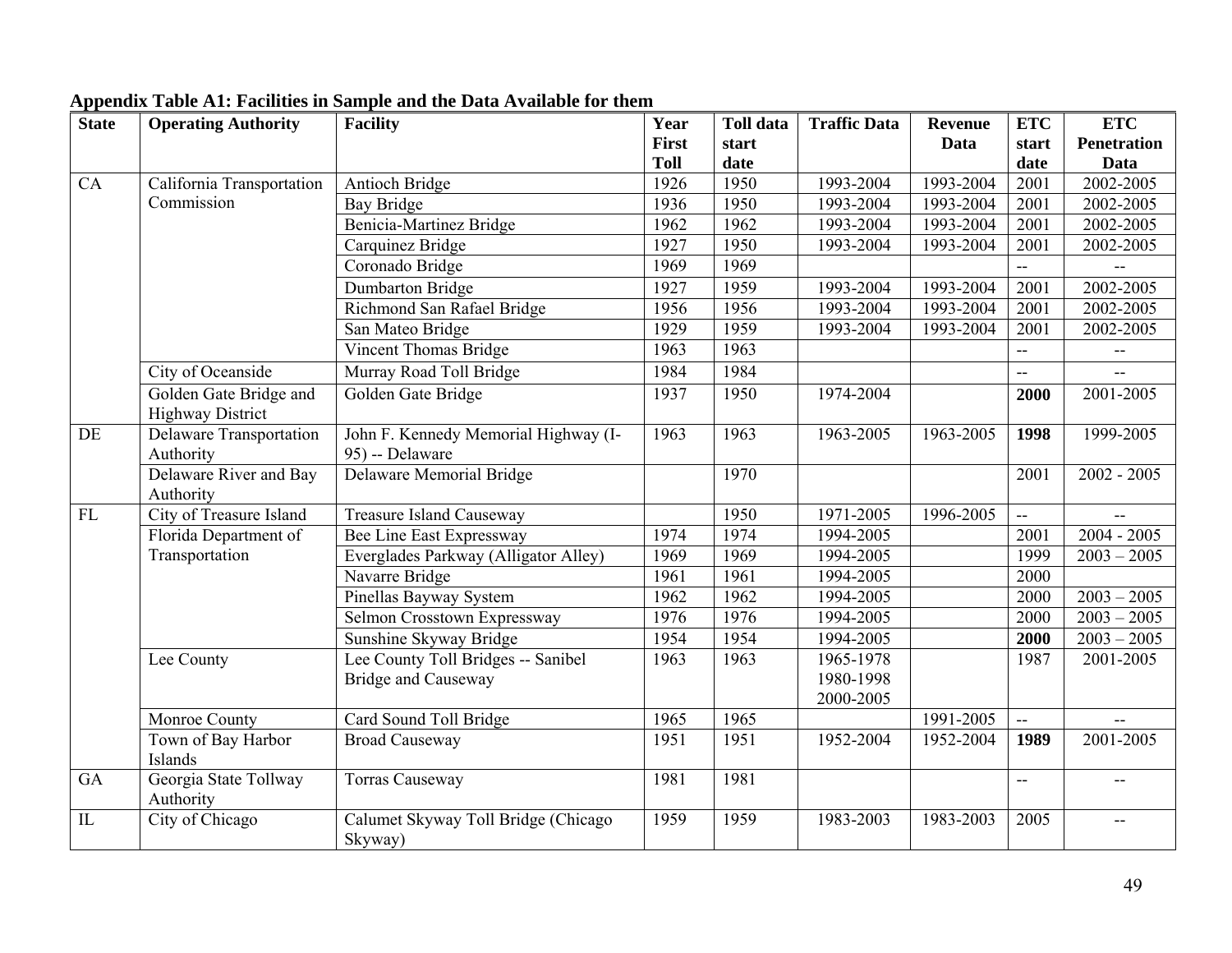|           | City of Rock Island          | Rock Island Centennial Bridge    | 1940 | 1950 | 1971, 1973,            |           | $-$                      |                          |
|-----------|------------------------------|----------------------------------|------|------|------------------------|-----------|--------------------------|--------------------------|
|           |                              |                                  |      |      | 1975, 1977,            |           |                          |                          |
|           |                              |                                  |      |      | 1979, 1981,            |           |                          |                          |
|           |                              |                                  |      |      | 1983, 1985             |           |                          |                          |
|           |                              |                                  |      |      | 1987-1995              |           |                          |                          |
|           |                              |                                  |      |      | 1999, 2001,            |           |                          |                          |
|           |                              |                                  |      |      | 2003, 2005             |           |                          |                          |
|           | Illinois State Toll          | Northwest Tollway                | 1958 | 1959 |                        |           | 1993                     | 1998-2005                |
|           | <b>Highway Authority</b>     | Ronald Reagan Memorial Tollway   | 1958 | 1959 |                        |           | 1993                     | 1998-2005                |
|           |                              | Tri-State Tollway                | 1958 | 1959 |                        |           | 1993                     | 1998-2005                |
| IN        | Indiana Toll Finance         | Indiana Toll Road                | 1956 | 1956 | 1957-2004              | 1957-2004 | $\overline{a}$           | $\overline{\phantom{a}}$ |
|           | Authority                    | Wabash Memorial Toll Bridge      | 1956 | 1956 | 1977-1981<br>1983-2004 | 1957-2004 | $\mathbf{u}$             |                          |
| <b>KS</b> | Kansas Turnpike<br>Authority | Kansas Turnpike System           | 1956 | 1956 | 1956-2005              | 1956-2005 | 1995                     | 1995-2005                |
| <b>KY</b> | The Turnpike Authority       | Audubon Parkway                  | 1970 | 1970 |                        | 1972-2005 | $\mathbb{L}^{\perp}$     | $\mathbf{u}$             |
|           | of Kentucky                  | <b>Bluegrass Parkway</b>         | 1965 | 1965 |                        |           | $\overline{\phantom{a}}$ | $- -$                    |
|           |                              | <b>Cumberland Parkway</b>        | 1973 | 1973 |                        | 1974-2004 | $\sim$                   | $\overline{a}$           |
|           |                              | Daniel Boone Parkway             | 1971 | 1971 |                        | 1973-2004 | $\mathbb{L}^{\perp}$     | --                       |
|           |                              | Jackson Purchase Parkway         | 1968 | 1968 |                        |           | $\mathbf{u}$             | $\overline{\phantom{a}}$ |
|           |                              | Pennyrile Parkway                | 1969 | 1969 |                        |           | $\mathbf{u}$             | $\overline{\phantom{a}}$ |
|           |                              | Western Kentucky Parkway         | 1963 | 1963 |                        |           | $\overline{\phantom{a}}$ | н.                       |
|           |                              | William H Natcher Parkway        | 1972 | 1972 |                        | 1974-2005 | ω.                       |                          |
| MA        | Massachusetts Turnpike       | Massachusetts Turnpike           | 1957 | 1980 |                        |           | 1998                     | 1998-2005                |
|           | Authority                    | <b>Sumner Tunnel</b>             | 1934 | 1934 | 1966-1998              |           | 1998                     | 1998-2005                |
| MD        | Maryland Transportation      | Chesapeake Bay Bridge            | 1952 | 1952 | 1969-1992              |           | 2001                     | 2002-2005                |
|           | Authority                    |                                  |      |      | 2000-2005              |           |                          |                          |
|           |                              | Fort McHenry Tunnel              | 1985 | 1985 | 1986-1992              |           | 1999                     | 2000-2005                |
|           |                              |                                  |      |      | 2000-2005              |           |                          |                          |
|           |                              | John F. Kennedy Memorial Highway | 1963 | 1963 | 1969-1992              |           | 2001                     | 2002-2005                |
|           |                              |                                  |      |      | 2000-2005              |           |                          |                          |
|           |                              | Key Bridge                       | 1977 | 1977 | 1978                   |           | 1999                     | 2001-2005                |
|           |                              |                                  |      |      | 1980-1992              |           |                          |                          |
|           |                              |                                  |      |      | 2000-2005              |           |                          |                          |
|           |                              | Patapsco Tunnel                  | 1957 | 1957 | 1969-1978              |           | 1999                     | 2000-2005                |
|           |                              |                                  |      |      | 1980-1992              |           |                          |                          |
|           |                              |                                  |      |      | 2001-2005              |           |                          |                          |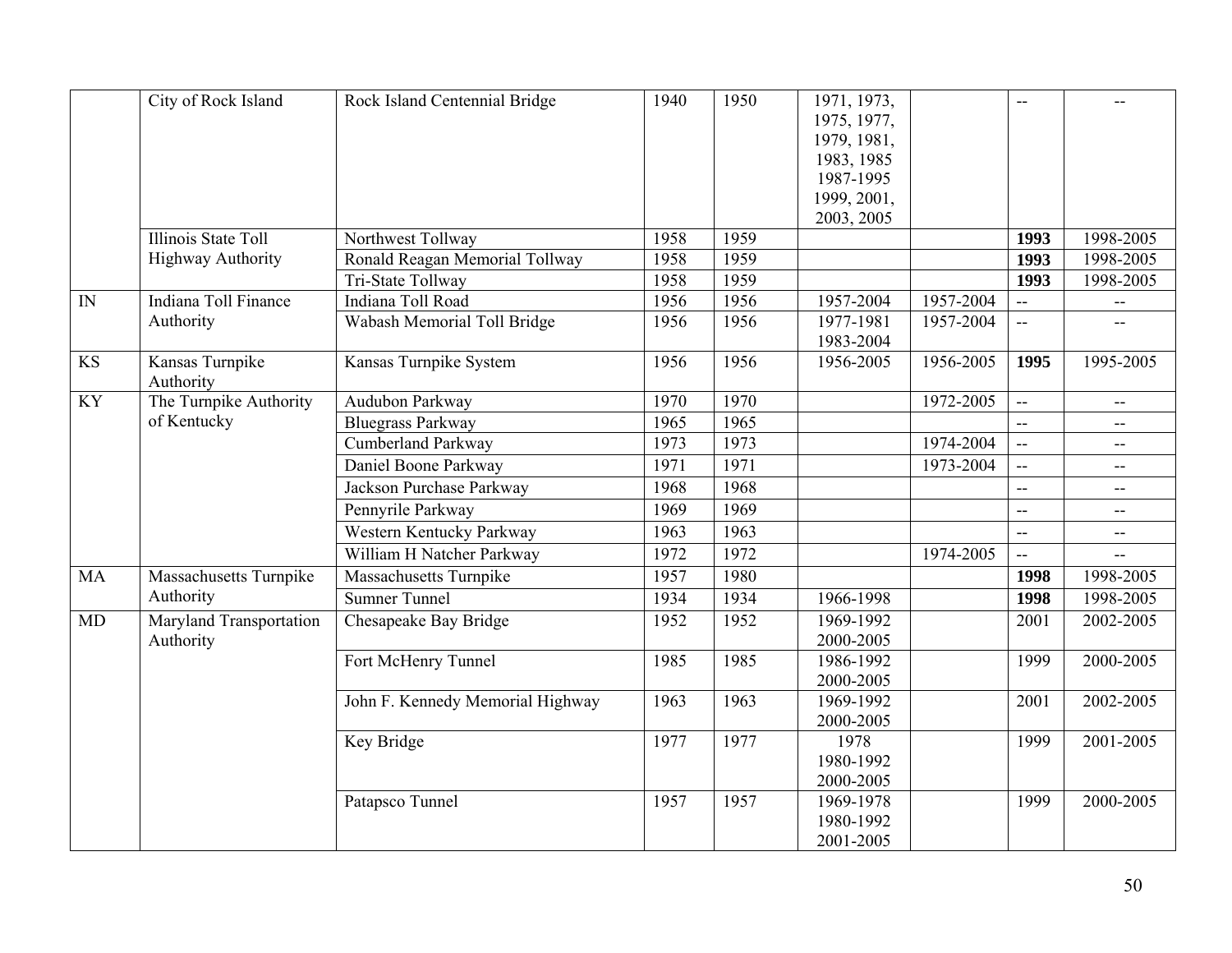|                        |                                    | Potamac River Bridge             | 1940 | 1950 | 1969-1978<br>1980-1992 |           | 2001      | 2002-2005                |
|------------------------|------------------------------------|----------------------------------|------|------|------------------------|-----------|-----------|--------------------------|
|                        |                                    |                                  |      |      | 2000-2005              |           |           |                          |
|                        |                                    | Susquehanna River Bridge         | 1940 | 1950 | 1969-1978              |           | 2002      | 2002-2005                |
|                        |                                    |                                  |      |      | 1980-1992              |           |           |                          |
|                        |                                    |                                  |      |      | 2000-2005              |           |           |                          |
| <b>ME</b>              | Maine Turnpike<br>Authority        | Maine Turnpike                   | 1947 | 1950 | 1980-2000              |           | 1997      | 2000, 2002,<br>2005      |
| MI                     | Mackinac Bridge<br>Authority       | Mackinac Bridge                  | 1957 | 1957 | 1957-2005              |           | 2001      | 2001-2005                |
| $\overline{\text{NH}}$ | New Hampshire                      | <b>Blue Star Turnpike</b>        | 1950 | 1950 | 1950-2004              | 1950-2004 | 2005      | 2005                     |
|                        | Department of Public               | Central Turnpike                 | 1955 | 1955 | 1955-2004              | 1955-2004 | 2005      | 2005                     |
|                        | Works and Highways                 | <b>Spaulding Turnpike</b>        | 1956 | 1956 | 1956-2004              | 1956-2004 | 2005      | 2005                     |
| NJ                     | <b>Burlington County</b>           | <b>Burlington-Bristol Bridge</b> | 1929 | 1950 |                        |           | 2003      | 2004-2005                |
|                        | <b>Bridge Commission</b>           | Tacony-Palmyra Bridge            | 1929 | 1950 |                        |           | 2003      | 2004-2005                |
|                        | Cape May Bridge                    | Corsons Inlet Bridge             | 1948 | 1950 |                        |           | <b>NA</b> | $\overline{a}$           |
|                        | Commission                         | <b>Grassy Sound Bridge</b>       | 1940 | 1950 |                        |           | <b>NA</b> | $- -$                    |
|                        |                                    | Middle Thorofare Bridge          | 1940 | 1950 |                        |           | NA        | $- -$                    |
|                        |                                    | Ocean City Longport Bridge       | 1946 | 1950 |                        |           | <b>NA</b> | $\overline{\phantom{a}}$ |
|                        |                                    | Townsends Inlet Bridge           | 1941 | 1950 |                        |           | NA        |                          |
|                        | New Jersey Highway<br>Authority    | Garden State Parkway             | 1954 | 1954 | 1955 - 2004            |           | 1999      | 2001-2005                |
|                        | New Jersey Turnpike<br>Authority   | New Jersey Turnpike <sup>^</sup> | 1951 | 1967 | 1967-2003              |           | 2000      | 2001-2005                |
|                        | New Jersey Expressway<br>Authority | <b>Atlantic City Expressway</b>  | 1965 | 1965 | 1965-2004              | 1965-2004 | 1998      | 1998-2004                |
| <b>NJPA</b>            | Delaware River Joint Toll          | Easton-Phillipsburg Bridge       |      | 1983 |                        |           | 2002      | 2003-2005                |
|                        | <b>Bridge Commission</b>           | Interstate 80 Delaware Water Gap |      | 1983 |                        |           | 2002      | 2003-2005                |
|                        |                                    | Milford-Montague Bridge          |      | 1983 |                        |           | 2002      | 2003-2005                |
|                        |                                    | New Hope-Lambertville Bridge     |      | 1983 |                        |           | 2002      | 2003-2005                |
|                        |                                    | Portland-Columbia Bridge         |      | 1983 |                        |           | 2002      | 2003-2005                |
|                        |                                    | Trenton-Morrisville Bridge       |      | 1983 |                        |           | 2002      | 2003-2005                |
|                        | <b>Delaware River Port</b>         | Ben Franklin Bridge              | 1926 | 1950 | $1993 - 2005$          |           | 1999      | 2000-2005                |
|                        | Authority                          | <b>Betsy Ross Bridge</b>         | 1976 | 1976 | 1993-2005              |           | 1999      | 2000-2005                |
|                        |                                    | Commodore Barry Bridge           | 1974 | 1974 | 1993-2005              |           | 1999      | 2000-2005                |
|                        |                                    | Walt Whitman Bridge              | 1957 | 1957 | 1993-2005              |           | 1999      | 2000-2005                |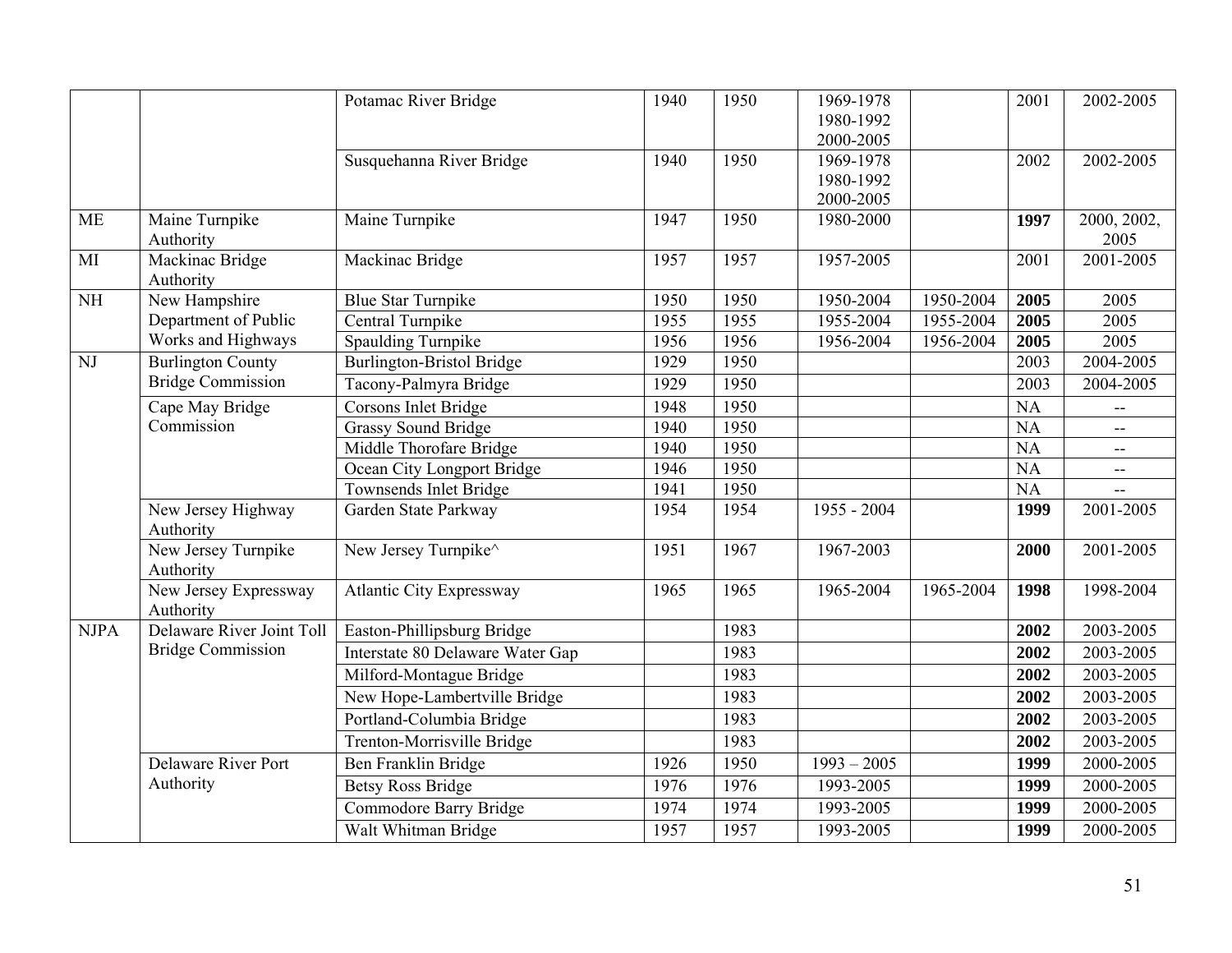| <b>NY</b>   | Buffalo and Ft. Erie                    | Peace Bridge                        | 1927 | 1956 | 1995-2004 | 1995-2004 | 2002           | 2002-2004                                     |
|-------------|-----------------------------------------|-------------------------------------|------|------|-----------|-----------|----------------|-----------------------------------------------|
|             | <b>Public Bridge Authority</b>          |                                     |      |      |           |           |                |                                               |
|             | Nassau County Bridge<br>Authority       | <b>Atlantic Beach Bridge</b>        |      | 1967 |           |           | $\overline{a}$ | $\overline{\phantom{a}}$                      |
|             | New York State Bridge                   | Bear Mountain Bridge                | 1940 | 1950 |           |           | 1998           | '98, '02, '05                                 |
|             | Authority                               | Kingston-Rhinecliff Bridge          | 1957 | 1957 |           |           | 1998           | '98, '02, '05                                 |
|             |                                         | Mid-Hudson Bridge                   | 1933 | 1950 |           |           | 1998           | '98, '02, '05                                 |
|             |                                         |                                     | 1963 | 1963 |           |           | 1998           |                                               |
|             |                                         | Newburgh-Beacon Bridge              |      |      |           |           |                | '98, '02, '05                                 |
|             |                                         | Rip Van Winkle Bridge               | 1935 | 1950 |           |           | 1998           | '98, '02, '05                                 |
|             | New York State Thruway                  | New York State Thruway <sup>^</sup> | 1954 | 1954 | 1970-2004 | 1970-2004 | 1993           | 1993-2005                                     |
|             | Authority                               | Tappan Zee Bridge                   | 1955 | 1955 | 1956-1961 | 1956-2004 | 1993           | 1999-2005                                     |
|             |                                         |                                     |      |      | 1963-1964 |           |                |                                               |
|             |                                         |                                     |      |      | 1969-1970 |           |                |                                               |
|             |                                         |                                     |      | 1969 | 1972-2004 |           |                |                                               |
|             | Niagara Falls Bridge<br>Commission      | Lewiston-Queenston Bridge           | 1962 |      |           |           | uu             | $\overline{\phantom{m}}$                      |
|             |                                         | Rainbow Bridge                      | 1941 | 1969 |           |           | $\overline{a}$ | $\overline{\phantom{a}}$                      |
|             |                                         | Whirlpool Bridge                    | 1959 | 1969 |           |           | $\overline{a}$ | $\overline{\phantom{a}}$                      |
|             | Ogdensburg Bridge and<br>Port Authority | Ogdensburg-Prescott Bridge          | 1960 | 1960 |           |           | 44             |                                               |
|             | Thousand Islands Bridge<br>Authority    | <b>Thousand Island Bridges</b>      | 1938 | 1950 | 1950-2005 | 1950-2005 | ц.,            | $\mathord{\hspace{1pt}\text{--}\hspace{1pt}}$ |
|             | Triborough Bridge and                   | <b>Bronx-Whitestone Bridge</b>      | 1939 | 1969 | 1969-2004 | 1969-2004 | 1996           | 1996-2004                                     |
|             | <b>Tunnel Authority</b>                 | <b>Brooklyn-Battery Tunnel</b>      | 1950 | 1969 | 1969-2004 | 1969-2004 | 1996           | 1996-2004                                     |
|             |                                         | Cross Bay Veterans Memorial Bridge  | 1939 | 1969 | 1969-2004 | 1969-2004 | 1996           | 1996-2004                                     |
|             |                                         | Henry Hudson Bridge                 | 1936 | 1969 | 1969-2004 | 1969-2004 | 1996           | 1996-2004                                     |
|             |                                         | Marine Parkway-Gil Hodges Memorial  | 1937 | 1969 | 1969-2004 | 1969-2004 | 1996           | 1996-2004                                     |
|             |                                         | <b>Bridge</b>                       |      |      |           |           |                |                                               |
|             |                                         | Queens Midtown Tunnel               | 1940 | 1969 | 1969-2004 | 1969-2004 | 1996           | 1996-2004                                     |
|             |                                         | Throgs Neck Bridge                  | 1961 | 1969 | 1969-2004 | 1969-2004 | 1996           | 1996-2004                                     |
|             |                                         | Triborough Bridge                   | 1936 | 1969 | 1969-2004 | 1969-2004 | 1996           | 1996-2004                                     |
|             |                                         | Verrazano Narrows Bridge            | 1964 | 1969 | 1969-2004 | 1969-2004 | 1995           | 1995-2004                                     |
| <b>NYNJ</b> | Port Authority of New                   | <b>Bayonne Bridge</b>               | 1931 | 1950 | 1950-2004 |           | 1997           | 2005                                          |
|             | York and New Jersey                     | George Washington Bridge            | 1931 | 1950 | 1950-2004 |           | 1997           | 2005                                          |
|             |                                         | Goethals Bridge                     | 1928 | 1950 | 1950-2004 |           | 1997           | 2005                                          |
|             |                                         | <b>Holland Tunnel</b>               | 1927 | 1950 | 1950-2004 |           | 1997           | 2005                                          |
|             |                                         | <b>Lincoln Tunnel</b>               | 1937 | 1950 | 1950-2004 |           | 1997           | 2005                                          |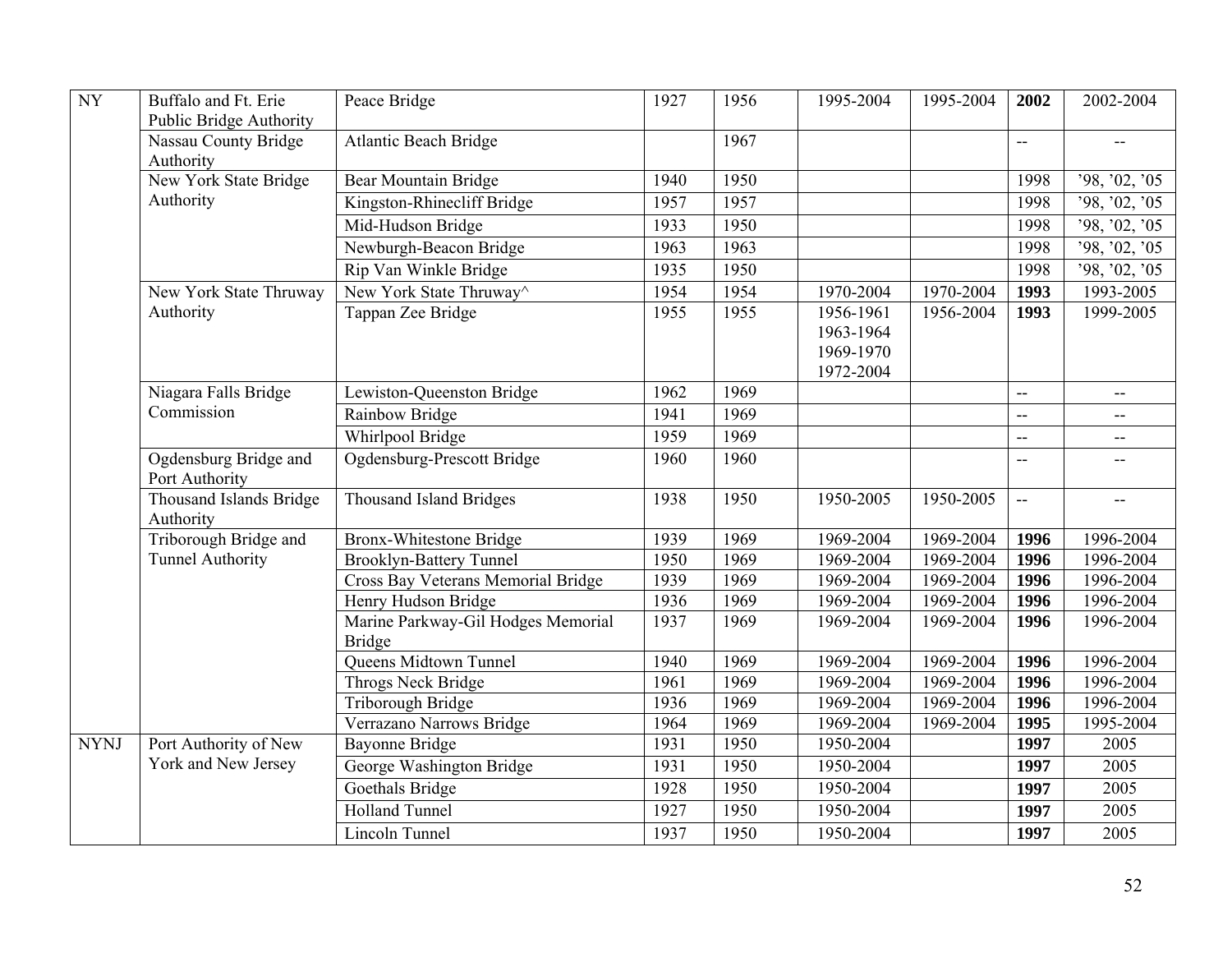|           |                                     | <b>Outerbridge Crossing</b>      | 1928 | 1950 | 1950-2004 |           | 1997           | 2005                     |
|-----------|-------------------------------------|----------------------------------|------|------|-----------|-----------|----------------|--------------------------|
| OH        | Ohio Turnpike                       | Ohio Turnpike                    | 1955 | 1955 | 1961-2004 | 1961-2004 | $-$            | $-$                      |
|           | Commission                          |                                  |      |      |           |           |                |                          |
| OK        | Oklahoma Transportation             | Cimarron Turnpike                | 1975 | 1975 | 1982-2005 | 1975-2005 | 1991           | 1991-2005                |
|           | Authority                           | H.E. Bailey Turnpike             | 1964 | 1964 | 1982-2005 | 1964-2005 | 1991           | 1991-2005                |
|           |                                     | <b>Indian Nation Turnpike</b>    | 1966 | 1966 | 1982-2005 | 1966-2005 | 1991           | 1991-2005                |
|           |                                     | Muskogee Turnpike                | 1969 | 1969 | 1982-2005 | 1969-2005 | 1991           | 1991-2005                |
|           |                                     | Turner Turnpike                  | 1953 | 1953 | 1982-2005 | 1982-2005 | 1991           | 1991-2005                |
|           |                                     | Will Rogers Turnpike             | 1957 | 1957 | 1982-2005 | 1957-2005 | 1991           | 1991-2005                |
| <b>OR</b> | Oregon State Highway<br>Div.        | Astoria-Pt. Ellice Bridge        | 1966 | 1966 |           |           | --             |                          |
|           | Port of Cascade Locks<br>Commission | Cascade Locks Bridge             | 1926 | 1950 |           |           | --             |                          |
|           | Port of Hood River<br>Commission    | Hood River-White Salmon Bridge   | 1924 | 1950 | 1994-2005 | 1994-2005 | $-$            |                          |
| PA        | Pennsylvania Turnpike<br>Commission | Pennsylvania Turnpike^           | 1940 | 1950 | 1950-2005 |           | 2000           |                          |
| RI        | RI Turnpike & Bridge                | Jamestown-Newport Bridge         | 1969 | 1969 |           |           | $\overline{a}$ | $-$                      |
|           | Authority                           | Mt. Hope Bridge                  | 1955 | 1955 |           |           | $- -$          | $\overline{\phantom{a}}$ |
| <b>VA</b> | Richmond Metropolitan               | <b>Boulevard Bridge</b>          | 1969 | 1969 | 1972-2004 |           | 1999           | 2000-2005                |
|           | Authority                           | Downtown Expressway              | 1976 | 1976 | 1976-2004 |           | 1999           | 2000-2005                |
|           |                                     | Powhite Parkway                  | 1973 | 1973 | 1973-2004 |           | 1999           | 2000-2005                |
|           | VA Department of                    | Norfolk-Virginia Beach Toll Road | 1967 | 1967 |           |           | --             | $\overline{\phantom{a}}$ |
|           | Highways                            | Dulles Toll Road                 | 1984 | 1984 | 1985-2005 |           | 1996           | 2000-2005                |
| <b>WV</b> | City of Parkersburg                 | Parkersburg Bridge               | 1955 | 1974 |           |           | --             |                          |
|           | WV Turnpike<br>Commission           | West Virginia Turnpike           | 1954 | 1954 | 1991-2005 |           | 2000           |                          |

Notes: Blank cells indicate missing data. All toll data go through 2005. "ETC start date" is coded "--" to indicate "not applicable" if facility never instated ETC and is **bolded** if the facility ever offered a discounted rate to ETC users. Toll, Traffic and Revenue data denote the years after 1950 for which we have these data. "ETC Penetration" records years in which a facility has ETC for which we have ETC Penetration data; it is coded "--" to indicate "not applicable" for facilities that did not adopt ETC by 2005. "Year first toll" is missing for the few facilities for which I was not able to obtain this information. ^ denotes that this road has multiple branches; for the purposes of this study, we defined the road as the mainline branch (where relevant) or the longest possible path from the end of one branch to the end of another. Operating Authority names are based on the Operating Authority that controlled the facility in 1985, according to the U.S. Department of Transportation (1985, 1986).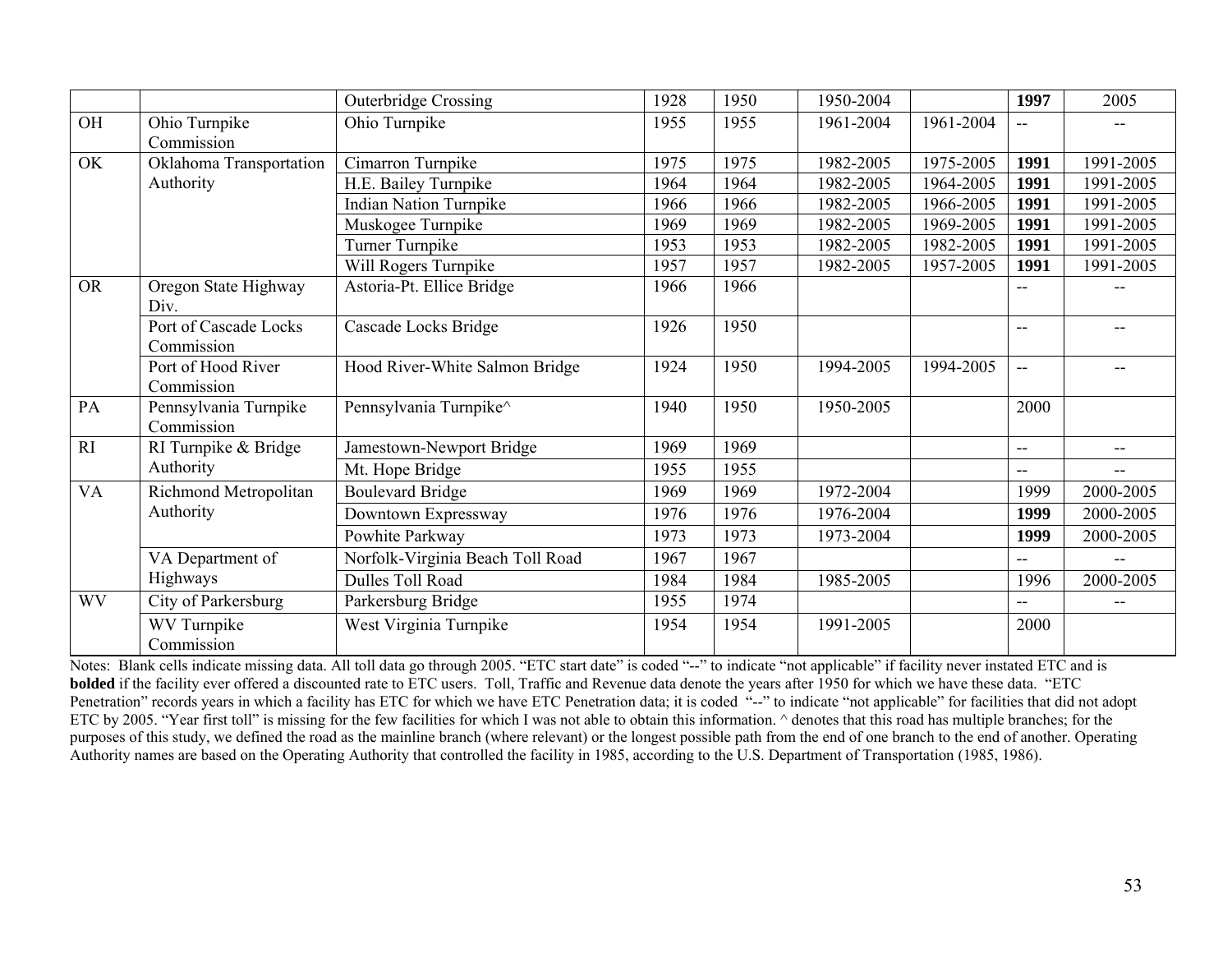| <b>State</b>   | <b>Operating Authority</b>                      | <b>Facility</b>                          | <b>Toll in</b><br>2003? |
|----------------|-------------------------------------------------|------------------------------------------|-------------------------|
| CO             | City of Colorado Springs                        | Pikes Peak Toll Highway                  |                         |
| CT             | <b>Connecticut Department of Transportation</b> | Charter Oak Bridge                       | $\boldsymbol{0}$        |
|                |                                                 | <b>Connecticut Turnpike</b>              | $\boldsymbol{0}$        |
|                |                                                 | John Bissell Bridge                      | $\boldsymbol{0}$        |
|                |                                                 | Merritt Parkway                          | $\boldsymbol{0}$        |
|                |                                                 | <b>Thames River Bridge</b>               | $\boldsymbol{0}$        |
|                |                                                 | Wilbur Cross Parkway                     | $\boldsymbol{0}$        |
|                |                                                 | William H. Putnam Bridge                 | $\boldsymbol{0}$        |
| FL             | City of Clearwater                              | Clearwater Toll Bridge                   | $\boldsymbol{0}$        |
|                | Dade County Port Authority                      | Biscayne Key (Rickenbacker) Causeway     |                         |
|                |                                                 | Venetian Causeway                        | 1                       |
|                | Escambia County                                 | Pensacola Beach Bridge                   | 1                       |
|                | Florida Department of Transportation            | Central Florida Expressway               |                         |
|                |                                                 | Florida Turnpike System*                 |                         |
|                |                                                 | Miami-Dade County Expressways            |                         |
|                |                                                 | St. George Island (Bryant Patton) Bridge | $\boldsymbol{0}$        |
|                |                                                 | Tampa-Hillsborough County (South         | 1                       |
|                |                                                 | Crosstown) Expressway                    |                         |
|                | Jacksonville Transportation Authority           | Jacksonville Expressway System           | $\boldsymbol{0}$        |
|                | Ocean Highway and Port Authority                | <b>Buccaneer Trail Road</b>              | $\mathbf{0}$            |
| IA             | City of Burlington                              | MacArthur (Burlington) Bridge            | $\boldsymbol{0}$        |
|                | City of Keokuk                                  | Keokuk Municipal Bridge                  | $\boldsymbol{0}$        |
|                | Iowa Department of Transportation               | Clinton Toll Bridge                      | $\boldsymbol{0}$        |
|                |                                                 | Dubuque Toll Bridge                      | $\boldsymbol{0}$        |
|                |                                                 | Muscatine Bridge                         | $\boldsymbol{0}$        |
|                |                                                 | Savanna-Sabula Toll Bridge               | $\boldsymbol{0}$        |
| $\rm IL$       | City of Chester                                 | Chester (Mississippi River) Bridge       | $\boldsymbol{0}$        |
|                | City of East St. Louis                          | Martin Luther King (Veterans Memorial)   | $\mathbf{0}$            |
|                |                                                 | <b>Bridge</b>                            |                         |
|                | City of Venice                                  | McKinley Bridge                          | $\boldsymbol{0}$        |
|                | White County Bridge Commission                  | New Harmony Bridge                       |                         |
| IN             | Indiana Toll Finance Authority                  | Hawesville-Cannelton Bridge              | $\theta$                |
|                | <b>Indiana Transportation Finance Authority</b> | Brandenburg-Maukport Bridge              |                         |
| LA             | Greater New Orleans Expressway Commission       | Greater New Orleans Expressway           | 1                       |
| MA             | Massachusetts Port Authority                    | Maurice J. Tobin (Mystic River) Bridge   | 1                       |
| MI             | International Bridge Authority of MI            | Sault Sainte Marie Bridge                | 1                       |
|                | Michigan Department of Transportation           | <b>Blue Water Bridge</b>                 | 1                       |
| <b>MN</b>      | Village of Baudette                             | Baudette-Rainy River International       | $\theta$                |
|                |                                                 | <b>Bridge</b>                            |                         |
| M <sub>O</sub> | City of Kansas City                             | <b>Broadway Bridge</b>                   | $\mathbf{0}$            |
|                | <b>Platte County</b>                            | Platte Purchase Bridge                   | $\boldsymbol{0}$        |
|                | Wayland Special Road District                   | St. Francisville Bridge                  | $\mathbf{1}$            |
| NE             | <b>Bellevue Bridge Commission</b>               | <b>Bellevue Bridge</b>                   | $\mathbf{1}$            |
|                | <b>Burt County Bridge Commission</b>            | Burt County Missouri River (Decatur)     | 1                       |
|                |                                                 | <b>Bridge</b>                            |                         |
| NY             | Lake Champlain Bridge Commission                | Crown Point Bridge                       | $\mathbf{0}$            |

**Table A2: Target facilities lacking requisite data for analysis**